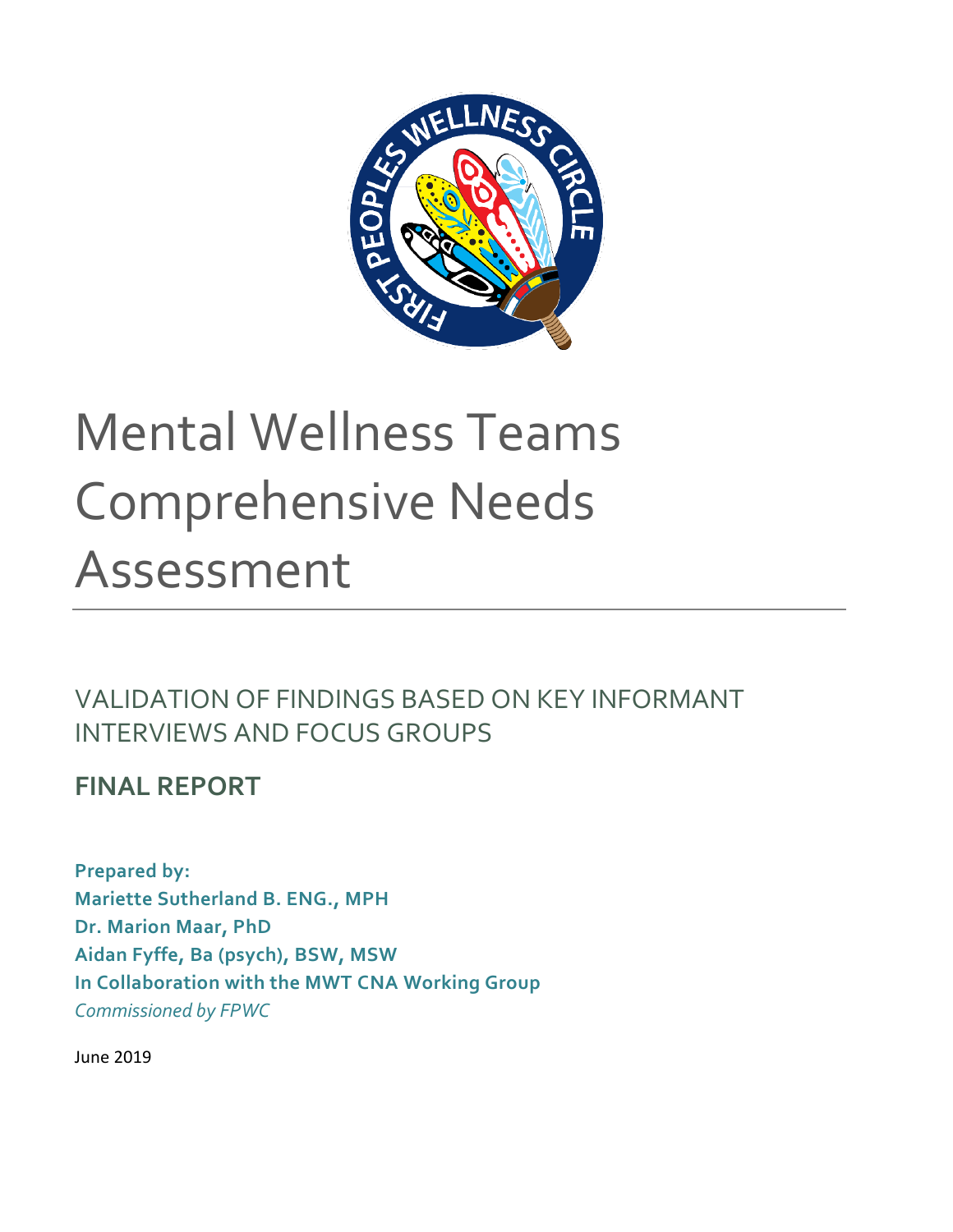# **TABLE OF CONTENTS**

# **Contents**

| 1.               |                                                                                        |  |  |  |  |  |
|------------------|----------------------------------------------------------------------------------------|--|--|--|--|--|
| 2.               |                                                                                        |  |  |  |  |  |
| 3.               |                                                                                        |  |  |  |  |  |
| $\overline{4}$ . |                                                                                        |  |  |  |  |  |
|                  |                                                                                        |  |  |  |  |  |
|                  |                                                                                        |  |  |  |  |  |
|                  |                                                                                        |  |  |  |  |  |
| 1.               |                                                                                        |  |  |  |  |  |
| 2.               | Support for community engagement, collaboration and coordination with communities &    |  |  |  |  |  |
|                  |                                                                                        |  |  |  |  |  |
| 3.               | Building coordination and collaboration with non-Indigenous sector partners and        |  |  |  |  |  |
|                  |                                                                                        |  |  |  |  |  |
| 4.               | Addressing interdisciplinary team needs for teams with varying staffing complements 25 |  |  |  |  |  |
| 5.               |                                                                                        |  |  |  |  |  |
| 6.               |                                                                                        |  |  |  |  |  |
| 7.               |                                                                                        |  |  |  |  |  |
| 8.               | Addressing the community needs with respect to crisis response teams and mental        |  |  |  |  |  |
|                  |                                                                                        |  |  |  |  |  |
| 9.               | Gaps in continuum of essential services that affects the work of MWTs 36               |  |  |  |  |  |
|                  |                                                                                        |  |  |  |  |  |
|                  |                                                                                        |  |  |  |  |  |
|                  |                                                                                        |  |  |  |  |  |
|                  |                                                                                        |  |  |  |  |  |
|                  |                                                                                        |  |  |  |  |  |
|                  |                                                                                        |  |  |  |  |  |
|                  |                                                                                        |  |  |  |  |  |
|                  | About your Mental Wellness Team (or mental health/addictions/crisis team):  46         |  |  |  |  |  |
|                  |                                                                                        |  |  |  |  |  |
|                  |                                                                                        |  |  |  |  |  |
|                  |                                                                                        |  |  |  |  |  |
|                  |                                                                                        |  |  |  |  |  |
|                  |                                                                                        |  |  |  |  |  |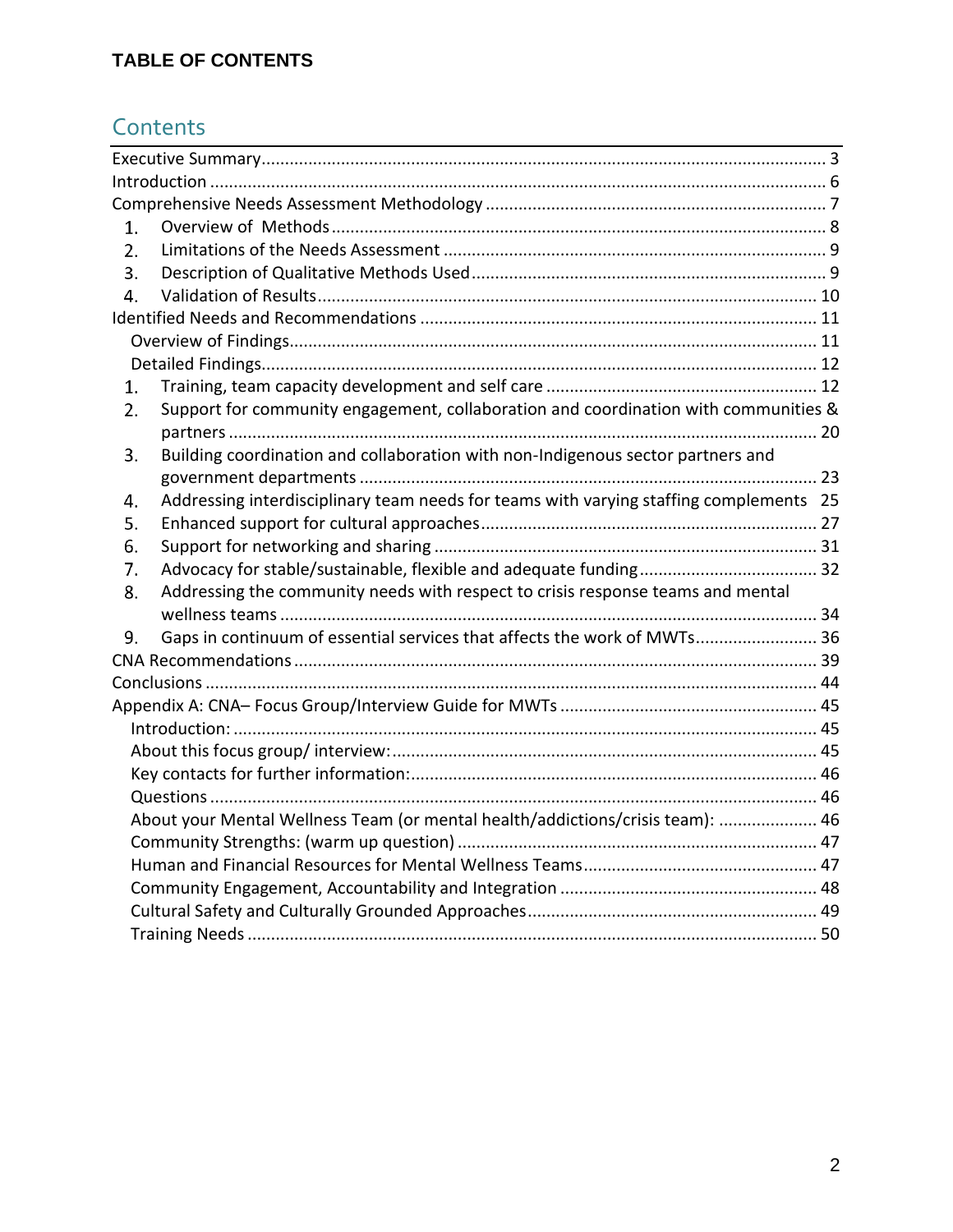# **Executive Summary**

<span id="page-2-0"></span>**Background:** In 2018, the First Peoples Wellness Circle began to plan for a comprehensive needs assessment (CNA) of all new and existing Mental Wellness Teams (MWTs). The goal was to determine MWT needs related to capacity, governance, infrastructure, training, networking, evaluation and defining practice-based evidence. The needs assessment provides the basis for a national strategy outlining a suite of comprehensive supports required across infrastructure, governance, knowledge exchange and evaluation to be able to support the effectiveness of MWTs and their implementation of the First Nation Mental Wellness Continuum Framework.

The comprehensive needs assessment comprised the following elements: a (1) literature review; (2) document review; (3) electronic survey shared with all MWTs and partners; (4) telephone interviews with key informants, and (5) face to face focus groups.

An interim report provided the results of the in-depth electronic survey which was conducted during the month of December 2018. Forty-eight respondents provided detailed information about their MWTs and their needs. Recommendations based on the survey were included in that report.

This report provides the results of the key informant interviews and focus groups conducted during December 2018 to March 2019 which provide added impetus and rationale for a proposed suite of comprehensive supports.

**Findings**: Throughout this comprehensive needs assessment, MWTs thoughtfully expressed a range of realistic needs which reflect their unique service requirements based on:

- The current gaps in the mental health system and policy environment,
- the level of underserviced community circumstances coupled with high service needs due to the multigenerational impacts of colonialism on mental wellbeing,
- rural and isolated geography with vast catchment areas,
- governance models and their stage of development,
- strengths and cultural assets.

In summary, MWTs provide services in a complex and high needs environment, where there is generally little access to appropriate mental wellness services for First Nations people and where highly qualified mental wellness workers and professionals are urgently needed to support multigenerational healing. Compounding this situation, such workers and professionals are in short supply and are difficult to attract and retain.

The most foundational need therefore is a commitment to invest in Mental Wellness Teams to allow for the development of a stable workforce that will support mental wellness at the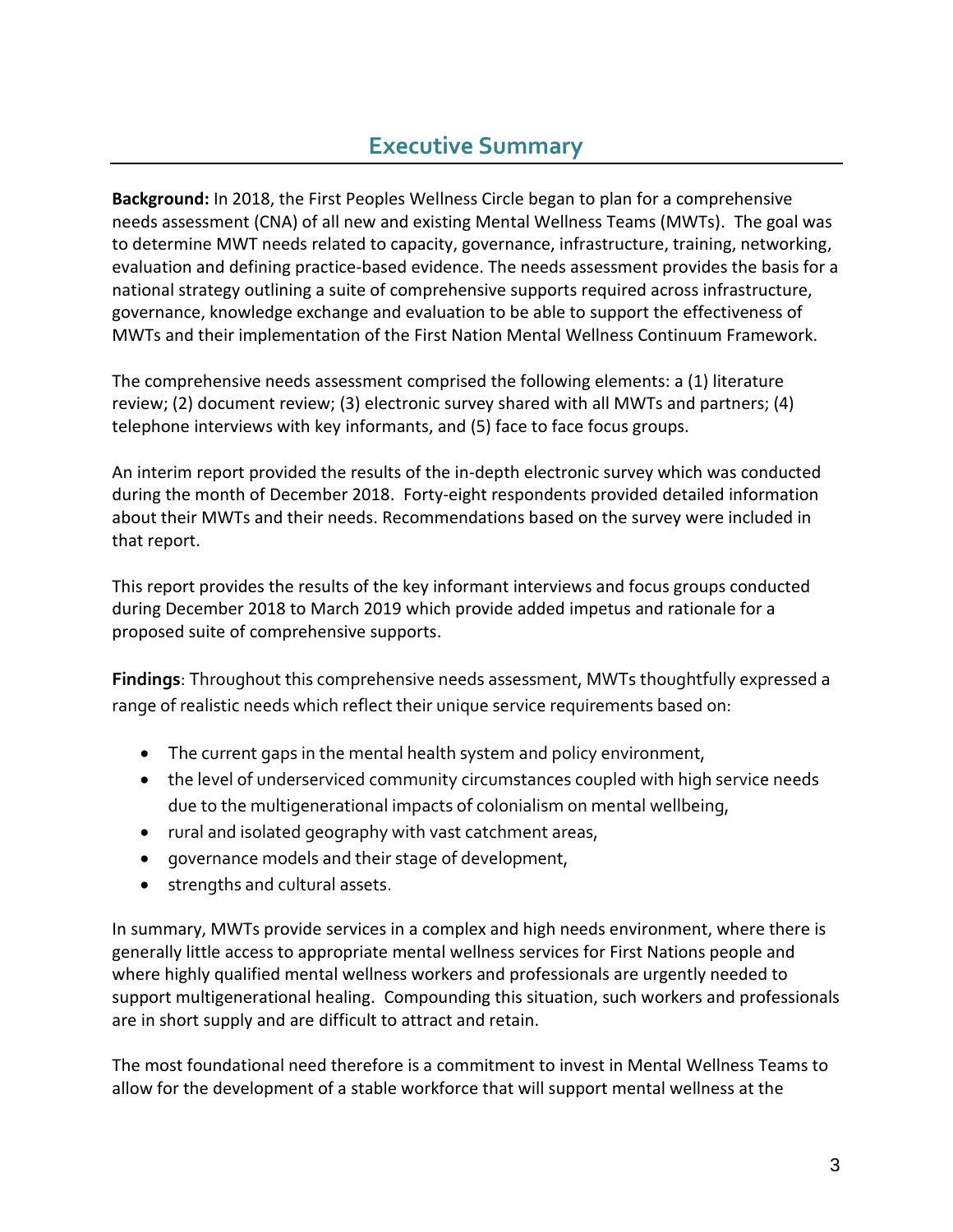community level. This will result in the achievement of longer term outcomes such as reduction in alcohol and opioid addictions, suicides, mental health issues, family breakdowns, children in care, human trafficking and crime rates.

#### **Therefore, the most urgent recommendation is that investments in MWT must be**

- **adequate,**
- **flexible,**
- **stable,**
- **long term, and**
- **sustainable.**

Once funding becomes stable, the MWTs should be able to access various supports to enhance mental wellness at the community level effectively. For example, it is recognized that establishment and integration of any service model for mental wellness requires that there be a continual and sustained effort to broker relationships and supports from partners across the broader health system, including various provincial partners and federal government departments. The First Nations Mental Wellness Continuum Framework highlights such collaboration with partners as pivotal to the development of a quality health system and competent service delivery. Teams need ample support to do this effectively.

Finally, it is recognized that MWTs represent a wide diversity of service models including crisis response, community development, clinical, cultural and land based approaches or combinations thereof. Although there are many commonalities in their needs, there are also regional variations. A range of offerings and suite of resources is therefore proposed to help MWTs enhance their current functioning and support their implementation of the First Nations Mental Wellness Continuum Framework.

This suite of resources and supports will include the following:

- 1. Training, capacity development, tools, templates and support for the development of data management and success indicators
- 2. Community engagement, collaboration and coordination with communities & partners
- 3. Collaboration with non-Indigenous sector partners and government departments
- 4. Interdisciplinary team needs for teams with varying staffing complements
- 5. Enhanced support for cultural approaches
- 6. Support for networking and sharing; support to grow and share best practices
- 7. Advocacy for stable, flexible and adequate funding
- 8. Addressing the unique needs of crisis response teams

Findings from the comprehensive needs assessment give added impetus and rationale for enhanced supports for mental wellness teams. The findings also further underscore the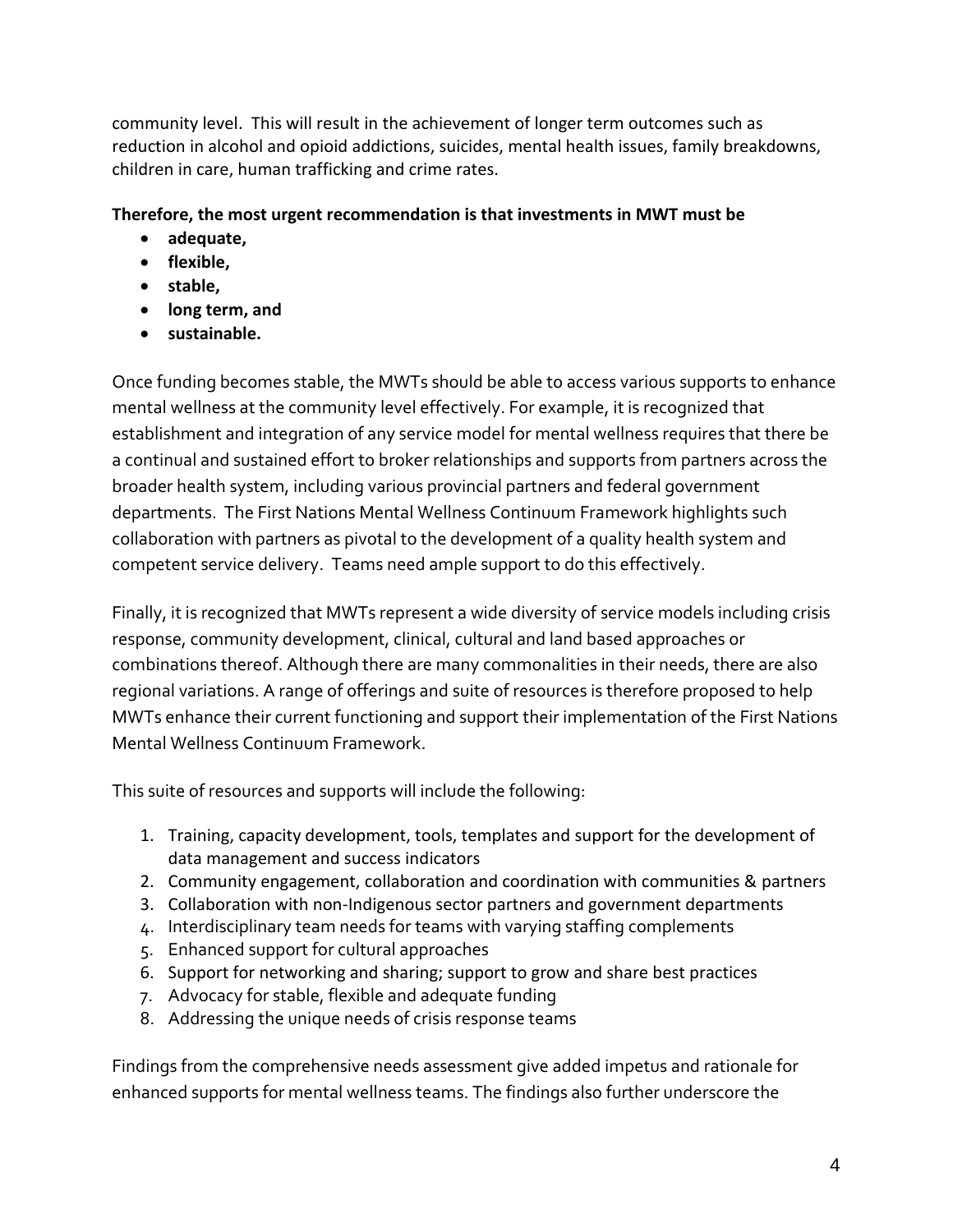findings of the First Nations Mental Wellness Continuum Framework: There is an urgent need for efforts aimed at systemic improvements to the social determinants of health, First Nations infrastructure and preparedness of Canadian service systems to collaborate with First Nations. These efforts must be supported by sustainable funding required for implementation of the Framework, MWTs and realization of mental wellness.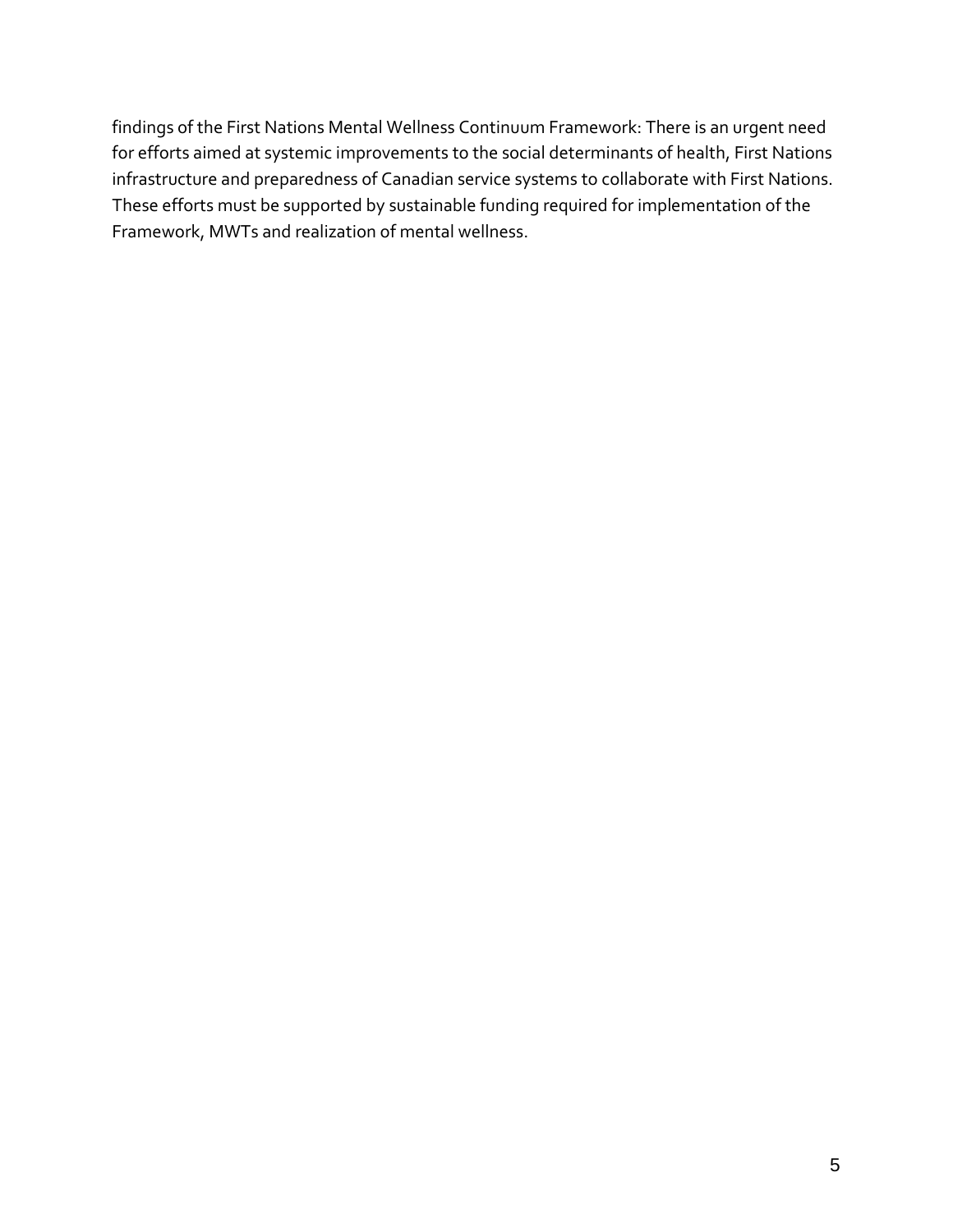<span id="page-5-0"></span>The FPWC conducted a comprehensive needs assessment (CNA) of new and existing Mental Wellness Teams (MWTs) to determine their needs related to capacity, governance, infrastructure, training, networking/community of practice, defining practice-based evidence and evaluation. The CNA was focused (but not limited to) the following topics:

- Building capacity, effectiveness and inter-professionalism amongst teams, as well as strengthening integration, linkages, partnerships and coordination amongst teams.
- Implementing MWT approaches harmonized with the First Nations Mental Wellness Continuum Framework.
- Training, networking, professional development, knowledge exchange and translation.
- The sharing and dissemination of leading practices developed by MWTs, especially in peerto-peer exchange.
- Thoughtful evaluation to assess inclusion of culture, team effectiveness, responsiveness, and increased capacity and knowledge.
- Crisis prevention, planning, response and recovery team planning and support needs as identified functions in this new service delivery model.

The findings from the CNA will be used to inform the development of a suite of comprehensive supports required across infrastructure, governance, knowledge exchange and evaluation in order to support the effectiveness of MWTs.

While the intent of the CNA was to gather specific information on needs identified by MWTs, it also provided an opportunity to learn about and engage with new and existing MWTs, to create and strengthen relationships between MWTs and FPWC to ultimately form a national network.

Indigenous principles of engagement supported the development of strong relationships with MWTs, community partners and other stakeholders as part of this work. The work was guided by a Working Group with members from the First Peoples Wellness Circle; Assembly of First Nations (ad hoc member); and regional representatives from MWTs across Canada. The Working Group was fortunate to be guided by Elder Danny Manitowabi, who has extensive experience in MWTs and First Nations mental health.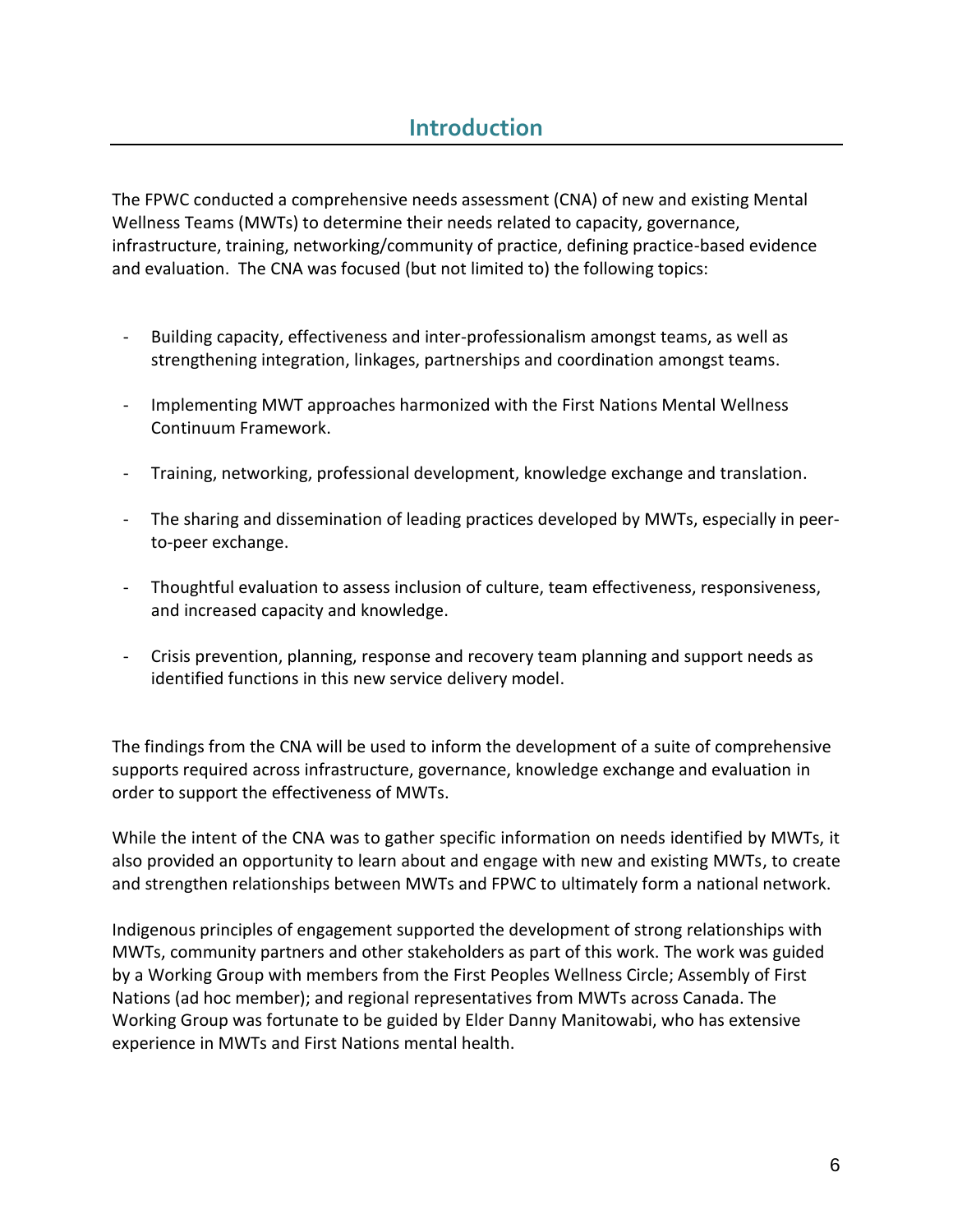# **Comprehensive Needs Assessment Methodology**

<span id="page-6-0"></span>The comprehensive needs assessment has been structured to include the following components:

- 1. Literature review
- 2. Document review
- 3. Electronic survey accessible to all MWTs and partners
- 4. Face to face focus groups
- 5. Telephone interviews

In Phase 1 of the CNA, a literature review, document review and electronic survey (Items 1 -3) were conducted. The results have been previously reported in the *MWT CNA Interim Report* along with detailed background information describing the FPWC, MWT and the CNA.

Findings in the *MWT CNA Interim Report* included detailed documentation of emerging themes for the development of a comprehensive suite of culturally competent supports for MWTs. That report outlined MWTs current successes and provided detailed descriptions of the areas of identified need.

In brief, the Interim Report outlined the following needs:

- 1. Training, capacity development, tools, templates and support for the development of data management and success indicators;
- 2. Community engagement, collaboration and coordination with communities and partners;
- 3. Collaboration with non-Indigenous sector partners and government departments;
- 4. Interdisciplinary team needs for teams with varying staffing complements;
- 5. Enhanced support for cultural approaches;
- 6. Support for networking and sharing; support to grow and share best practices;
- 7. Advocacy for stable, flexible and adequate funding;
- 8. Addressing the unique needs of crisis response teams.

In this report, we build on the results of the *MWT CNA Interim Report* and report on the findings of our dialogue with MWT members and those who work closely with them. Our purpose of this second phase of the CNA was to conduct qualitative research to gain a deeper understanding of the needs established in the *MWT CNA Interim Report*. These qualitative insights are used to further validate and expand the recommendations put forth in the Interim Report, and fine-tune or adjust recommendations as necessary. We used the following methods:

- 1. One-on-one interviews with key informants (face-to-face or by telephone)
- 2. On-site focus groups with MWTs
- 3. Regional focus group with MWT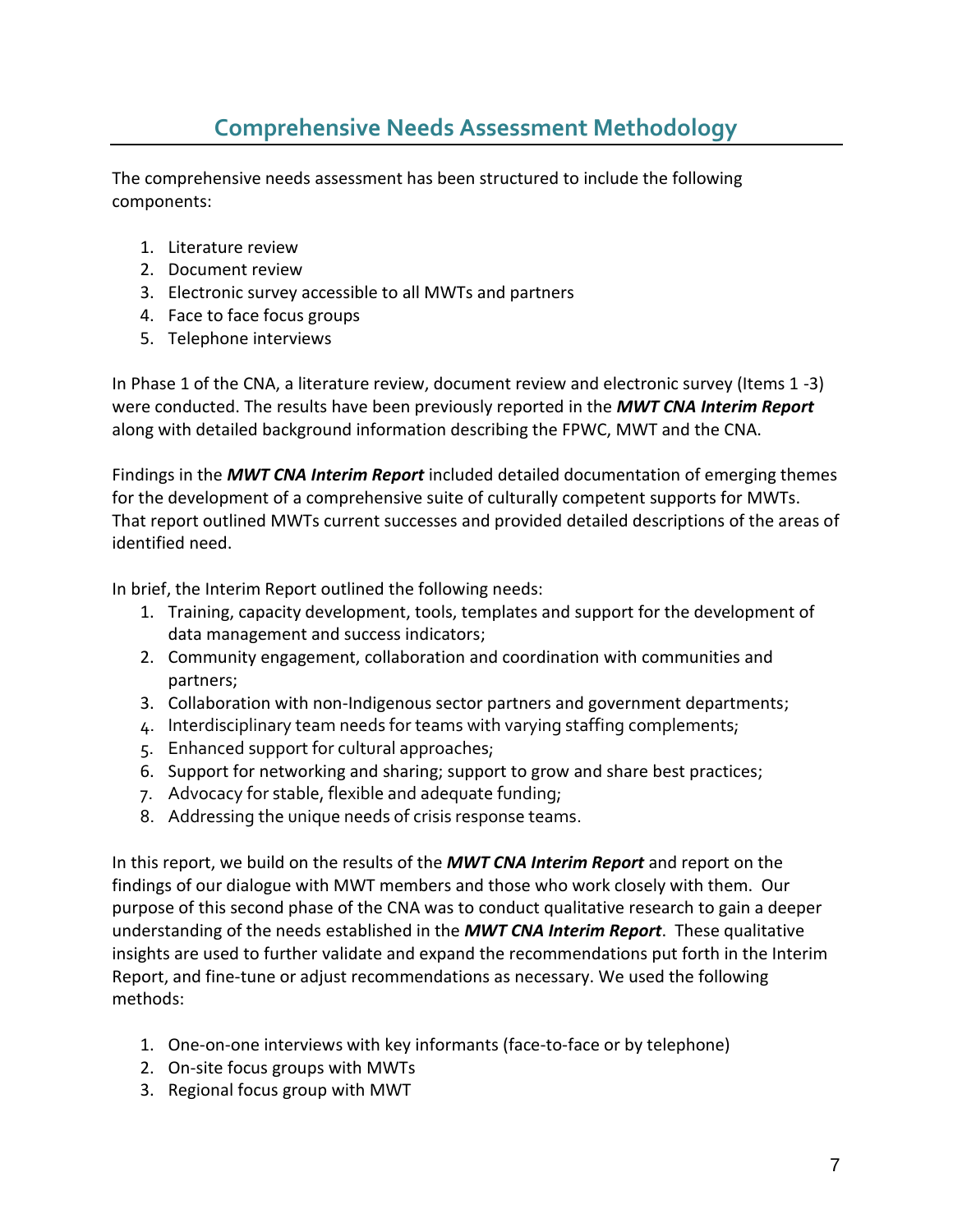#### <span id="page-7-0"></span>**1. Overview of Methods**

An interview and focus group guide to facilitate a fulsome discussion of the experiences of MWTs across Canada was developed based on topics identified in the literature review, survey, or by the Working Group (WG) and consulting team.

A draft interview and focus groups guide was circulated for feedback to the WG. In-depth feedback was received during teleconferences with the group as well as individual WG members. Consensus on the content was reached with the WG. The guide is included in Appendix A.

The interviews and focus groups were conducted from December 10<sup>th</sup>, 2018 to March 15th 2019. Invitations via email were sent to MWT in all regions with multiple follow up emails and phone calls to coordinate as many sessions as possible during the 3-month time period.

Table 1 shows the number of interviews and focus groups conducted.

| <b>Modality</b>                                                                                           | <b>Number of Sessions</b>                                                                                                                      | <b>Number of</b><br><b>Participants</b>                     | In person<br>or over<br>phone |
|-----------------------------------------------------------------------------------------------------------|------------------------------------------------------------------------------------------------------------------------------------------------|-------------------------------------------------------------|-------------------------------|
| <b>Interviews</b>                                                                                         | 1 in Alberta;<br>2 in Quebec;<br>2 in BC,<br>2 in Ontario;<br>1 in PEI;<br>$1$ in NB;                                                          | 14 in total                                                 | Phone                         |
| <b>Site visits with MWTs or</b><br>regional Focus Groups<br>with multiple teams                           | 2 in Ontario<br>1 in Nova Scotia<br>2 in New Brunswick<br>1 in Manitoba with multiple teams<br>1 in Alberta with multiple teams<br>3 in Quebec | Each<br>session had<br>between 10<br>and 20<br>participants | In person                     |
| <b>Focus Group Discussion</b><br><b>(involving MWT</b><br>representatives from<br>across several regions) | <b>Banff First Nations Health Managers</b><br>Conference, November 2018<br>AFN Mental Wellness Conference in<br><b>Winnipeg April 2019</b>     | <b>Session had</b><br>between 20<br>to 30<br>participants   | In person                     |

*Table 1: Overview of Interviews, Focus Groups and Site Visits*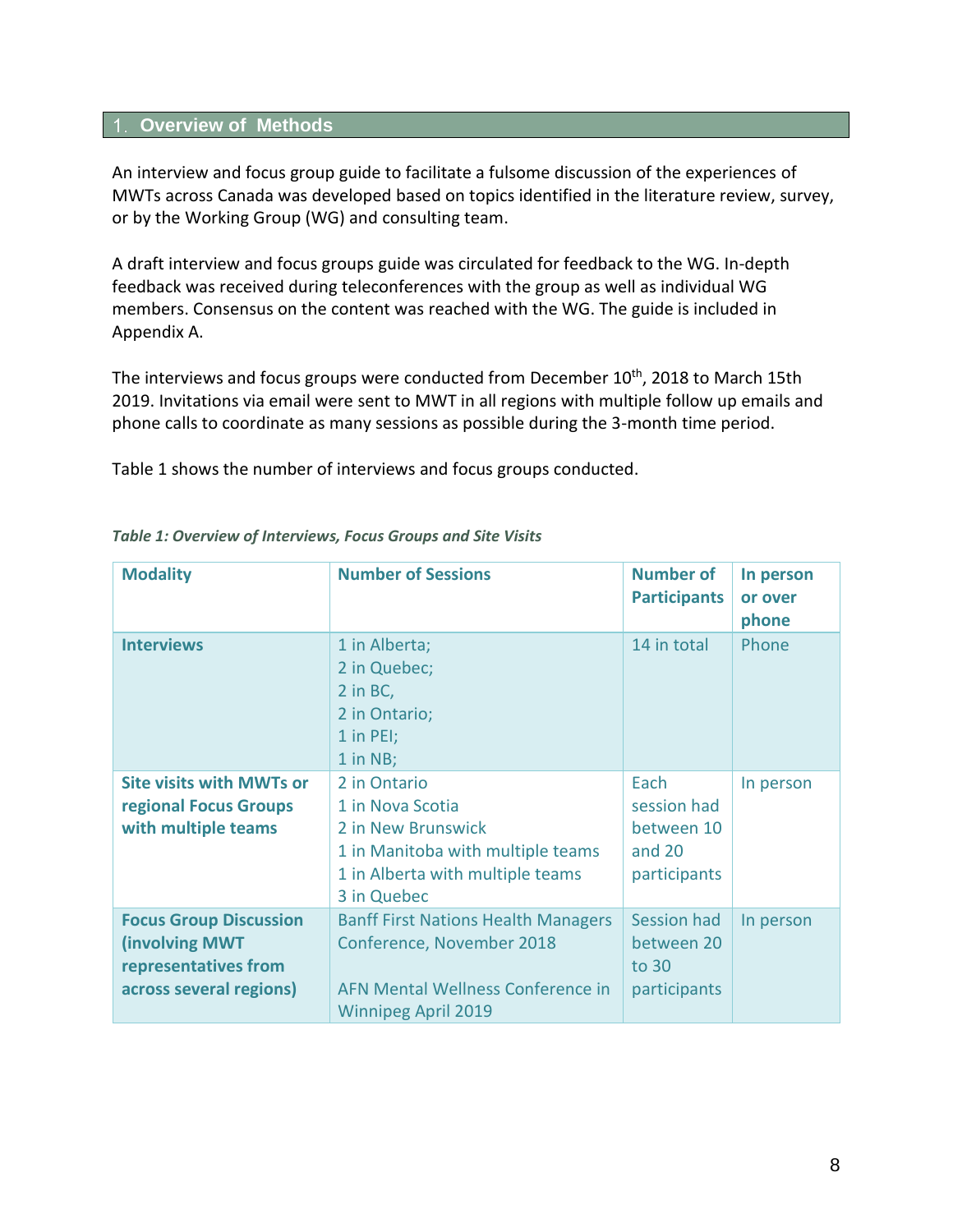French language data collection was conducted via a separate process, conducted by members of the Quebec MWTs. The findings from these sessions were translated into English and incorporated into this analysis.

#### <span id="page-8-0"></span>**Limitations of the Needs Assessment**

Rich discussions at each of the qualitative sessions took place. However, given the timeframes to conduct the CNA it was not possible to reach and solicit representative viewpoints from all regions in the country. We were unable to schedule session interviews or site visits with MWTs in Yukon and Saskatchewan. However, MWT members from these regions were present in focus group discussions at the AFN Mental Wellness Conference.

Ongoing engagement with the FPWC is recommended to ensure the CNA addresses the needs of all MWTs across regions equally and equitably.

#### <span id="page-8-1"></span>**Description of Qualitative Methods Used**

#### **Telephone Interviews**

For the telephone interviews respondents were sent open ended questions in advance via email for review so that participants could reflect on the questions in advance. Interviews were scheduled for one hour and were recorded to ensure accurate note taking. All audio recordings were destroyed after the notes were reviewed.

#### **Focus Groups**

The focus groups were mostly conducted on site during the meetings of one or more MWTs. Two members of the consulting team facilitated. In some cases, one consultant facilitated supported by a staff member from the FPWC. Focus group discussions were between one and three hours depending on the time that was available. One focus group was conducted over the phone.

#### **Participation at regional MWT meetings**

We participated in several regional meetings of MWTs and were permitted to listen in to the dialogue between MWTs. This provided an opportunity for informal conversations with team members and observations of priorities. Meetings notes were included in the data analysis.

Detailed notes were taken and a thematic analysis of answers to open-ended questions was conducted. For the thematic analysis we used the categories of topics identified in the survey as a framework, however we also created space for new themes to emerge.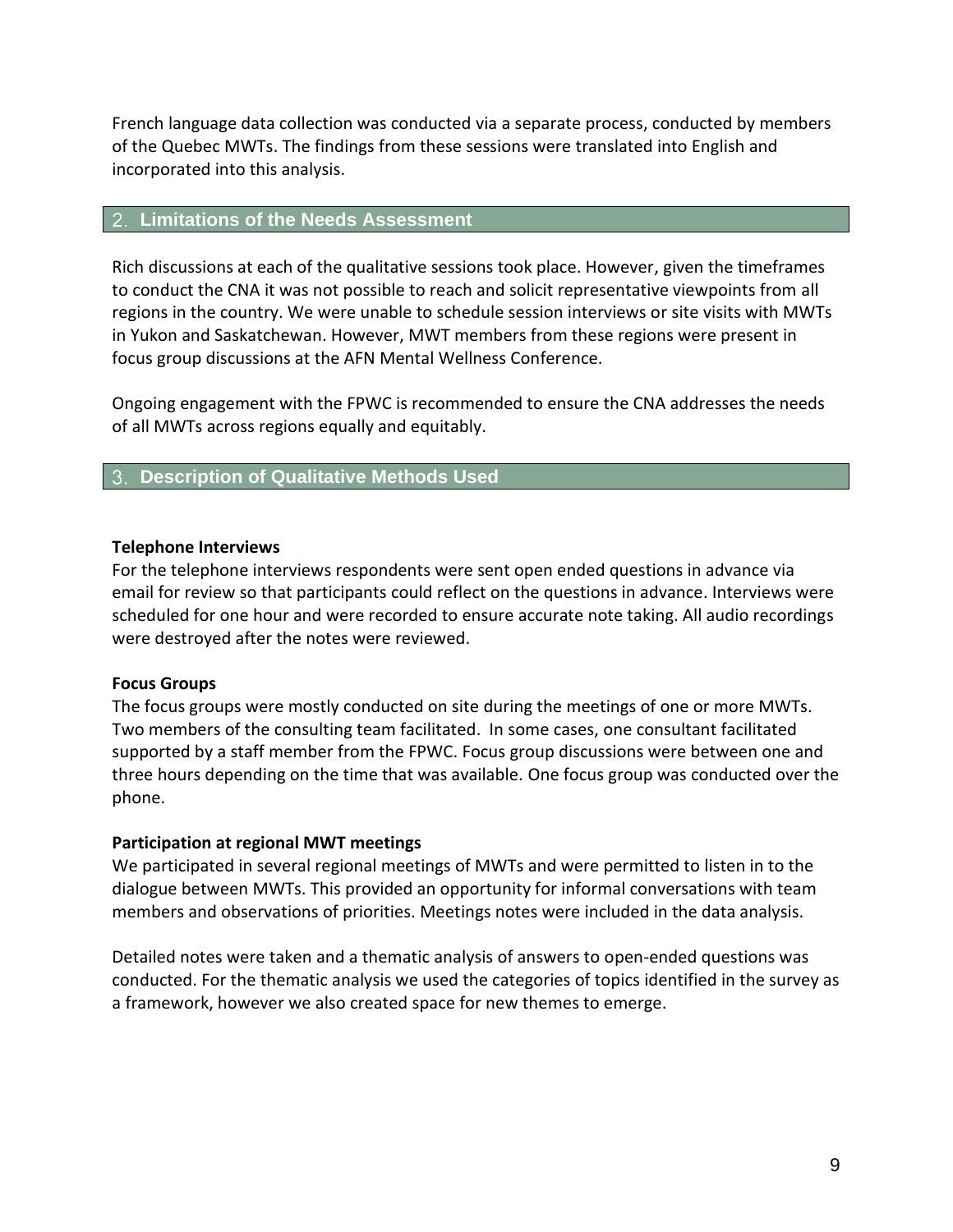#### <span id="page-9-0"></span>**Validation of Results**

We created an iterative and interactive approach to ensure continuous validation of findings. During the interviews and focus groups we invited participants to share their perspective of successes and challenges, but we also circled back to previous findings so participants could either validate, elaborate or offer alternatives to previous interpretations of the results.

In order to ensure that MWTs as a group were also able to provide feedback and validate the findings, we conducted the following feedback sessions (member checking sessions) with MWTs and the Working Group.

#### **Member Checking with MWTs**

- 1. The First Peoples Wellness Circle hosted a networking meeting and focus group discussion at the Banff First Nations Health Managers Conference in November 2018.
- 2. The First Peoples Wellness Circle hosted a Mental Wellness Team's Comprehensive Needs Assessment Validation & Networking Meeting on April 1, 2019, from 12:00 PM to 5:00. This was a pre-conference event hosted at the Assembly of First Nations National Mental Wellness Forum and Health Information Fair in April 2019.
- 3. The First Peoples Wellness Circle also hosted a session entitled *Creating Standards of Care for Effective Collaboration*. The comprehensive needs assessment for Mental Wellness and Crisis Support Teams, showed that teams require assistance in developing collaborative practices when working in multi-disciplinary teams, across the social determinants of health and jurisdictions. In this session, findings of the CNA were discussed and reflection invited in a workshop format

#### 4. **Member Checking with the CNA Working Group**

Throughout the process of developing and implementing the CNA, Working Group members received and were invited to refine information gathering tools, methods and approaches, and preliminary drafts of reports and analysis. They provided culturally grounded, community driven advice and feedback to the design, implementation, interpretation and analysis as the consulting team carried out the CNA.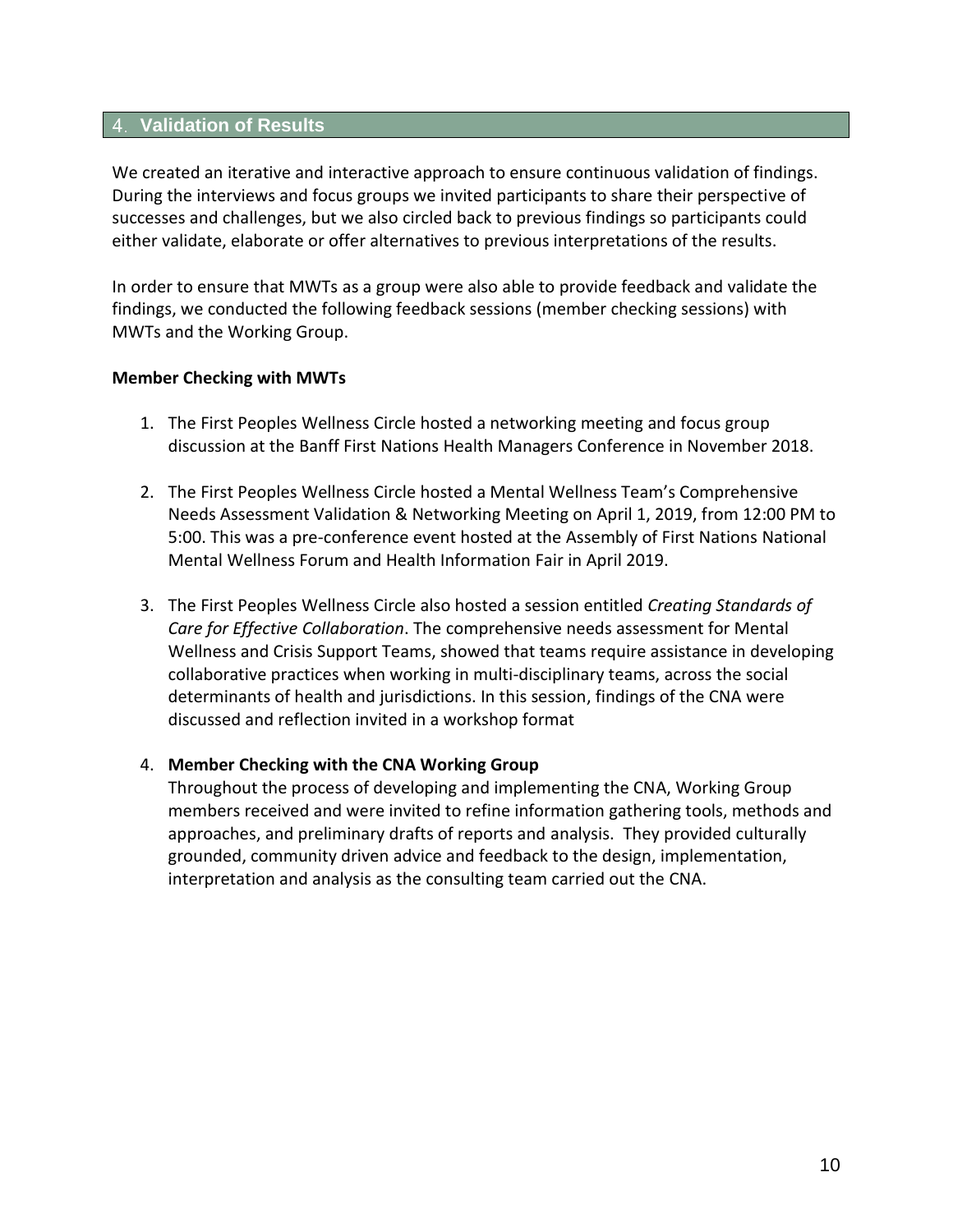# **Identified Needs and Recommendations**

#### Overview of Findings

<span id="page-10-1"></span><span id="page-10-0"></span>The areas of need that were identified in the survey were further validated in this part of the CNA. More nuanced information and additional fine-tuning of the following areas of need were accomplished on the following topics

- 1. Training, capacity development, recruitment and retention
- 2. Community engagement, collaboration and coordination with communities & partners
- 3. Collaboration with non-Indigenous sector partners and government departments
- 4. Interdisciplinary team needs for teams with varying staffing complements
- 5. Enhanced support for cultural approaches
- 6. Support for networking and sharing
- 7. Advocacy for stable, flexible and adequate funding
- 8. Addressing the unique needs of crisis response teams

Additional areas of need were also identified in this phase. These are comprised of strategic areas of opportunities for investment that could have a major impact on improving wellness by preventing further harm caused by intergenerational trauma:

- 9. Prevention and early identification and intervention for children affected by trauma
- 10. Gaps pertaining to the needs of First Nation people involved in or transitioning out of the judicial and correctional system

The objectives proposed for MWTs harmonize with the key themes of First Nations Mental Wellness Continuum Framework (FNMWCF) and generally align within the following areas of focus:

- a. Community development & engagement in order to provide an integrated continuum of community responsive mental wellness supports. (Community Development, Ownership and Capacity Development)
- b. Design and cultivate program service offerings, which appropriately balance traditional and western approaches. (Culture as Foundation, Quality Health System and Competent Service Delivery)
- c. Provide programming responsive to community needs drawing upon additional resources as needed. (Culture as Foundation)
- d. Provide access to quality, culturally safe mental wellness services, supports & programs and evaluate these programs using indicators that are appropriate to the community context and incorporate Indigenous knowledge. (Quality Health System and Competent Service Delivery)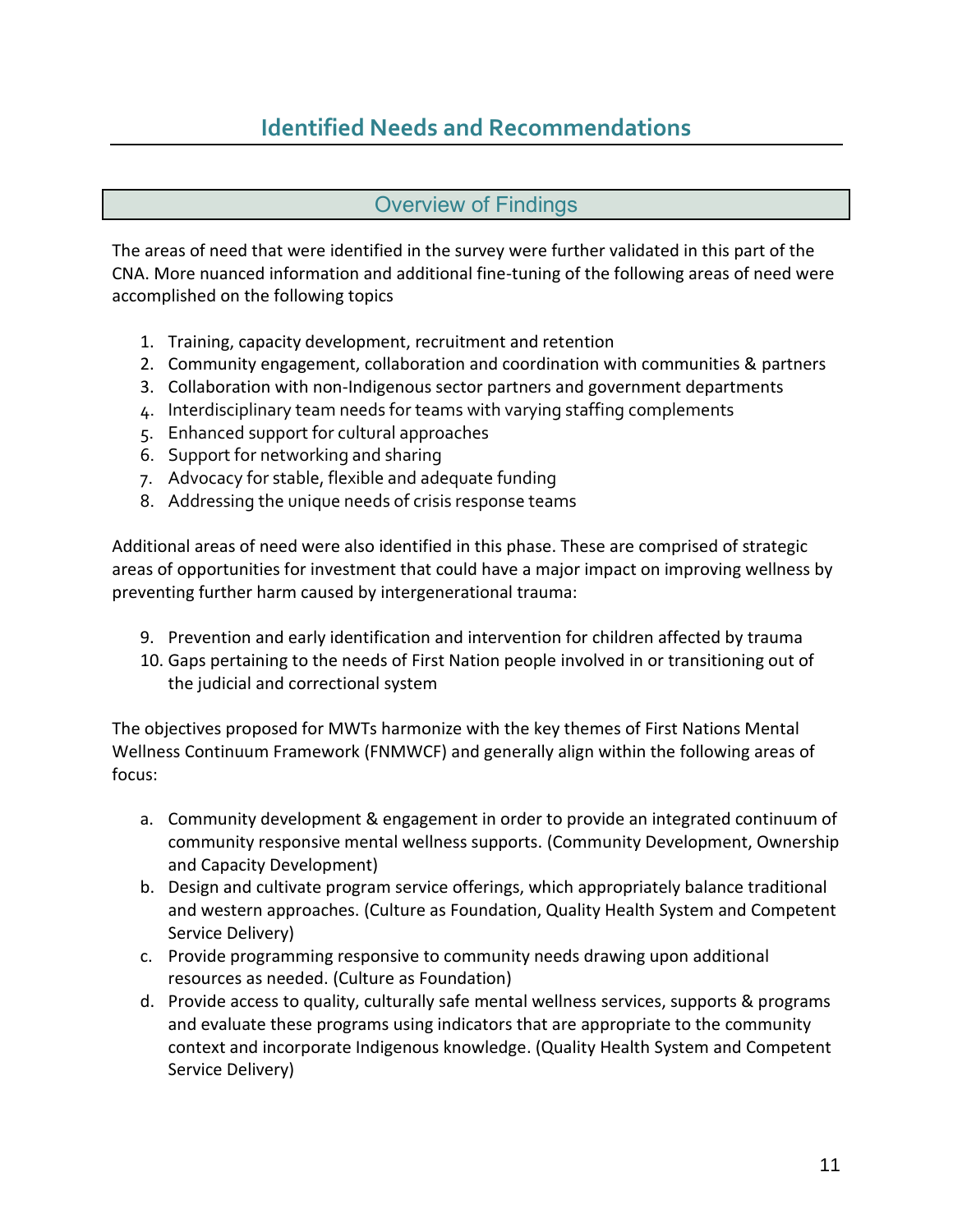e. Collaborate and coordinate with system partners to ensure better continuity of quality, accessible care. (Collaboration with Partners)

Culture as foundation is an essential underpinning of the FNMWCF. We learned in the CNA that MWTs are "doing the work", innovating through practice and demonstrating that embedding Indigenous knowledge and Indigenous approaches is essential to mental wellness. Their work needs to be bolstered so that they can advance efforts in furthering Indigenous, community driven, culturally appropriate standards and quality of care, delineate their own success measures and continue to create the conditions for long term community wellness. This CNA outlines the needed array of supports which strengthen these approaches and cultivate the kind of workforce necessary to bring this vision to life.

The findings of the CNA align with Supporting Elements presented in the FNMWCF including workforce development, performance management, effective governance and research and so on. These areas of convergence are interwoven into the discussion of each of the nine areas of need described in the respective sections.

# Detailed Findings

#### <span id="page-11-1"></span><span id="page-11-0"></span>**Training, team capacity development and self care**

Teams identified the need for a progression of training and continual capacity development focused on supporting a healing and wellness journey among workers; nurturing strengths in the community; topic specific, accredited training; and developing regional training models. Each of these topics are described in more detail in the ensuing sections.

#### **1.1 Supporting Wellness of Workers**

To address and support individual healing a key starting point is self-reflective practice and recognizing when an individual has underlying, and perhaps, unresolved trauma. Teams described a need to deal with both internalized and vicarious trauma. This is a critical starting point for training and supporting workers. They noted that some staff may need to identify their own triggers and address their own healing and self-care. Without this self-awareness, they may be impacted to the degree that it adversely affects their care for the client.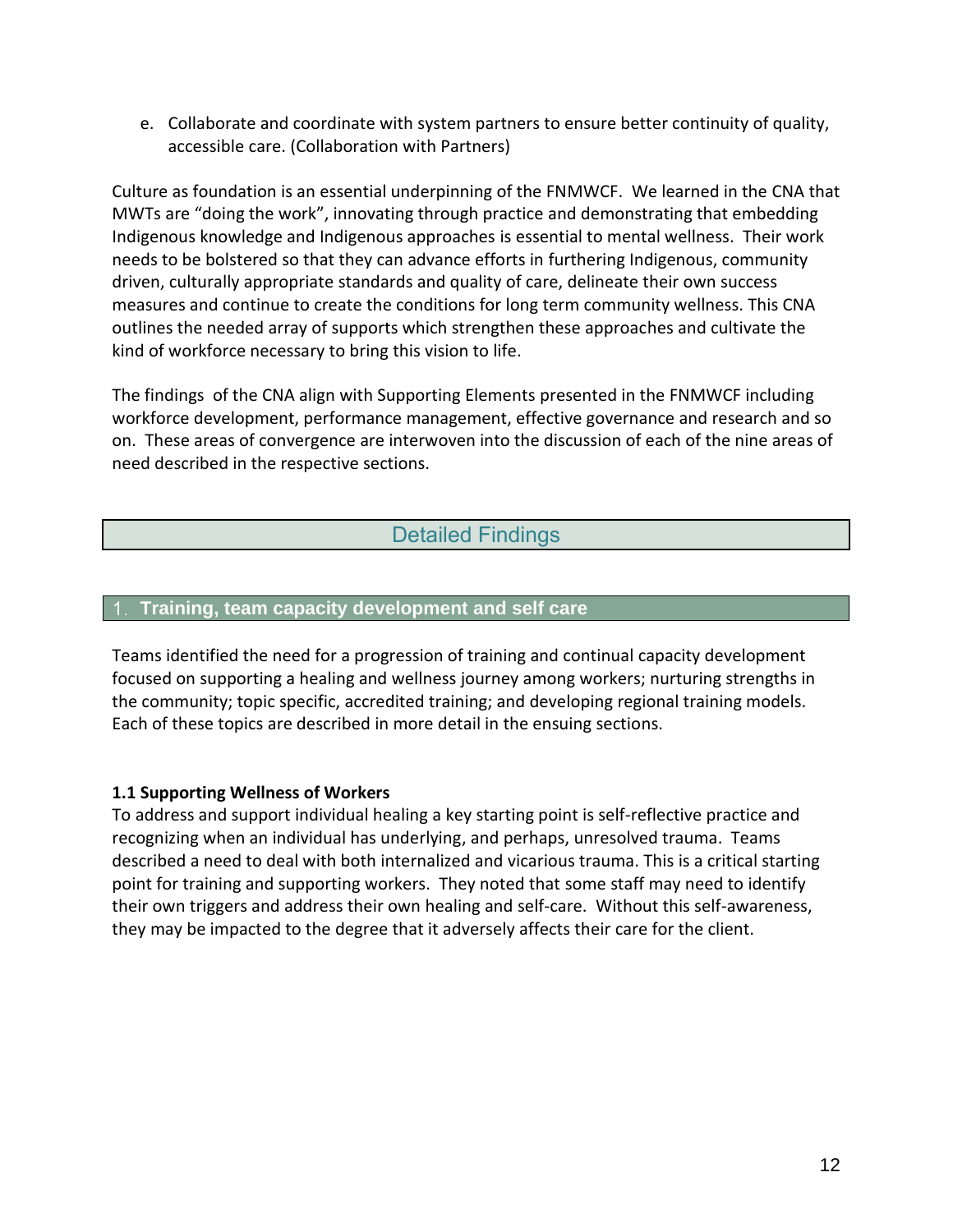Supporting the wellness of workers was also highlighted in the FNMWCF which suggested:

*"A mechanism to support worker wellness is particularly important for community-based workers in the field of mental wellness. This includes ensuring psychological safety, addressing vicarious trauma, and facilitating self-care." 1*

Therefore, it is important that training and support are offered to all team members to allow them to self-assess and plan an approach for their own healing journey. This may include reaching out to community elders and knowledge keepers for support, but may also be supported by counselling and wellness programs. Further it is imperative that plans be instituted for regular and consistent self-care for workers.

*"Staff wellness and self-care should be encouraged for the frontline workers such as retreats or mental wellness days to support the workers who may be facing vicarious trauma."*

One team in particular noted that a pathway to self-care can be as simple as being out on the land:

*"Regenerative activities in the forest. We really feel the pride of being Innu and the openness of the community."*

One self care model that came up repeatedly was the Sal'i'shan Institute Society approach developed in the 1990s. The key to productive change was the principle that workers are both teachers and learners in a relationship in which the experiences of each is valued and the basis for self-awareness and personal development.

Workers learned how to embraced their own responsibility for personal selfawareness, realizing that as helpers, they are able to assist others only to the extent that they themselves have grown. They must "walk the talk", applying the same strategies in their own self-care that they are teaching others.

<sup>1</sup> https://thunderbirdpf.org/wp-content/uploads/2015/01/24-14-1273-FN-Mental-Wellness-Framework-EN05\_low.pdf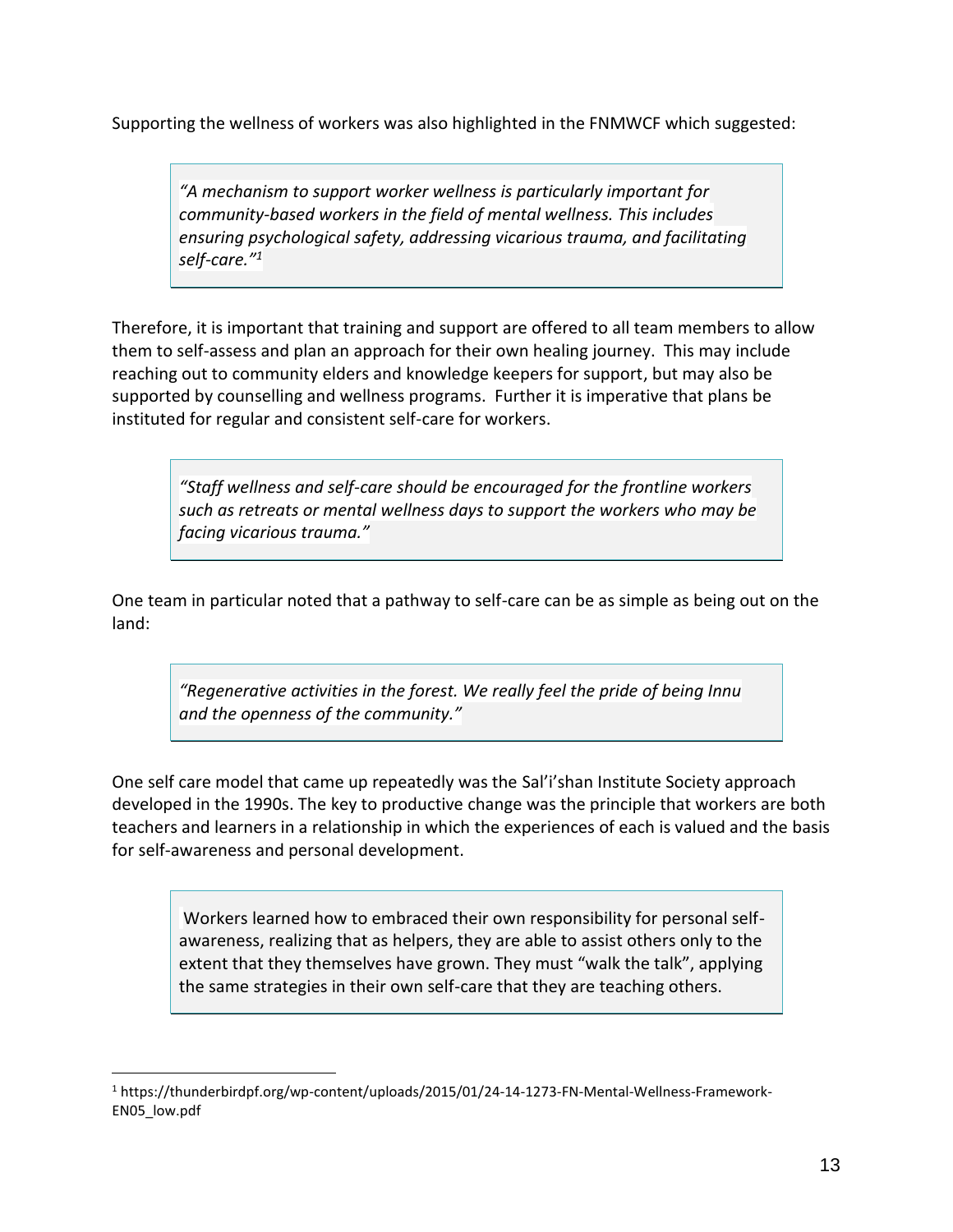This model is further described on the training section (1.4).

#### **1.2 Enhancing the Strengths in the Community**

A second aspect of wellness capacity development entails enhancing and working with the community's "natural helpers". Natural helpers are individuals in the community who are often the first to come forward or are sought out in times of crisis to voluntarily offer support and assistance. Many have gifts in traditional teachings or knowledge. Natural helpers were described as follows:

*"Natural helpers, every community has people like that; the community knows who they are; why don't you tap into those; certain helpers have certain skills; should train them to become paid helpers"*

To build and augment this capacity it is necessary for teams to a) delineate a niche or acknowledge a role for these individuals and b) offer training to them alongside their own team members in order to facilitate collaborative care and c) develop a way to remunerate them for their time and support.

It was noted in the FNMWCF that:

*"Promoting and recognizing a culturally competent workforce includes recognition of Elders and other cultural practitioners within communities. They have a critical role to play in individual, family, and community wellness. Their expertise and value as part of a comprehensive continuum of care must be recognized through the provision of proper resources and compensation." 2*

Elders, community knowledge holders and natural helpers are the strengths upon which a community driven and culturally grounded approach within MWTs rests and should be recognized, supported and compensated.

<sup>2</sup> FNMWCF page 47 (https://thunderbirdpf.org/wp-content/uploads/2015/01/24-14-1273-FN-Mental-Wellness-Framework-EN05\_low.pdf)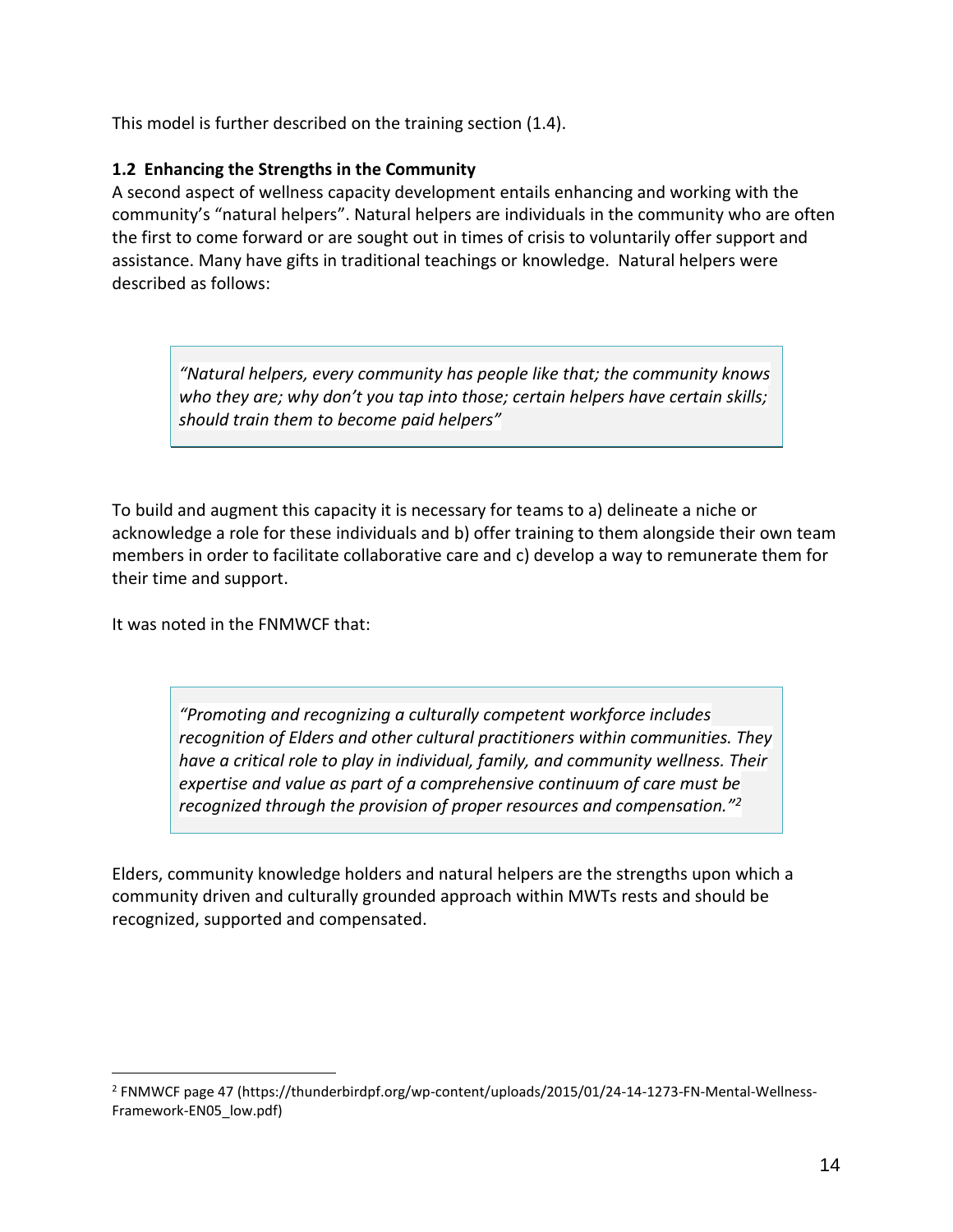#### **1.3 Need for Accredited Training on specific topics**

*"Education, training, and professional development are essential building blocks to a qualified and sustainable mental wellness workforce in First Nations communities. <sup>3</sup>*

Beyond team self-care and the building up of capacity through the support of natural helpers, teams also described a number of pertinent training needs. The training needs vary across the country. Each team or region will have different priorities, but generally speaking, capacity and training in the following areas is seen as a need:

- Healing from complex trauma training especially for issues related to Indian Residential Schools (IRS) and Missing and Murdered Indigenous Women and Girls (MMIWG)
- Post-traumatic stress disorder (PTSD) and understanding stress from a neurobiological lens e.g. flight, fight or freeze
- Critical incidence stress management (CISM) from an Indigenous lens to look at an approach to not just the individual level but also the entire community
- Land based approaches to healing and wellness –teams described the unique challenge of successfully integrating clinical experience with land based healing therapies:

*The difficulty of recruiting graduates (e.g. specialized educators), professionals who are skilled and available to go out on the land. We can't take people fresh out of school. This work requires a lot of intervention experience, this clientele is intensely demanding. It requires human resources who are both members of a professional order and sufficiently able to adapt to traditional therapies on the land.*

• Traditional teachings, ceremonial practices, medicines and training to support teams to build this capacity further in communities

<sup>&</sup>lt;sup>3</sup> FNMWCF page 48 (https://thunderbirdpf.org/wp-content/uploads/2015/01/24-14-1273-FN-Mental-Wellness-Framework-EN05\_low.pdf)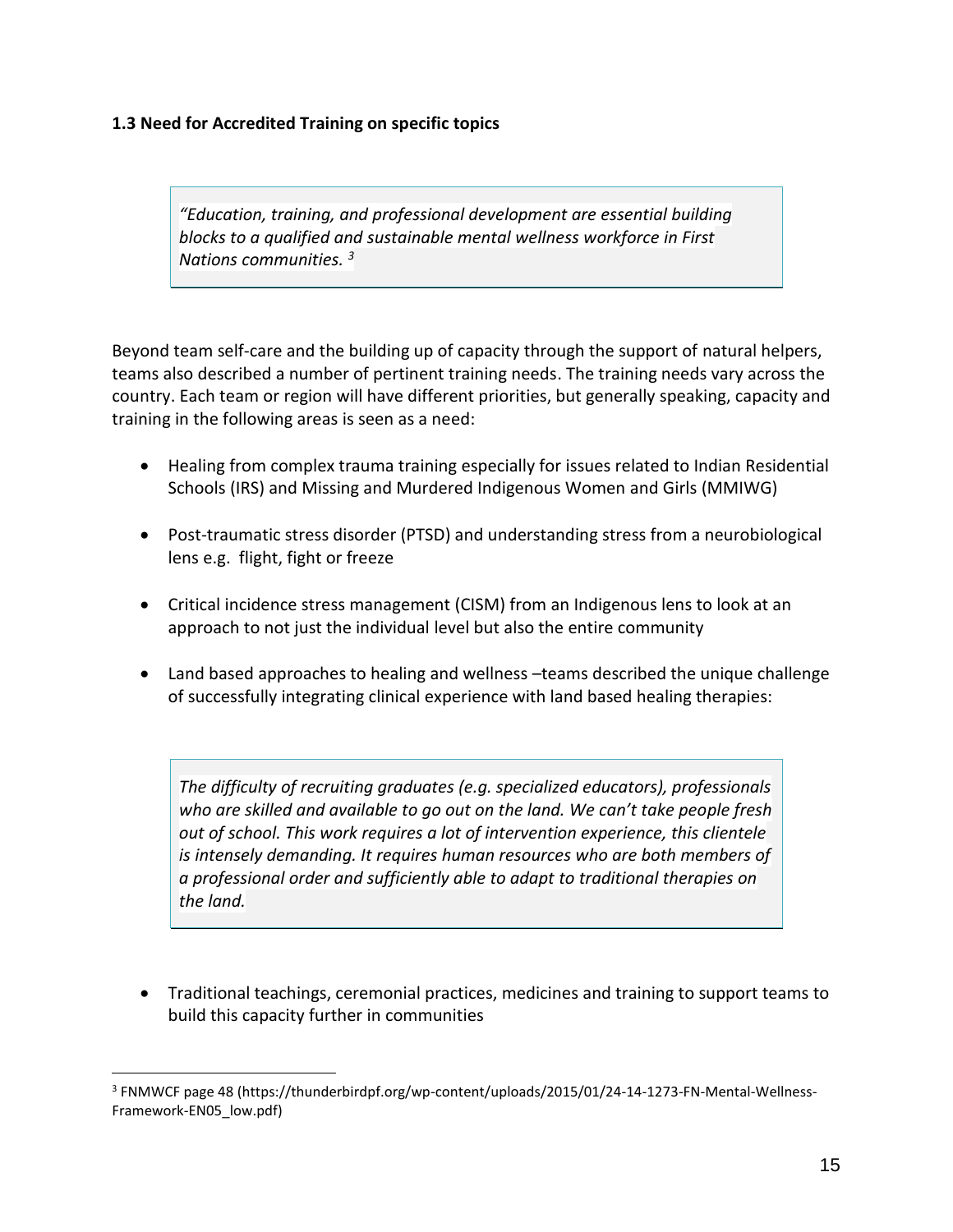- Specialized services for Attention Deficit Hyperactivity Disorder (ADHD); screening and follow up
- Training at the community level for all sectors to understand how intergenerational trauma and adverse childhood experiences may manifest as behavioral disorders and how to address these in various sectors, including the school system
- Dealing with lateral violence
- Restorative justice
- Cultural safety which is customized within regions and pertinent to team needs in working with policing, hospitals and other service providers
- Wholistic, community and client centred approaches
- Harm reduction, the opioid crisis was understood as a backdrop of the work of the **MWTs**
- The First Nations Mental Wellness Continuum Framework
- Implementing the Native Wellness Assessment tool and using it as part of a long-term evaluation
- Ongoing research and evaluation from an Indigenous lens and two-eyed seeing perspective.
- Working within a Social Determinants of Health lens; integrative practice
- Crisis response planning
- Naloxone training

In short, teams expressed a wide range of needs to better equip their effective functioning:

*"The whole list [of training needs], and cyber-addiction. Bill P-38 (Act respecting the protection of persons whose mental state presents a danger to themselves or others). Support for families and parents. Concurrent disorders. Interventions for clients in crisis."*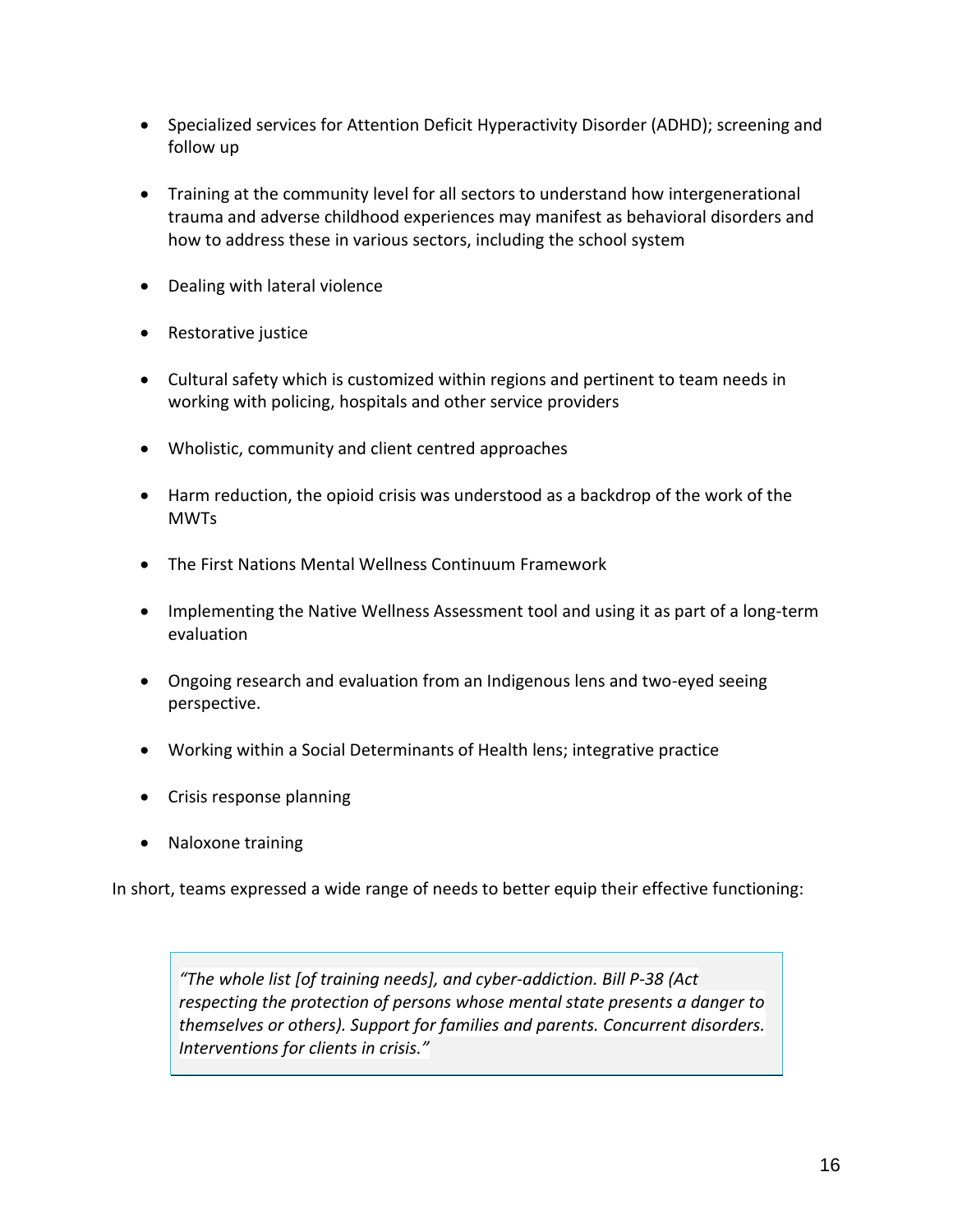Moreover, they suggested that training and resources be offered to assist them to "*develop the administrative and coordination aspect"* of MWTs to support the unique outreach model and collaboration aspects of their service models*.*

#### **1.4 Regional Training Models to Explore**

A starting point from which to offer such training could be team regional meetings at which they could network and learn from their peers. Additionally, teams advocated for training being offered on the land which is particularly pertinent for training about cultural approaches and learning protocols and ceremonies:

*"Workshops in the bush, which should target other sectors of the community (NNADAP, culture, frontline, etc.)"*

Train the trainer approaches were also favoured by one team who spoke to the need to build capacity in the community as an enriched avenue for effective community engagement:

*"Train the trainer – build the trainers in your team who can deliver this training to community staff, community members and providers – helps build relationship amongst the community and providers – community members who accessed training are then able to help."*

Teams also strongly advocated for access to training through provincial partners and shared the view that more training should be offered using a train the trainer approach. Further, they wished to see recognition of training taken by MWTs as applicable towards the requirements of the various provincial professional regulatory bodies. Therefore, accredited training was often seen as desirable when the training is focused on western-based or clinical modalities. One team had this to share:

*Training needs to be recognized by the Quebec Ordre des travailleurs sociaux (30 hours of continuing education every two years)*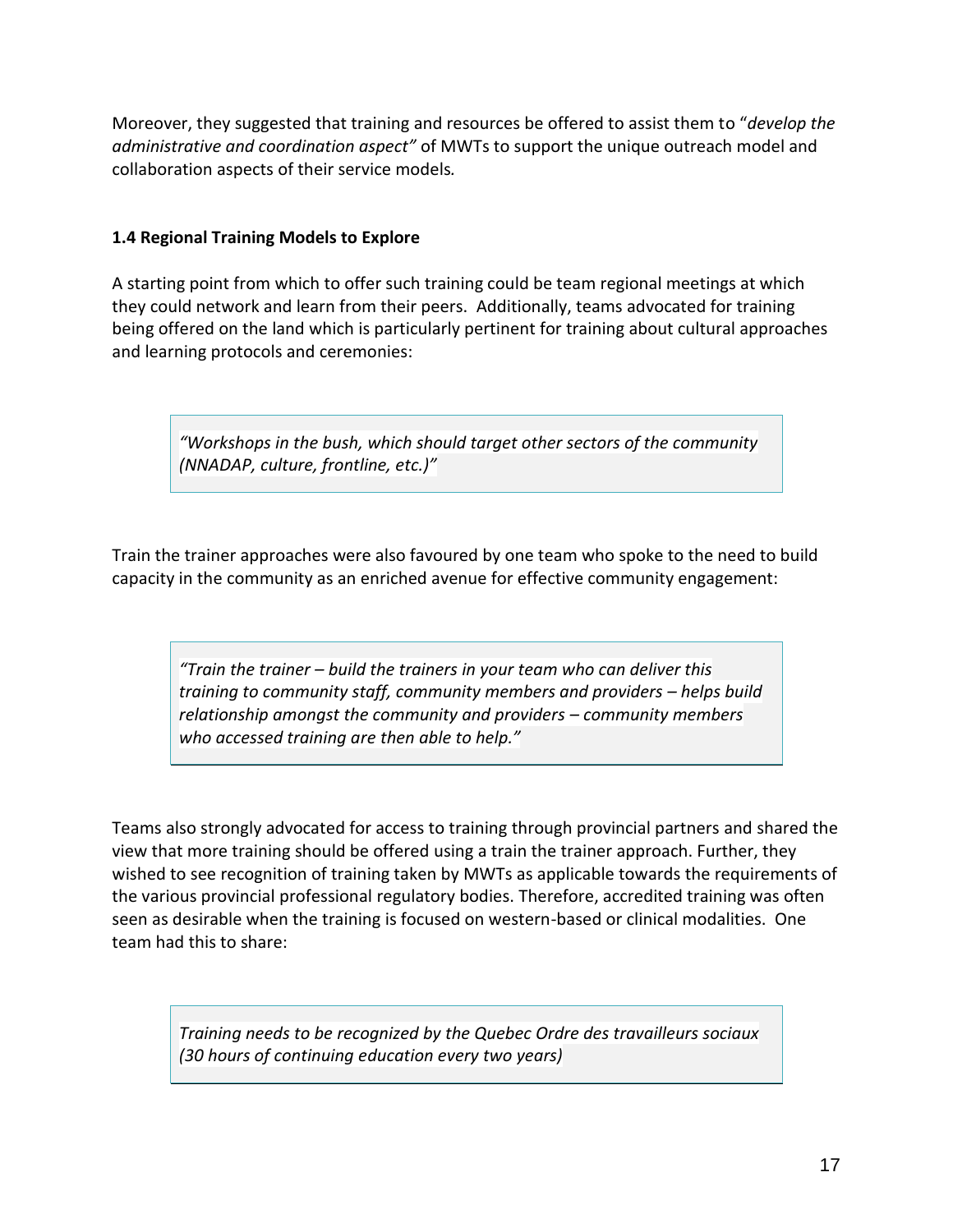Another example of a training initiative aimed at community mental health and addictions workers was shared by a key informant. The training required long-term commitment of mental health workers to get together regularly to gain new skills and work to resolve their own trauma:

*In 1988 Sal'i'shan Institute Society created and delivered programming to promote Indigenous community health and addictions education. Several hundred Community Health Workers and Addictions Counsellors employed at a First Nation, Tribal Council, or Treatment Centre received this training. Programs were tailored to address contemporary challenges and therefore addressed matters identified with mental health and wellness at the individual, family and community levels.* 

*A great deal was learned about what constitutes an appropriate and timely program and what works best to promote personal growth, family restoration and community development<sup>4</sup> .* 

Trainers or teachers often think that the students who are taking mental health classes are relatively healthy, but that is not necessarily true. This program underscored that workers need to know about who they are before they get into complex trauma training and that their own healing can deepen as they take on more work to support healing in their communities. This program showed that the curriculum should be very generic initially and use a blended approach of both Indigenous/traditional plus western based methodologies. A long-term commitment is very beneficial in order to spiral learning and healing over time.

While this model was very successful at offering new skills, increasing networking among participants in the region and offering a place for workers to learn and address their own trauma, the funding could not be sustained.

However, the BC Health Authority is currently working on the development of a 3 week training module with similar goals<sup>5</sup>. Similarly to the Sal'i'shan Institute Society's program, it is a training program, that requires that staff dedicate three week blocks to training. Several of these training blocks may be needed by staff depending on their background and experience. This approach, however, takes staff away from work. The value of these programs to the wellness of workers and their clients' needs to be clearly promoted.

<sup>4</sup> Bill Mussell can be contacted for more information.

<sup>&</sup>lt;sup>5</sup>Katie Hughes, Executive Director, Mental Health and Wellness, First Nations Health Authority can be reached for more information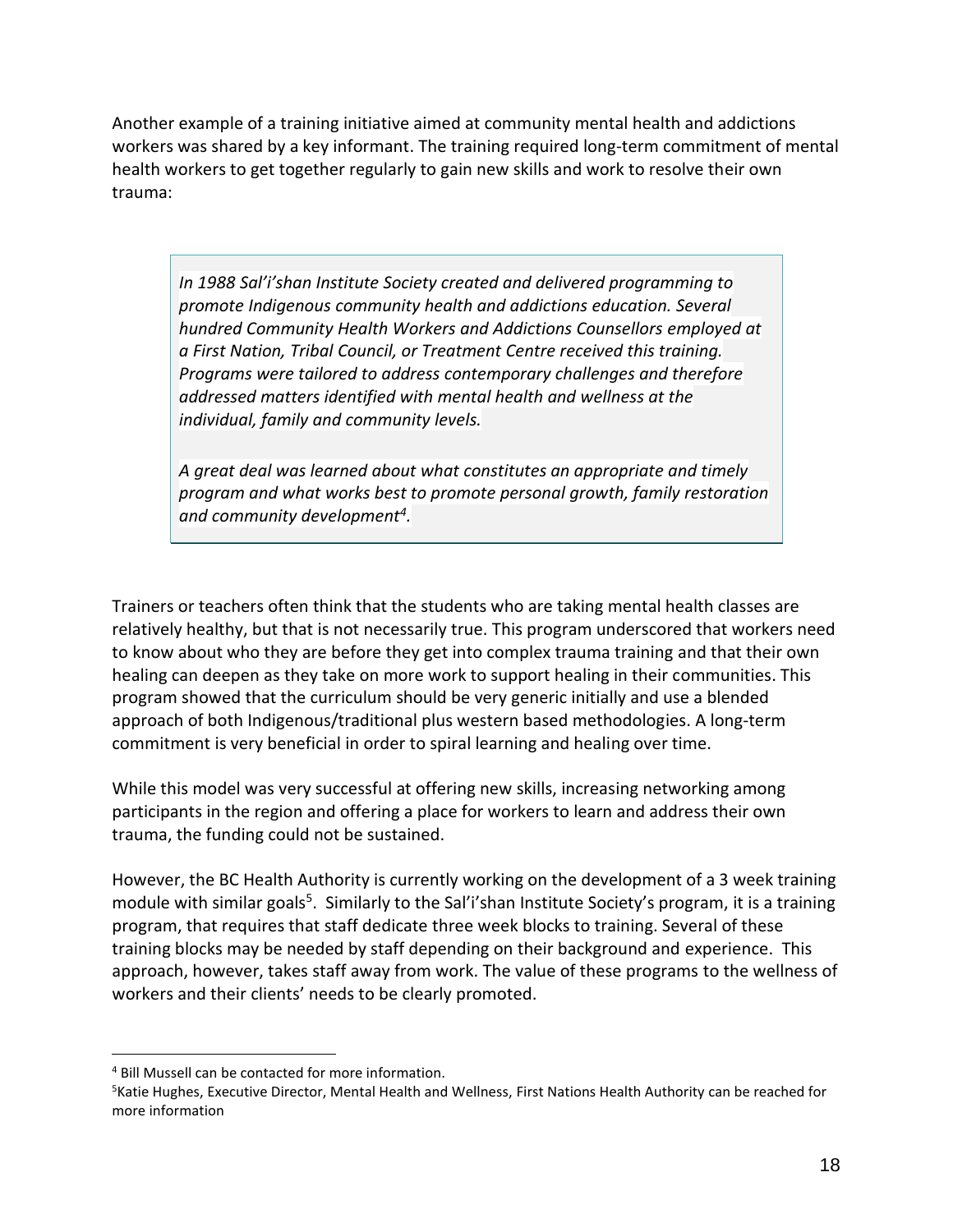Regional models such as these are often difficult to sustain, especially if communities have to pool their scarce resources to enable funding for this kind of training. Therefore, it is important to create regional training under a new initiative that should not be financed by tapping into existing MWT funding as part of the MWT operating budgets.

In conclusion, it is important all training that is offered, be developed to take into consideration individual needs within the context of family and community and further, the worker's own personal growth and healing journey be supported.

## **1.5 Increased capacity for data collection and analysis, information sharing and indicators development.**

Teams need support for the development of health information management capacity and data processes as well as analytical support. In particular, it was noted by crisis team leaders that data concerning suicidal ideation not just completed suicides is needed to better inform MWT crisis response as well as prevention.

In addition, information sharing as individuals transfer between care settings is needed so that individuals, in particular youth, wouldn't be required to "recite their traumas" repeatedly. Team support to better enable the use of information technology and the use of provincial and national data bases is needed

Moreover, supporting MWTs to establish annual evaluation and measures of success based on MWT values and practice-based evidence has been identified as a priority. This is in line with the goals of the First Nations Mental Wellness Continuum Framework which recommends the development of strengths-based performance measurement indicators be developed in concert with First Nations communities or in this instance, MWTs. Many stated that help with evaluation is needed in a way that makes sense to the teams and gives them good information to improve their practice. Participants often stressed that they do not want system wide "performance measures", since their experience with these kinds of measures were generally negative, because they do not connect with Indigenous healing and wellness concepts.

*"disconnection by design".* 

*"these systems are not designed for us, we need to find mechanisms to make it easier for us"*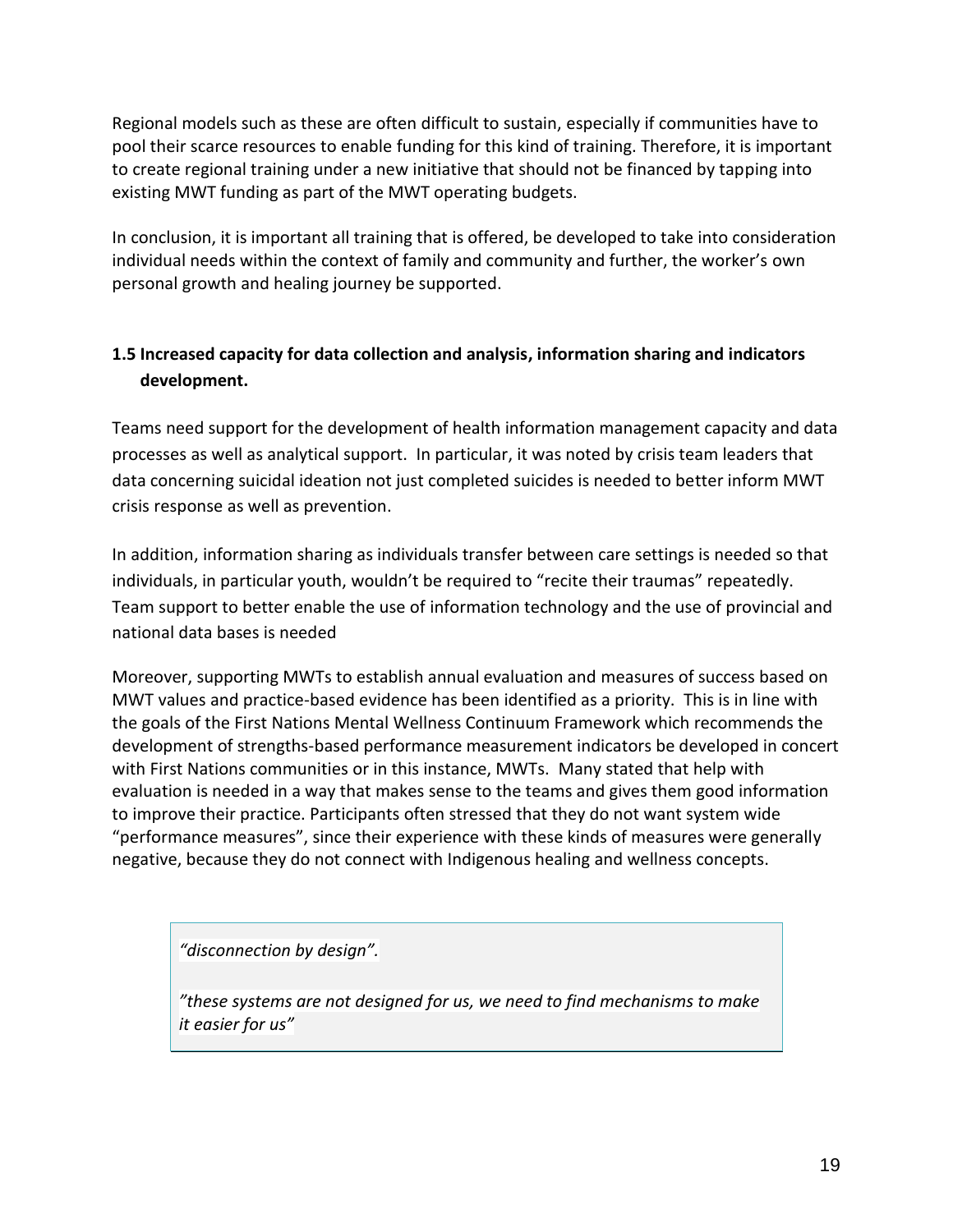Support for data collection and analysis must balance the need to "measure what matters to the community while being conscious of the need to reduce the reporting burden".<sup>6</sup>

This sentiment is also supported in the FNMWC framework. If Indigenous knowledge is the primary source of cultural approaches, it follows that evaluation approaches and indictors should be rooted in culture.

*As outlined during the National Gathering, Elders are a primary source of cultural knowledge. The diversity of their skills, experience, and knowledge is essential to the development of locally relevant, culturally competent training approaches and programs to ensure the best possible quality of care. Other priorities would be the development of culture-based and land based methods across the continuum, support the ongoing development of cultural practitioners, and the identification or design of appropriate indicators as well as monitoring and evaluation methods. This should be linked to Indigenous knowledge but separate from cultural safety and cultural competence. (FNMWCF page 35)*

#### <span id="page-19-0"></span>**Support for community engagement, collaboration and coordination with communities & partners**

Community engagement is an ongoing cumulative process which cultivates and strengthens trusting relationships over time. The need for community engagement affects the work of the MWTs on a variety of levels.

#### **2.1 Support for First Nations community engagement**

Teams spoke about the dual complexities of both building relationships with communities to be served and the need to establish linkages and integrate within the existing service and referral networks in order to connect their clients with the right continuum of services. This relationship building takes up a lot of time for the MWTs, which is time away from services.

Teams are also operating under a wide range of governance structures from those that are already in place for the health planning entity which proposed their team to those which are newly created with the specific goal of guiding their respective MWT's development. At this point it is still difficult to identify which governance and service delivery models are most promising and it is likely that these are, to a large degree, context specific. A next step could be

<sup>&</sup>lt;sup>6</sup> First Nations Mental Wellness Continuum Framework, p 19 [\(https://thunderbirdpf.org/wp](https://thunderbirdpf.org/wp-content/uploads/2015/01/24-14-1273-FN-Mental-Wellness-Framework-EN05_low.pdf))[content/uploads/2015/01/24-14-1273-FN-Mental-Wellness-Framework-EN05\\_low.pdf\)](https://thunderbirdpf.org/wp-content/uploads/2015/01/24-14-1273-FN-Mental-Wellness-Framework-EN05_low.pdf))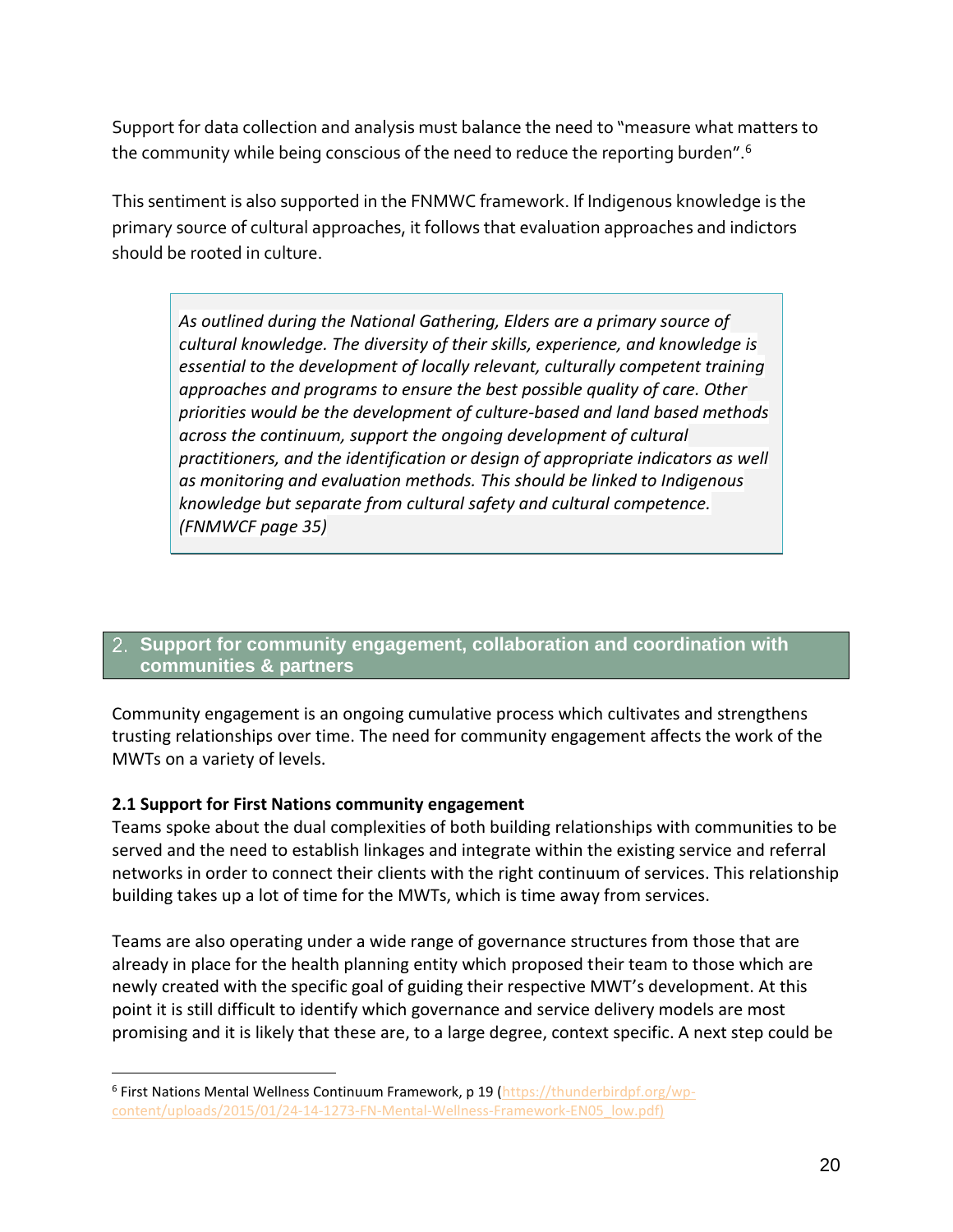to identify promising models and to share these on websites and at regional or national meetings.

Community awareness and receptivity to new MWTs is also wide ranging. For example, in some cases the MWTs do not fit within a current regional plan for mental health as they were not developed at the time of strategic planning. Additional work is required from all partners to engage in planning. However, since MWTs comprise a new service in these instances, the trust that these services will be ongoing has to be established to support integration of these MWT services. In some cases, the partners wonder if it might have been better to increase funding for their existing scarce services.

Individual communities or partners seem to engage across a range of levels – from being a recipient of services to providing input to MWT design or advice on an ongoing basis, to contributing to the delivery of services or program to participating in decision making at the governance table. These roles span a spectrum of involvement from being informed, to being asked for input to commenting on decisions to co-creating solutions to delivery and being accountable for programs or services. Navigating such relationships and levels of engagement requires skills across many dimensions including:

- communications
- social media campaigns and marketing
- consultative dialogue
- meeting facilitation techniques
- issues/barriers/strengths identification and prioritization
- information gathering and needs assessment
- community mapping
- collaborative planning
- consensus building, and
- evaluation

Skills development around these kind of topics that could support community engagement are needed by many of the MWTs.

As noted by one team, effective partnerships are built on relationship development over time and can be greatly aided by written agreements:

*"Development of links with partners such as the hospital, the police department, the local community organization for families of people with mental disorders, family caregivers. The partners are increasingly getting to know each other. A partnership agreement between the community and the provincial health and social services is being developed."*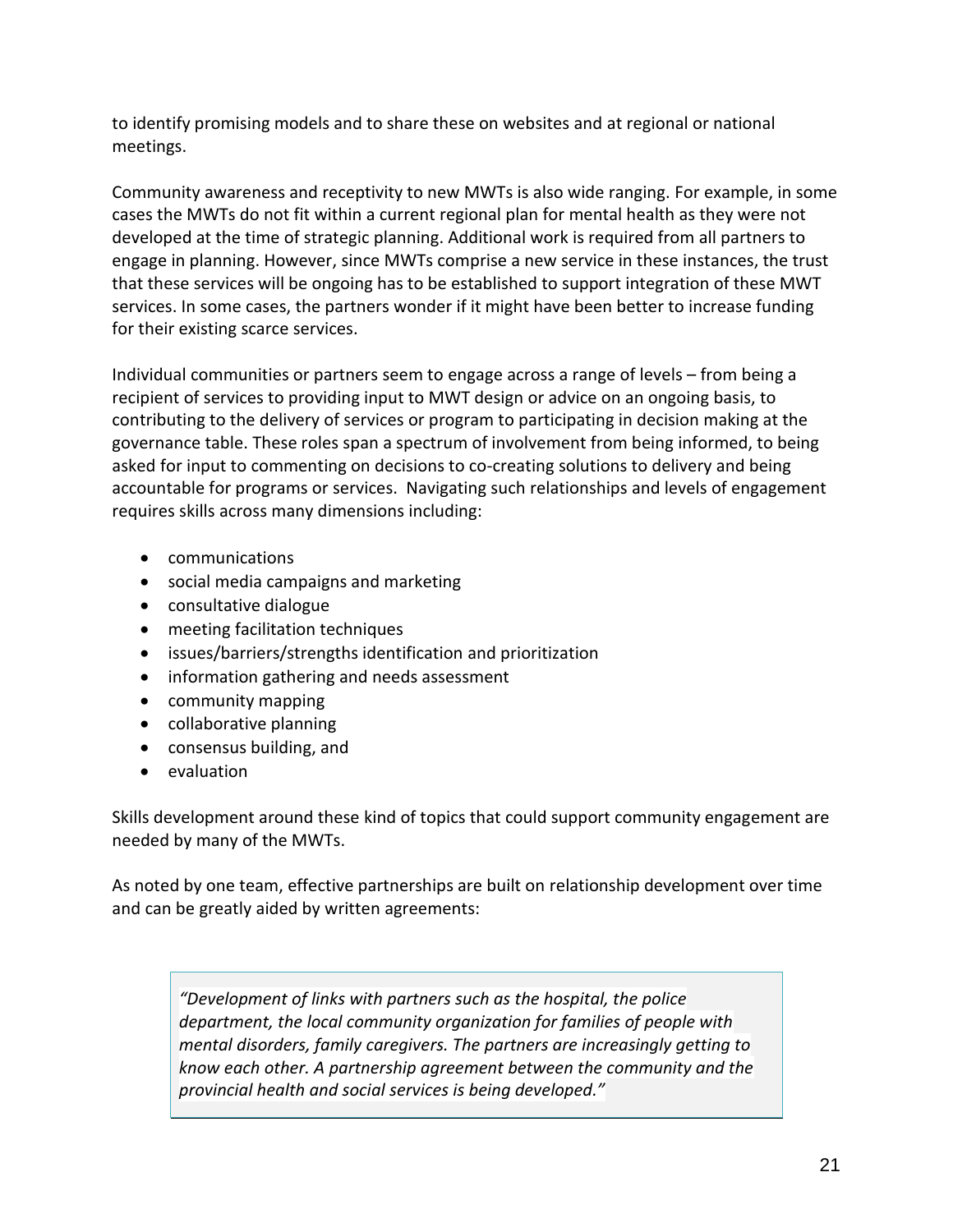#### **2.2 Need for increased readiness of mainstream organizations to work with First Nations MWTs and communities**

In a similar vein, the work of engaging with partners involves an equally broad range of skills with potentially, an added overlay of navigating cultural differences when working with non-Indigenous partners. The need to continually build awareness and educate partners about the work of MWTs was described as well. Partners need to learn ways of establishing collaborations with First Nations communities, and building relationships before there is any expectation of formalizing them using memorandums of agreements or understanding.

Moreover, there is a continual need by MWTs to learn about current policy and program developments underway within their regions and referral networks to ensure effective operational planning.

It is further recognized that MWTs carry out a multitude of roles and functions in their various service models including direct service delivery to developing & nurturing relationships to providing education and awareness to navigating systems both within and outside of First Nation communities. Each of these roles are vital and necessary but leave MWTs vulnerable to burnout and attrition as well as placing them at risk of not doing one or more of these many roles well.

*"The quickest route to burn-out is the expectation (whether self-imposed or imposed by others) that the worker can solve all problems through their own expertise. "*

In this regard, teams and communities are therefore at risk of not achieving their wellness objectives. This clearly speaks to a need for enhanced resources - financial, human as well as a comprehensive range of supports identified in this needs assessment. These will be described in further detail in later sections of this report.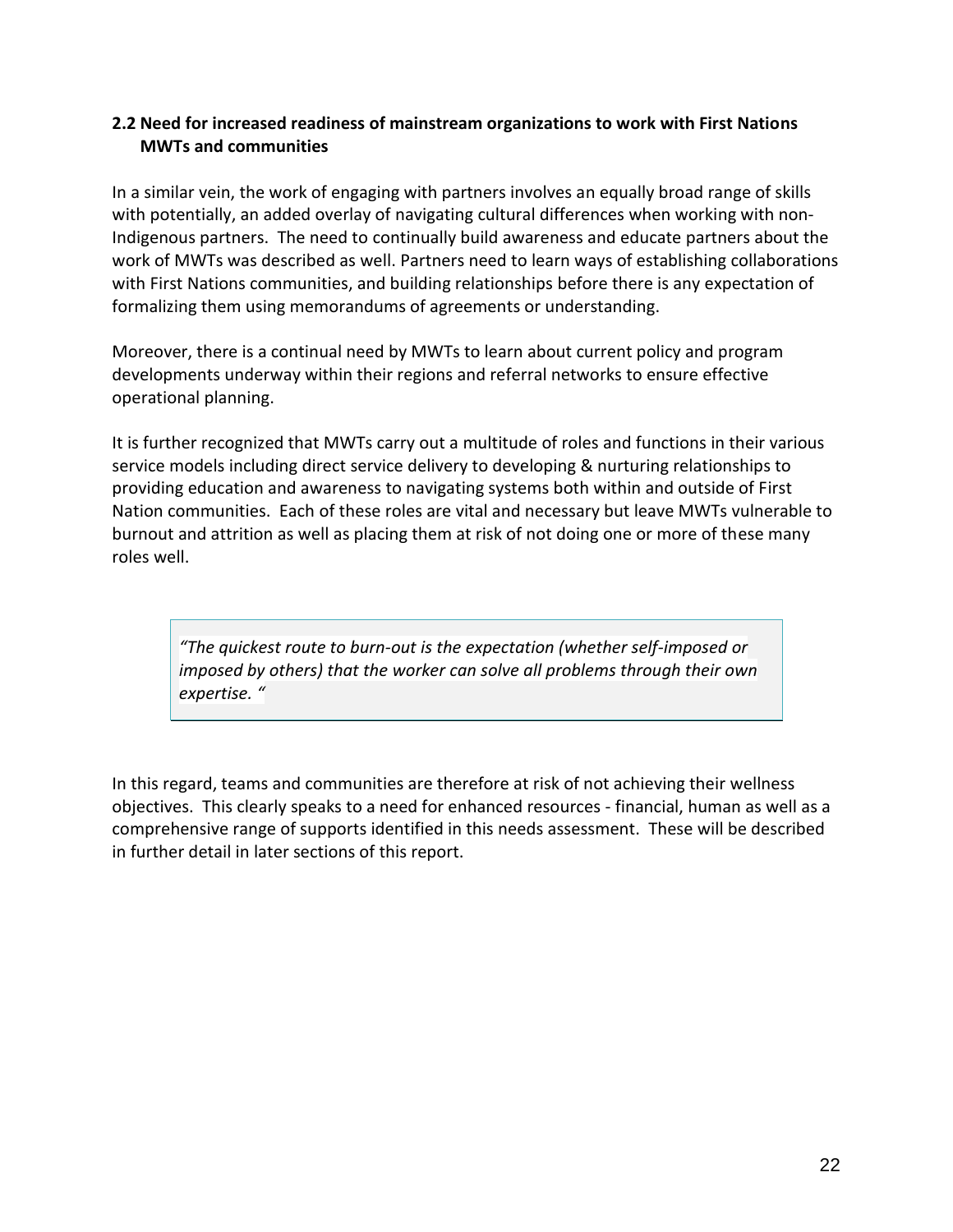<span id="page-22-0"></span>**Building coordination and collaboration with non-Indigenous sector partners and government departments**

*"Enhancing First Nations mental wellness requires strategic action that goes beyond FNIHB's mandate. It involves federal government departments, provincial and territorial governments, and First Nations communities and organizations. It includes supports and services that cross sectors (e.g., health, justice, employment, and social services), requiring organizations to work collaboratively and cooperatively to ensure that a comprehensive continuum of mental wellness services is available. " 7*

MWTs expend considerable effort navigating relationships with non-Indigenous partners. They describe challenges in accessing and connecting with provincial organizations, resources, and mental health services and counselling.

Provincial entities are generally not well versed in working with First Nations and are often found to be unaware and even unsupportive of new MWTs. In many instance, provincial entities are not culturally safe or competent. MWTs must often spend time educating the provincial and other sectors about how colonial processes and historical trauma relate to mental health services and how to make services safe for clients.

The challenge of collaborating with provincial entities is exacerbated by jurisdictional issues such as services not being provided on reserve.

Institutions and other partners may also hold attitudes that are culturally unsafe and even systemically racist, for example, in assuming that western or mainstream approaches are the only appropriate solution to the challenges of mental wellness.

Finally, the lack of long-term funding exacerbates efforts at collaboration as partners remain skeptical and hesitant to rely on or consult the services of the MWTs, due to uncertainty about their continuance and availability into the future. This situation is further aggravated as the funding challenges create poor retention and staff turnover which creates further challenges effective relationship building.

In summary, the foregoing describes three criteria or prerequisites elaborated by the FNMWCF as important in partnership development. Notably:

<sup>7</sup> FNMWCF p 50 https://thunderbirdpf.org/wp-content/uploads/2015/01/24-14-1273-FN-Mental-Wellness-Framework-EN05\_low.pdf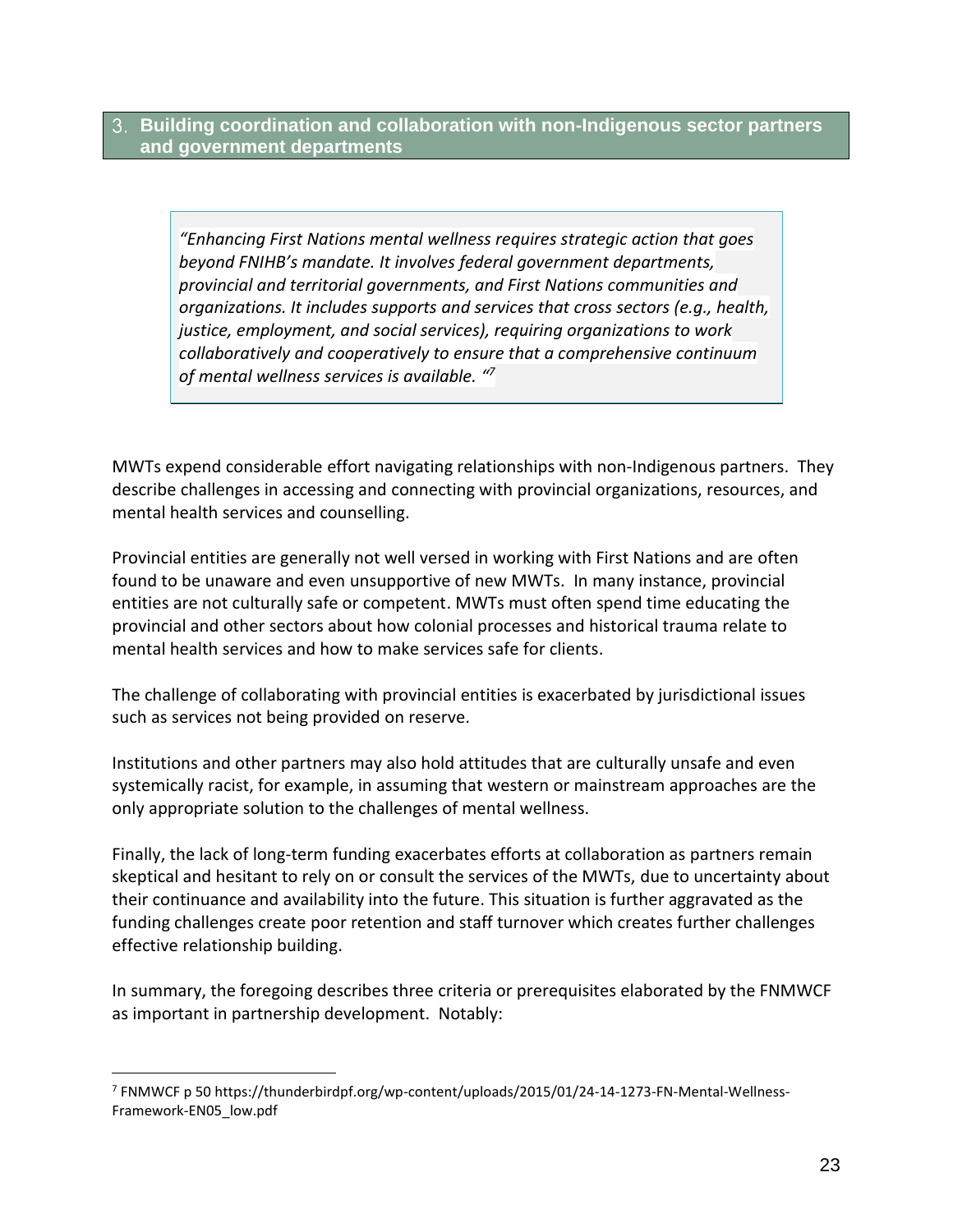'Three guiding principles to direct the establishment of effective partnerships based on mutual respect were identified as:

- **I.** First Nations must be recognized as a key partner.
- **II.** Partnerships must be complementary where partners have a shared responsibility.
- **III.** Partners must know the culture and the reality in which First Nations live, collaborating in ways that reinforce First Nations cultures, traditions, and languages."<sup>8</sup>

MWTs carry out a host of roles and functions. The overlay of education, awareness building, establishing legitimacy and credibility and coordinating with partners should be recognized with appropriate accompanying supports to aid MWTs in these efforts.

## **3.1 Need for increased cultural safety of mainstream organizations to work with Indigenous people**

Building awareness and understanding of Indigenous worldviews and conceptualizations of mental wellness as well as the cultural strengths-based approaches and pathways is an ongoing task to create cultural safety amongst non-Indigenous partners.

A role exists for FPWC to continually create this awareness, dialogue and advocacy and create a more culturally safe, receptive environment amongst non-Indigenous partners, funders, policy makers and institutions.

Simultaneously, MWTs must be supported to navigate these relationships and build awareness at the operational and service delivery levels. "A gentle but firm approach with mainstream to offer culturally safe services is needed".

<sup>&</sup>lt;sup>8</sup> FNMWCF p 51 [https://thunderbirdpf.org/wp-content/uploads/2015/01/24-14-1273-FN-Mental-Wellness-](https://thunderbirdpf.org/wp-content/uploads/2015/01/24-14-1273-FN-Mental-Wellness-Framework-EN05_low.pdf)[Framework-EN05\\_low.pdf](https://thunderbirdpf.org/wp-content/uploads/2015/01/24-14-1273-FN-Mental-Wellness-Framework-EN05_low.pdf)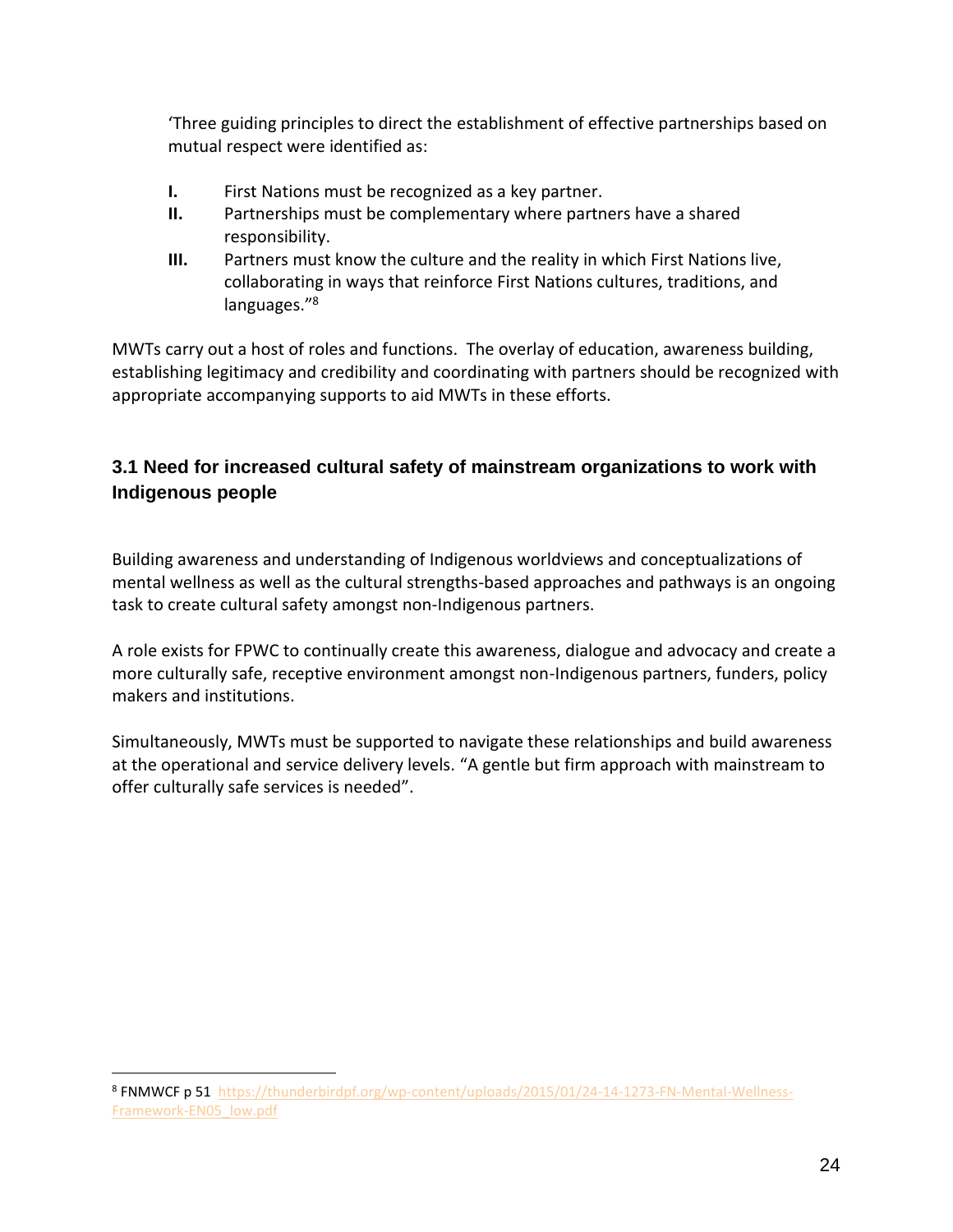#### <span id="page-24-0"></span>**Addressing interdisciplinary team needs for teams with varying staffing complements**

Mental wellness teams have embraced a model of inter-discipline staffing complements. This brings with it an unique set of challenges. As noted by one team, it is difficult to find the right balance of emphasizing clinical approaches as well as traditional and cultural approaches to wellness:

*"Despite the very present clinical component, we are trying to offer regenerative experiences on the land. There is a sweat lodge available, but we lack of Elders right now."*

Supports to navigate this interface and assist teams to maximize the effectiveness of such a blend of approaches are needed.

MWTs operate in a unique, community responsive and cultural strengths-based approach often embracing hybrid service models that may include western trained clinicians and behavioral therapists alongside traditional healers, elders and knowledge holders.

Integrating across these two diverse dynamics requires a level of professionalism, self-reflection and awareness that is often not addressed in mainstream education programs and indeed, is not found in existing training offerings.

In MWT service environments, team members may alternatively contribute traditional gifts or teachings alongside team members who contribute discipline-specific knowledge, skills, and perspectives. Their mutual aim is to provide optimal care that encompasses the expertise and experience of each team member.

Teams should be provided with interdisciplinary learning opportunities that explore and bridge the differences between mainstream disciplines and modalities as well as cultural and traditional approaches. This will enhance interdisciplinary, inter-professional respect, understanding and appreciation for their respective team member's potential contributions to the care team, as well as the contributions of other disciplines and ways of knowing.

To do so, may require considering professional parameters including legal and ethical issues; Indigenous knowledge, creation stories and teachings; professional practices that derive from training; discipline-related knowledge and skills; and boundaries and relationships with both clients and colleagues. Moreover, this entails examining and understanding beliefs, attitudes, obligations and responsibilities and to the original teachings, the profession, to oneself, clients, team, and community.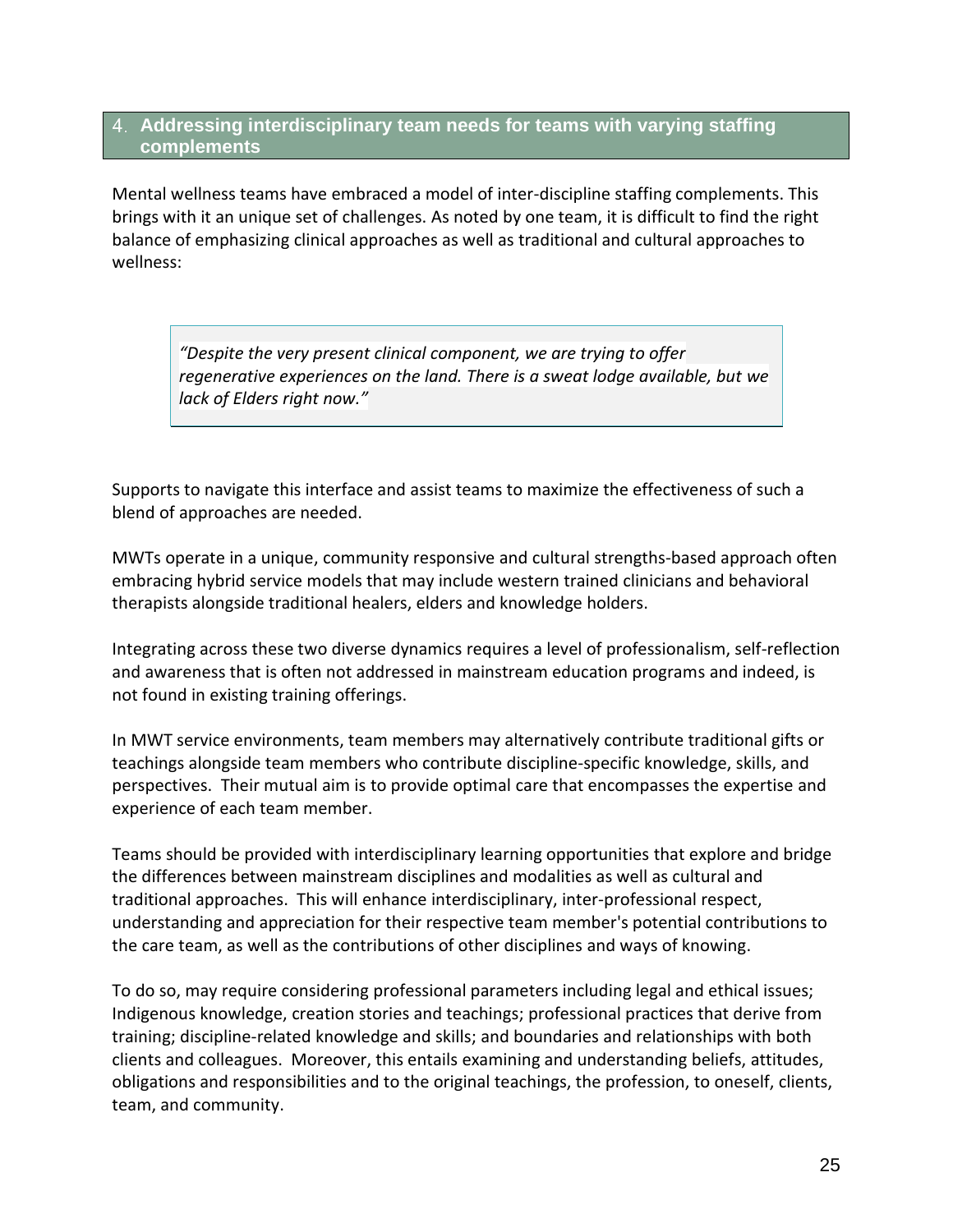In real terms, this means asking:

*"what are the practices across the continuum of care - western and traditional -and identifying these needs and determining who is responsible"*

Interdisciplinary professionalism is ultimately a learning journey about world view, interrelationships and connections.

Available research, the sharing of practice based examples, opportunities for training and dialogue, supportive policies and other resources span the spectrum of what is needed in this regard. Some MWTs are already exploring how to apply a two-eyed seeing approach.

A two-eyed seeing approach can be defined as:

*"learning to see from one eye with the strengths of Indigenous knowledges and ways of knowing, and from the other eye with the strengths of Western knowledges and ways of knowing ... and learning to use both these eyes together, for the benefit of all".*

In simple terms, one team expressed this approach as a consultation between practitioners:

*"Psychologists and psychiatrists need to consult with Indigenous people to ensure culturally competent assessment."*

Training and support to apply a two-eyed seeing approach in this manner, should be considered as part of the range of supports to be offered by the FPWC.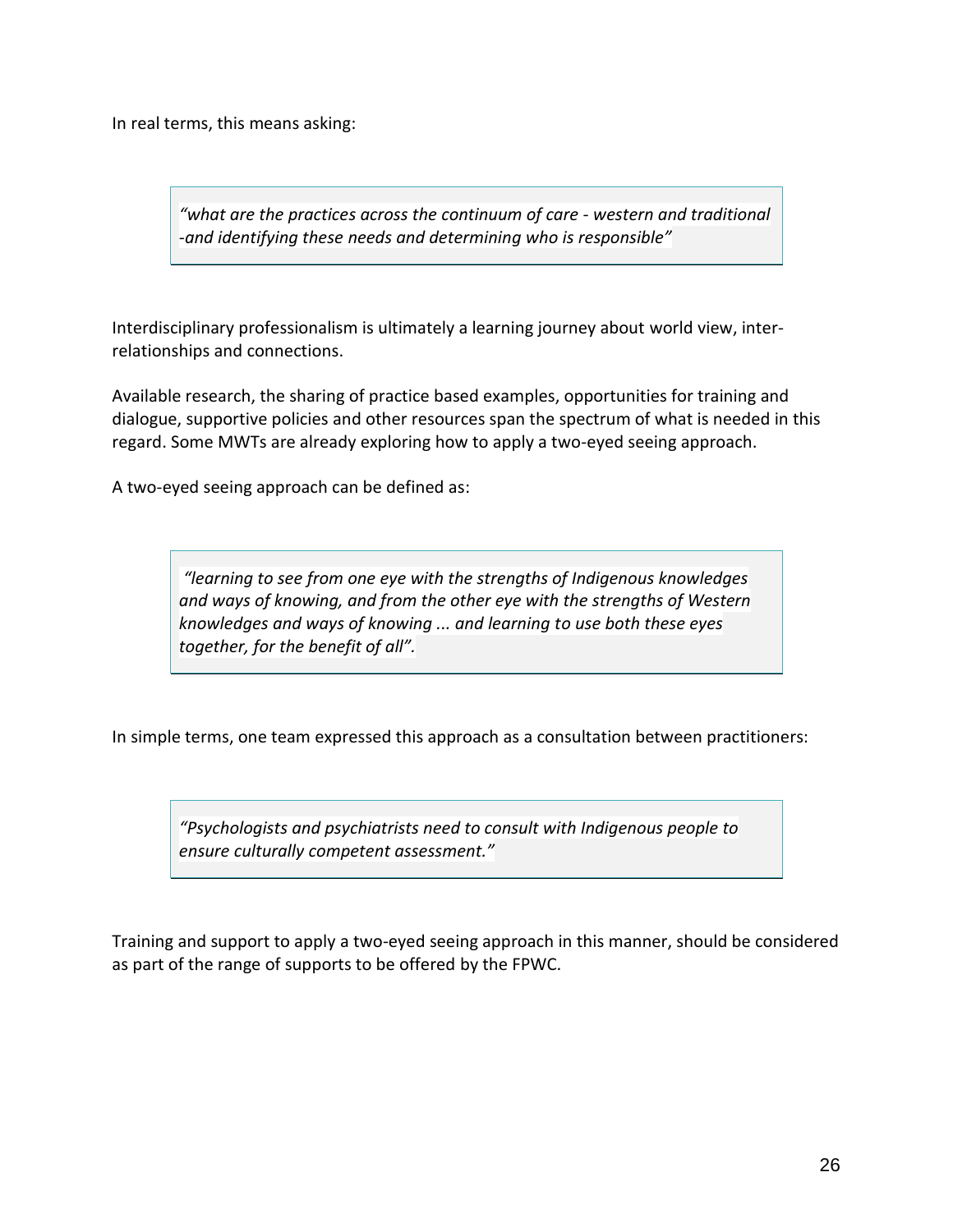#### <span id="page-26-0"></span>**Enhanced support for cultural approaches**

Cultural safety and support for cultural approaches such as sweat lodges and ceremony is reemerging in many areas served by MWTs. Such practices for many reasons, had gone underground but are being re-embraced and more widely accepted now. First Nations have been operating under systems of governance and funding relationships that were not designed to support these approaches. Many First Nations are reaffirming that they are self-governing nations and this notion extends to agreements with the Government of Canada for example where the funding models and policies can form a barrier. First Nations and MWTs wish to support their ceremonialists, healers and traditional practitioners and do not see it as a government responsibility to intervene in this. In this regard, they are working to establish traditional practices and approaches in their own way on their own time. For example, they regard having a sweat lodge on their own land as a culturally safe way to use land based healing in early identification and intervention. Bringing people out on the land is an important step to help them become grounded and bring about a sense of cultural safety in order to further engage them in services as needed. There is some resistance from government bodies at times about this approach however. MWTS need to be supported to face this challenge and facilitate difficult conversations like this. They wish to communicate that the First Nations people they serve have the right to "access safely that which will help them, it is part of their human rights to access culturally safe and culturally competent programs".

With this in mind, ways to enhance support for cultural approaches that were suggested involve a cascade approach comprising governance, providers and community of practice, funders and the community.

#### **5.1 Governance/Organization level**

MWTs governance and advisory bodies should include elders and traditional knowledge keepers in meaningful ways to inform mental wellness team design and provide ongoing direction in a cultural strengths based way. This would extend to annual planning and goal setting. As shared by one interview respondent this has made all the difference in the work their team undertakes:

*"We do our annual objectives each year – what are the gaps, what can we improve, what areas can we work on – based on Mi'kmaq values – it's the foundation of what we do – vision and mission is in Mi'kmaq and translated into English – how we are approaching our objectives – we are maintaining balance based on the medicine wheel – all programs and activities are framed with this in mind. Teams are working on this".*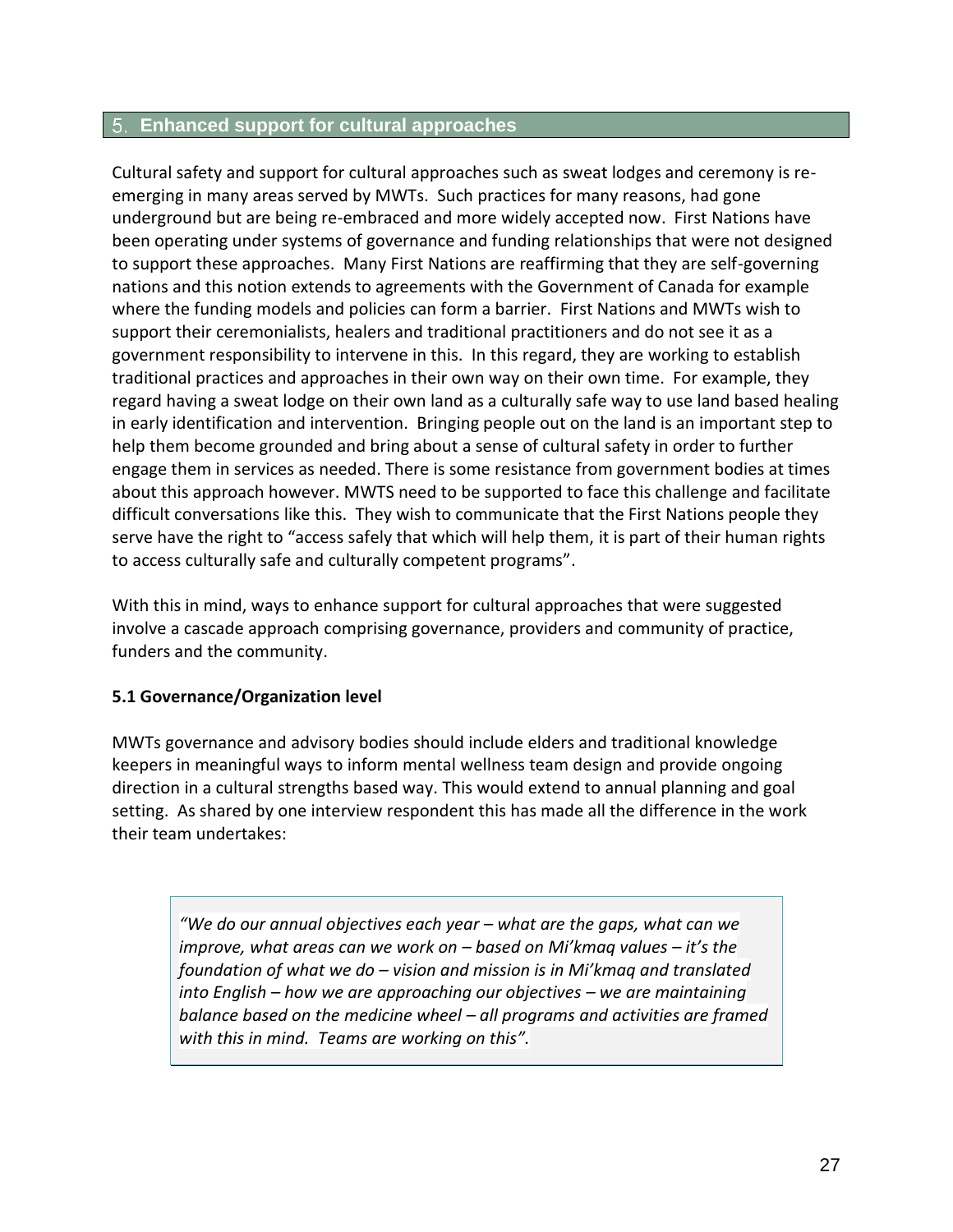#### **5.2 Team member/Provider level**

The second layer involves the providers both within teams and amongst external partners and provider agencies. It was noted that cultural competency training is needed that reflects the local communities' histories, traditions and identities and this should be viewed as the necessary prerequisite to embedding cultural approaches.

Teams build cultural competency and knowledge in a variety of ways including:

*"Traditional regenerative activities. Participation in several training sessions focused on mental wellness from an Indigenous perspective."*

Some teams have an elder or other cultural knowledge holder within their team complement to support their ongoing learning in this regard. For example, a MWT in Nova Scotia identified the Cultural Support Advisor as an asset to their team who strengthens their work. In another area, as noted by one team leader, this approach has been instrumental in framing their work in culturally strengths-based approach and further in emphasizing balance:

*"Our approach is culturally based. For example, in working with families, we have non-native workers but we also we have elders and local community resource people and this has been the best approach. We also respect community choice. Having balance in the team is key. We are fortunate to have an elder that is working with us to achieve this balance. The Elder tries to embed cultural values in the work of our professionals".* 

These efforts to build cultural competency amongst MWTs and their partners are key as described by the FNWMCF which states:<sup>9</sup>

*"It is important that all service providers working in First Nations communities be supported in developing or refining their cultural competency through formal and informal training as well as by sharing knowledge within and outside the community".* 

<sup>9</sup> FNMWCF page 47 https://thunderbirdpf.org/wp-content/uploads/2015/01/24-14-1273-FN-Mental-Wellness-Framework-EN05\_low.pdf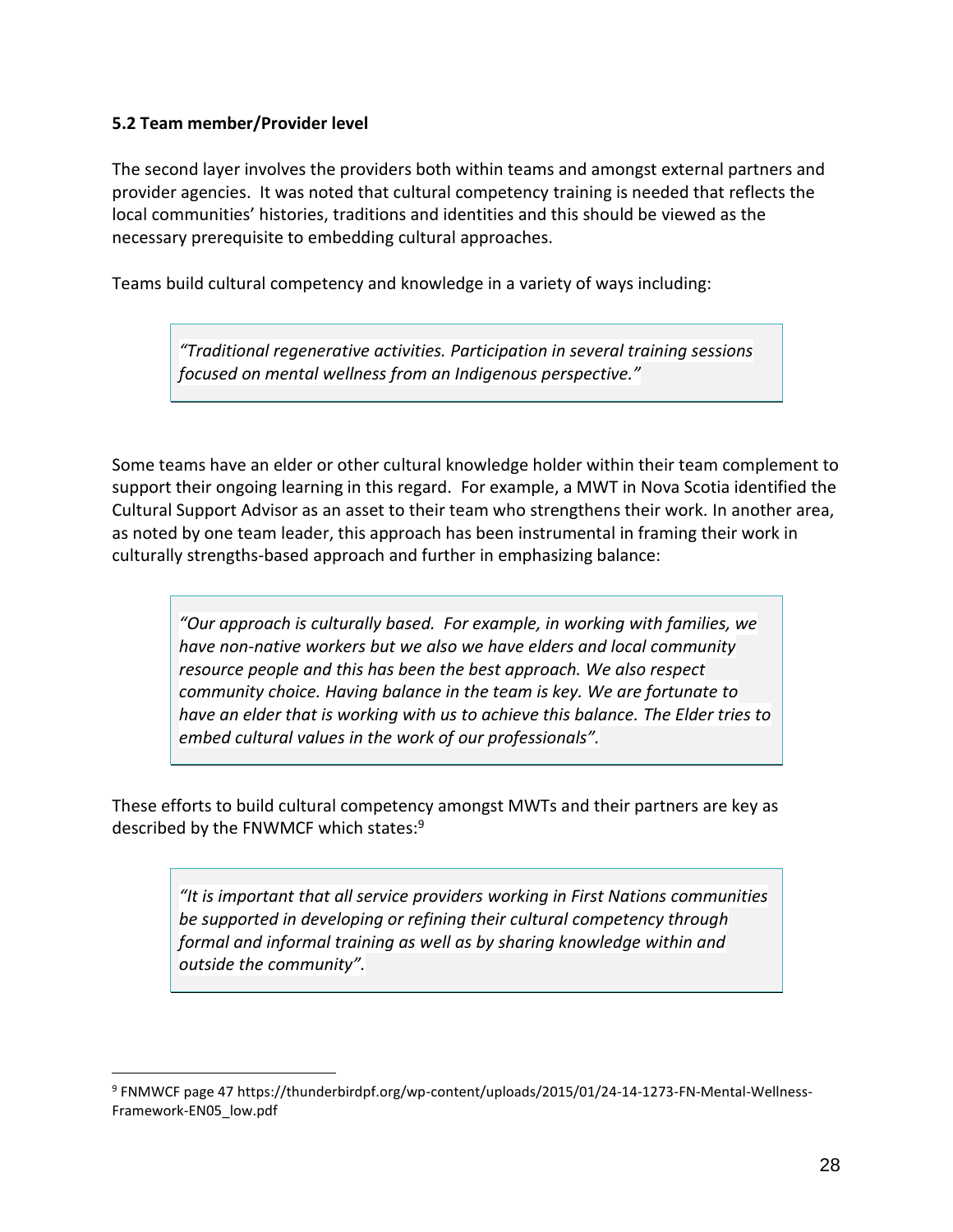The partners with whom teams interface must also work towards becoming culturally safe and competent. As noted earlier, police services, hospitals and a host of other service providers must be culturally safe as a starting point for effective trauma informed approaches. The teams identified that there is a need for trauma informed training for other practitioners, particularly within a cultural context and understanding. Further, such cultural competency training should include efforts to:

*"Learn more about our history, our traditions, reduce stigma, mobilize, recharge our batteries. Invite people and workers."*

Continuity of care and in transitions between care is paramount. It can only be supported through ongoing cultural competency training, continual learning about Indigenous communities and their service landscape as well as relationship building as noted by the following key informant quote:

*"There was some resistance from the hospital but they are starting to open up more and seem to be getting used to having our liaison person as a contact. I think they were afraid to share information or share control. There is also a misconception by outside resources in that they think we have it all."*

This was echoed by another team, who described cultural safety in the hospital environment as an area of need:

*"the partnership agreement being developed with the hospital will promote cultural safety in the hospital environment"*

#### **5.3 Funding level/partner environment**

Decision makers in the policy and funding environment must also become more culturally aware and safe.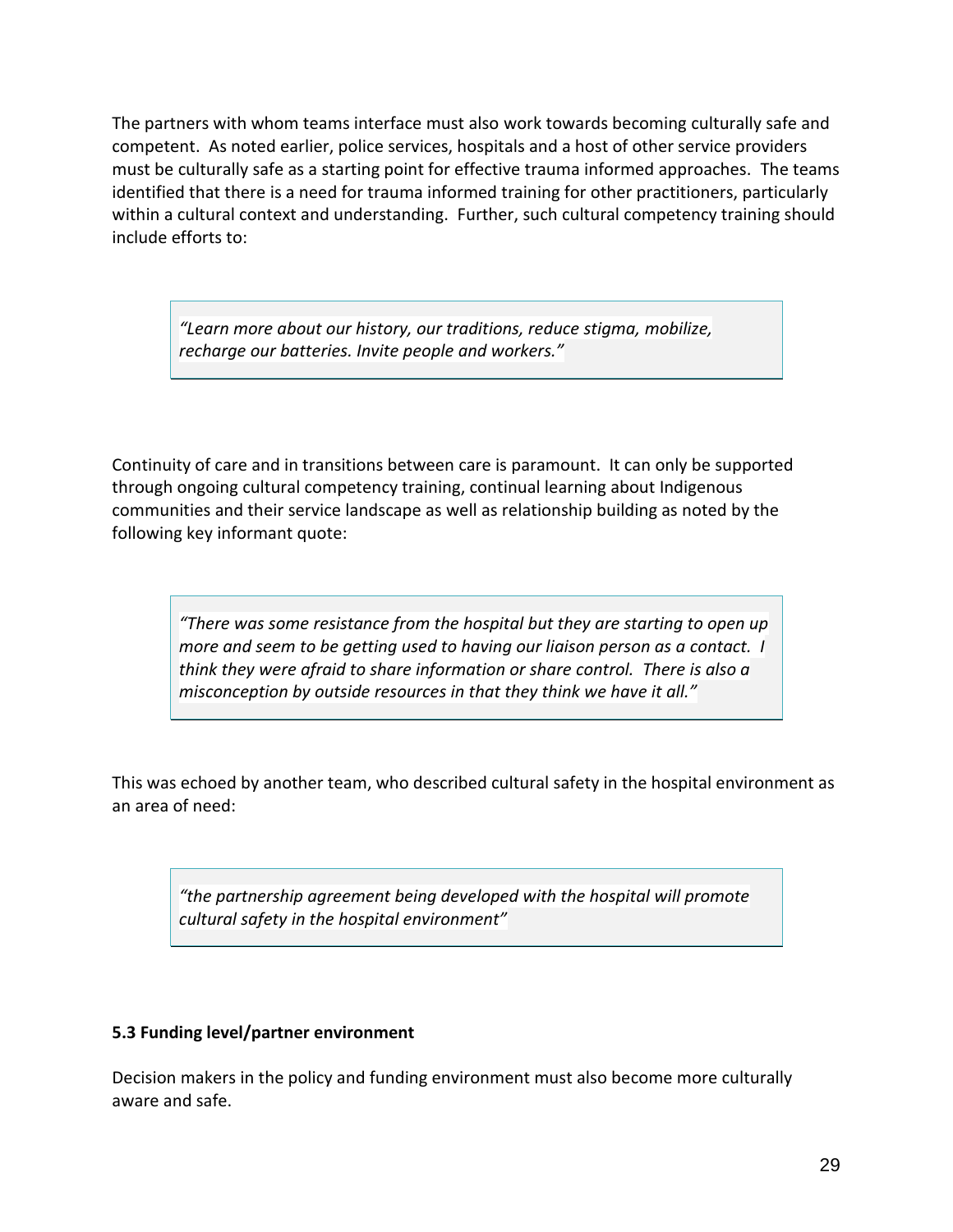Educating funding and other partners concerning Indigenous world views, and ways of approaching wholistic health and wellbeing is an ongoing commitment and need. Teams feel that programs should be built on culture and the funding streams should recognize and accommodate these approaches not the other way around.

Understanding wellness from a wholistic Indigenous perspective should also translate into more flexible funding, reporting and evaluation, that reflects Indigenous ways of healing from trauma. In this regard, teams expressed a need for:

*"Support for the provincial health and social services network to raise awareness among non-Indigenous interveners."*

Teams expressed that 'respect for First Nations culture" is vital.

#### **5.4 Community level**

It was noted that there is increasing demand by individuals within communities who need access to healers and elders and supports and services framed on traditional and cultural strengths. This is a key service offering of many MWTs and reflects their work with community populations affected by IRS, MMIW, child welfare, justice and other issues. More support is needed for teams including training, available research, teachings and land based learning to help teams continue to build this expertise and integrate it in practice.

Additionally, it was noted that future direction and a long term strategy should focus on capacity building in communities to reclaim their cultural strengths and begin to take a greater role in facilitating their community's learning and healing journeys.

*"We are trying to think long term – using the funding to emphasize capacity building for the long term."*

#### **5.5 Community of practice level**

Lastly, at the level of the system or community of practice for MWTs, there is a need to define standards for culturally safe practice for all practitioners working in this field and a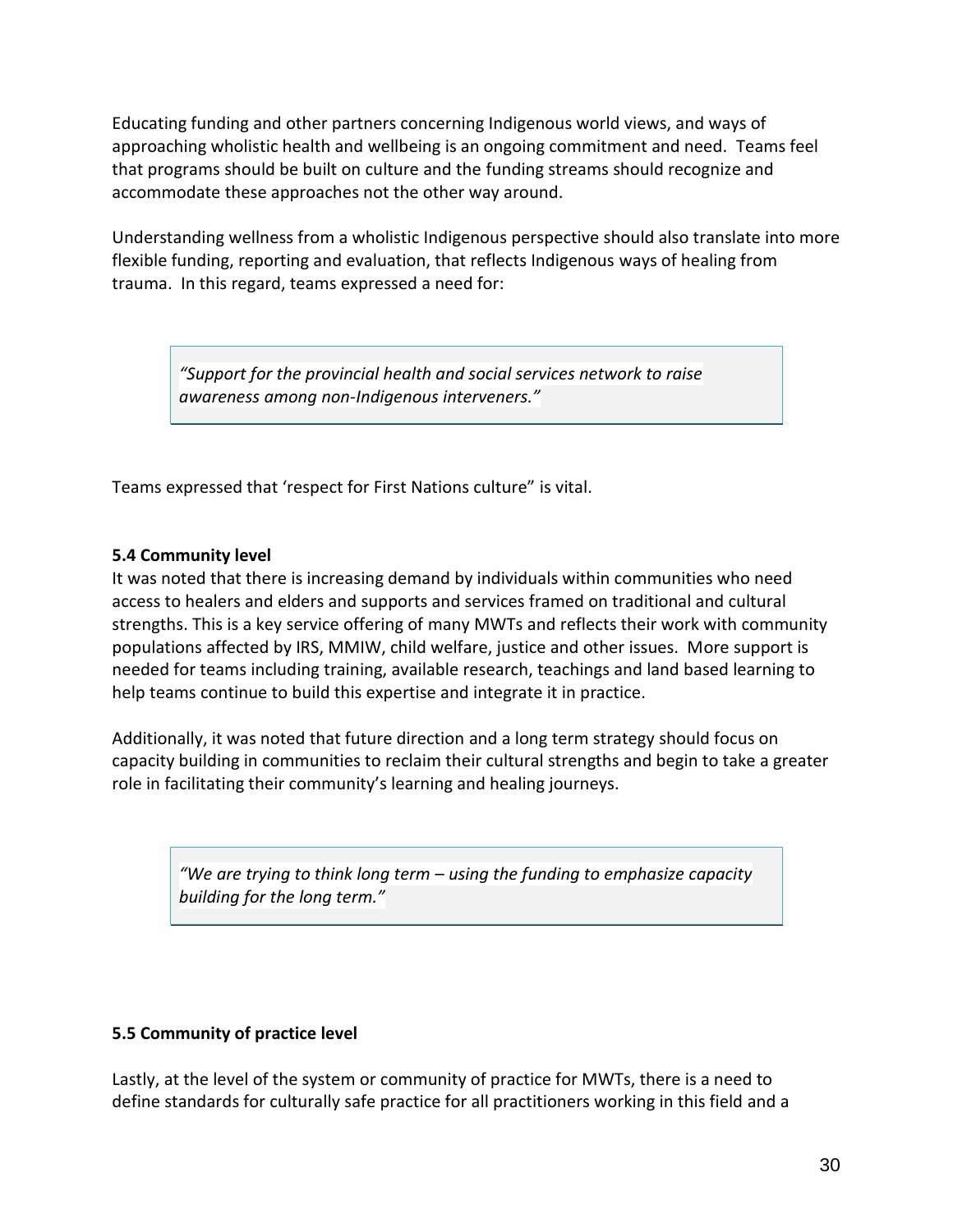process or pathway to arrive at this standard. In particular, this work should be framed around a two eyed seeing approach to wellness, and support communities to define the scope of practice. This goes beyond training and support and in fact, would have implications for program policy for any practitioners working in First Nations. A well defined process involving MWTs and driven by community should be undertaken to work on creation of such standards.

Presently, clinical practice standards are being designed by systems, agencies and other external entities but not by First Nations themselves. It should be recognized that in order for clinical practitioners to work effectively in communities, a set of clinical and quality standards expressed by communities are needed. These would be applicable for anyone engaged in working in mental health and wellness in First Nation communities.

Additionally, there is a lot of variation regarding the definitions and understanding of the difference between cultural competency and cultural safety. For some, competency addresses the expectations upon the provider meaning that they are fully competent to meet the needs of the community and of the client being served.

Safety, on the other hand speaks to whether the recipient of service feels the provider can meet their needs. Service recipients need to have a say as to what they deem to be safe. The distinction is that even if a provider is deemed competent by others that doesn't mean they are perceived as safe to the client or community they are serving.

More work is needed to elucidate these clinical care standards and finer distinctions around the definitions as they impinge upon truly safe, trauma informed service delivery.

#### <span id="page-30-0"></span>**Support for networking and sharing**

We heard over and over that MWTs enjoyed regional meetings because they connect with others in the province and exchange information that is directly relevant to their practice.

For some, like mental wellness teams in Quebec, which service no more than 2 communities each, opportunities for networking are infrequent. Their Regional Meeting on Mental Health and Wellness, held in Wendake, Quebec in March 2019, was therefore, a welcomed opportunity to network with other mental health workers and participate in a variety of workshops on topics such as psychiatric disorders, impacts of the judicial system and training opportunities in their area. Elders conducted ceremony and teachings during the meeting which further enhanced their learning and wellness as providers in a high stress role.

We observed similar exchanges in Manitoba and Alberta, where MWTs highly valued the sharing and dialogue with their peers. In Ontario region, these gatherings have been extremely effective as noted by the following illustrative quote: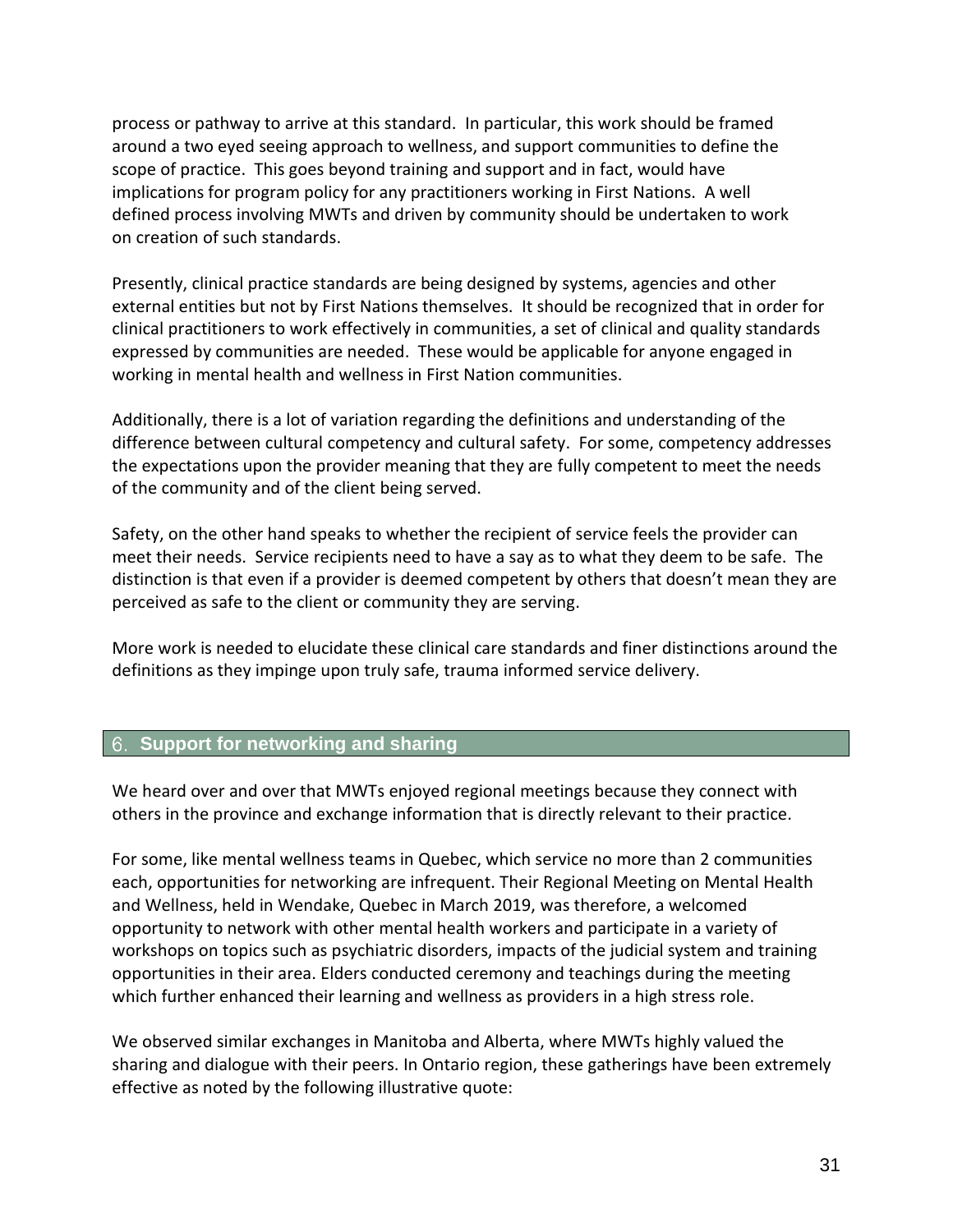*"*PTOs have been supporting regional meetings- sharing of information, what's working and not working; sharing of protocols, policies etc. through table top exercises to build skills and confidence in responding to critical incidents; share documentation / forms etc."

The teams felt generally that exchanging knowledge across MWTs would be beneficial for their ongoing learning, team and professional development and practice.

As a starting point, a priority should be made to identify and describe all of the MWTs and crisis response teams including information about where they are located, their governance and structure, whom they are serving, when they were established, their service model and expertise. This information would be shared to further advance networking, enhance MWT participation at conferences and build a cohesive community of practice.

Newsletters and a web-based portal with information for MWTs was also seen as desirable methods for information sharing and knowledge exchange. A web based learning platform to curate and disseminate resources developed by teams or linked to Indigenous experts, and to share wise practices from MWTs on a variety of topics was suggested.

The potential for a biannual or annual national gathering while potentially a great opportunity to network, share and exchange best practices from teams would be prioritized only if permitted by a new budget and further if elders and knowledge holders were a key part of such a conference.

#### <span id="page-31-0"></span>**Advocacy for stable/sustainable, flexible and adequate funding**

The most foundational need for the effective functioning of the MWTs is a long term commitment to invest in MWTs for the development of a stable workforce that will support mental wellness at the community level. A stable workforce is key to supporting longer term outcomes such as reduction in alcohol and opioid addictions, suicides, mental health issues, family breakdowns, children in care, human trafficking and crime rates.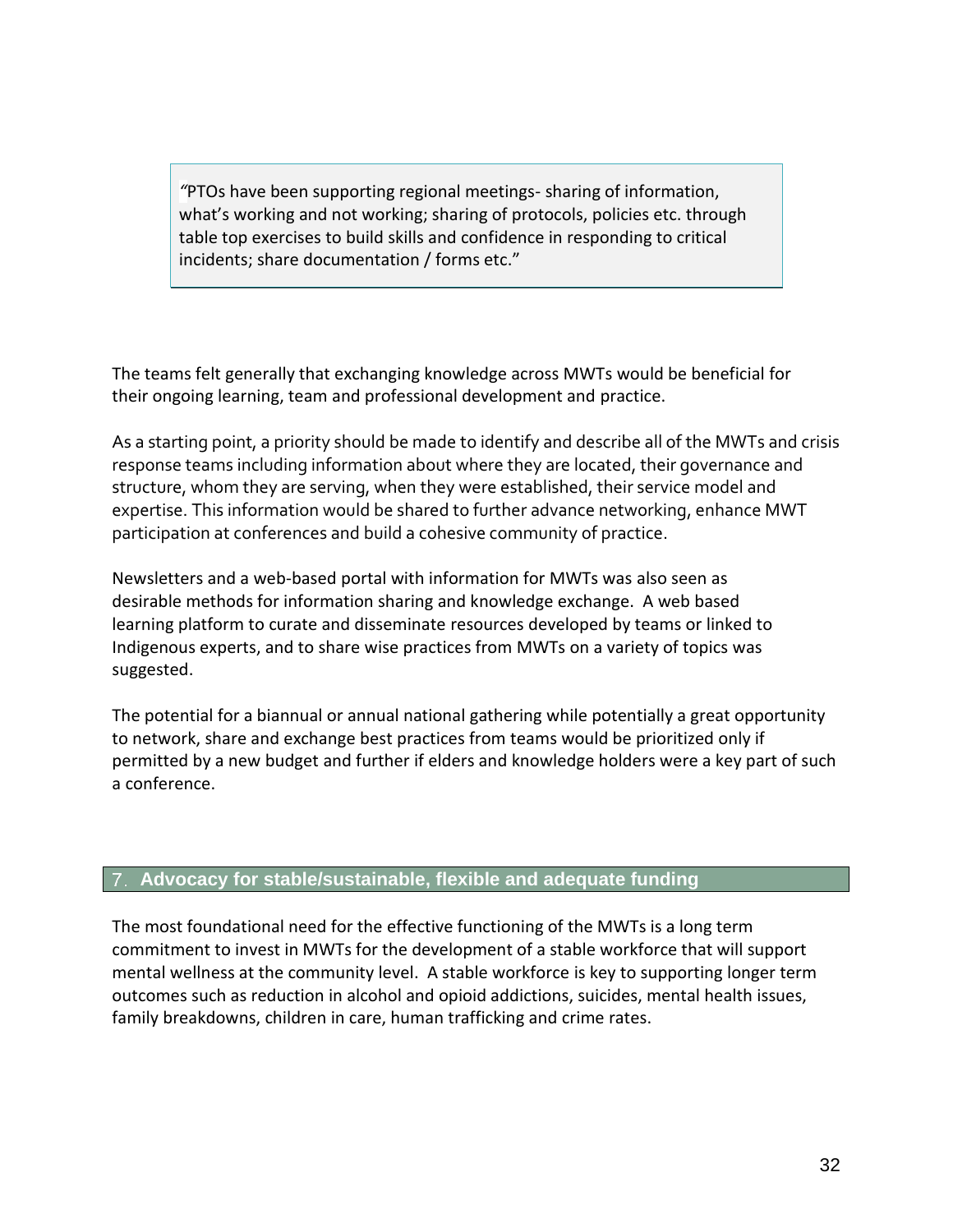**Therefore, the most urgent recommendation is that investments in MWT must be**

- **adequate,**
- **flexible,**
- **stable,**
- **long term, and**
- **sustainable.**

There are many fundamental reasons why dedicated funding for MWTs is urgently needed, however currently there are many funding constraints as well as diverse reporting expectations, which are often not in line with community needs and priorities.

More importantly, the lack of sustained funding creates instability making it difficult to recruit and retain workers. This uncertainty contributes to stress and attrition of the few qualified human resources in place. For example, in March of 2019, many MWTs did not know until days before the end of the fiscal year whether or not their funding and therefore their employment would continue from one day to the next. This approach is irresponsible because it creates existential stress amongst current staff and their families as well as clients in the communities.

With the prospect of uncertain continued funding, MWT workers face job loss on a regular basis. MWT employment is therefore viewed as a risky and short term proposition at best as key MWT staff move on to more stable employment whenever possible. The impacts on recruitment and retention were highlighted:

*"If funding was annualized it would help to keep staff. Competitive wages are also needed."*

The lack of dedicated funding also contributes to a disconnected and fragmented service landscape as collaborating service providers do not have faith that the MWT service providers will be there to provide services in the future. This is clearly a barrier for service integration at the community level, as well as with the many mainstream service providers. The underlying problem related to lack of dedicated, flexible funding and distrust concerning the use of funds was explained by one participant as follows:

*The funders don't trust the people who get the funds, people are worried about misuse; if they would just let people do their work with the money we could provide better services.*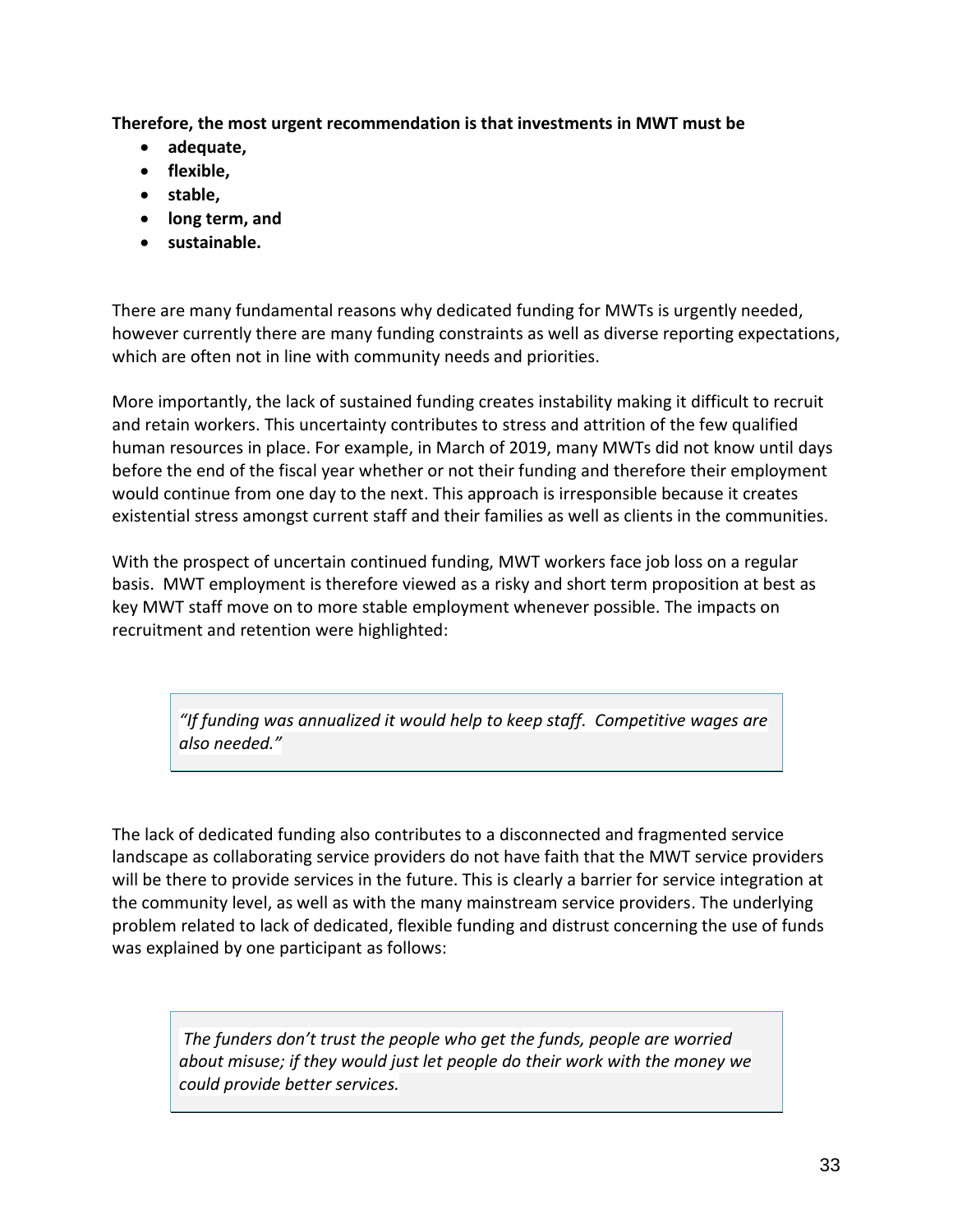Many MWT workers see lack of sustained and disjointed funding as a systemic barrier and an example of institutional racism.

The most corrosive impact of the lack of dedicated funding is however the negative impact on the client and the community. Over time, MWT workers create trust-based relationships with clients and their families required for a successful therapeutic relationship. Frequent staff turnover or instability can lead to serious setbacks in the clients' healing journey. Therefore, lack of stable funding is closely connected with greater health and social issues.

A collective voice to advocate for the ongoing funding of MWTs is clearly needed at federal and provincial policy making and decision making tables.

Indeed, the FNMWCF outlines its own recommendations for enhanced flexible funding with the following priority actions identified:

- Providing Additional Funding
- Moving Away from Time-Limited and Siloed Funding
- Increasing Flexibility of Funding

These are described in detail in the Framework document.<sup>10</sup>

MTWs emphasized that the need for adequate funding is in response to acute needs such as high rates of suicide and complex, deeply rooted mental wellness concerns. Short term funding is not an appropriate response. A longer term, decolonized approach to support community driven wellness and culturally strengths-based healing framed in Indigenous practice is needed supported by continued, sustained and flexible funding.

#### <span id="page-33-0"></span>**Addressing the community needs with respect to crisis response teams and mental wellness teams**

Mobile crisis response and crisis counselling and intervention as well as community support in this area is a critical aspect of some of the newly established MWTs. Areas mentioned as needing attention and enhancement so that such crisis response teams can function effectively included:

• trauma informed approaches which are built on cultural strengths; though cultural approaches are embraced as an important avenue to trauma informed care, it was fairly evident that to do both effectively, stretched team's already limited resources and capacities:

<sup>&</sup>lt;sup>10</sup> FNMWCF p 54 https://thunderbirdpf.org/wp-content/uploads/2015/01/24-14-1273-FN-Mental-Wellness-Framework-EN05\_low.pdf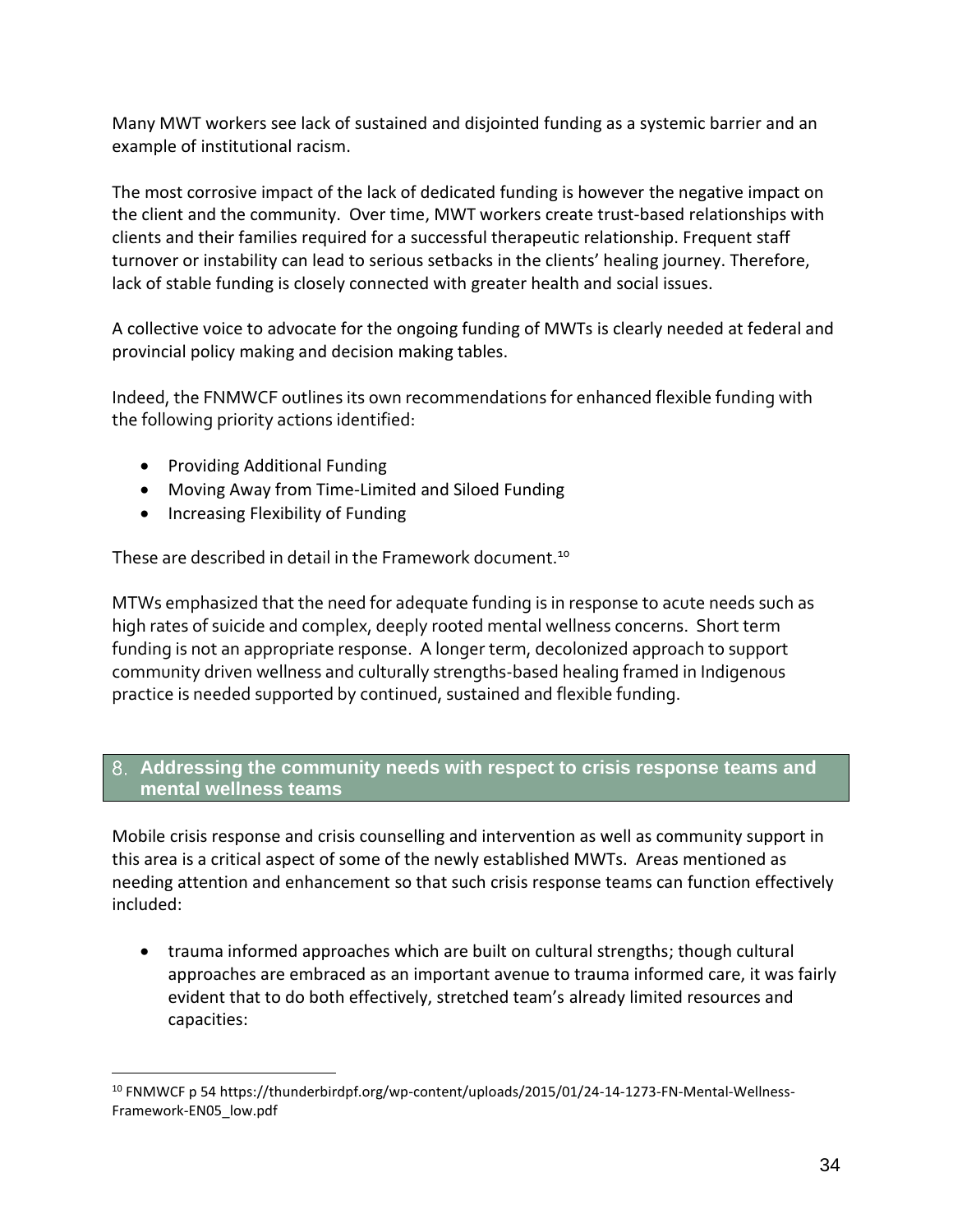*"We are moving forward even if resources are insufficient. However, the clinical component is much more developed, but it is being done to the detriment of the cultural component since there are insufficient resources to do everything as planned, and the clinical component takes up a lot of resources."*

- capacity building and training for front line workers training in cultural competency and cultural and traditional approaches are needed as well as such areas as CISM and trauma informed care
- integrating traditional and land based approaches within crisis response and planning
- coordination with system partners
- opportunities for teams to network, share learning, support one another and debrief
- developing community service protocols teams spoke to the need for specific agreed upon crisis intervention and communications protocols
- addressing outreach & on call concerns, travel, etc. It was noted that after hours and weekends are when crisis response is needed, yet appropriate policies, remuneration structures and for example, liability insurance, are not in place to accommodate these needs.
- policies and procedures development; harmonizing policies within different service environments, in particular it was noted that:

*"Working conditions should be reviewed, as they are unequal compared to other sectors of the community (e.g. pension funds, overtime)"*

*Others spoke to the issue of disparate policies hampering team effectiveness:*

*"and policies should be coordinated between the two communities, since the team reports to both communities on an alternating basis"*

Of particular importance, it was noted that funding needs to be enhanced in order for services to be expanded to a full 24/7 schedule. As one crisis worker explained: "if we don't start working irregular hours we can't provide services close to trauma, which is when the services are needed".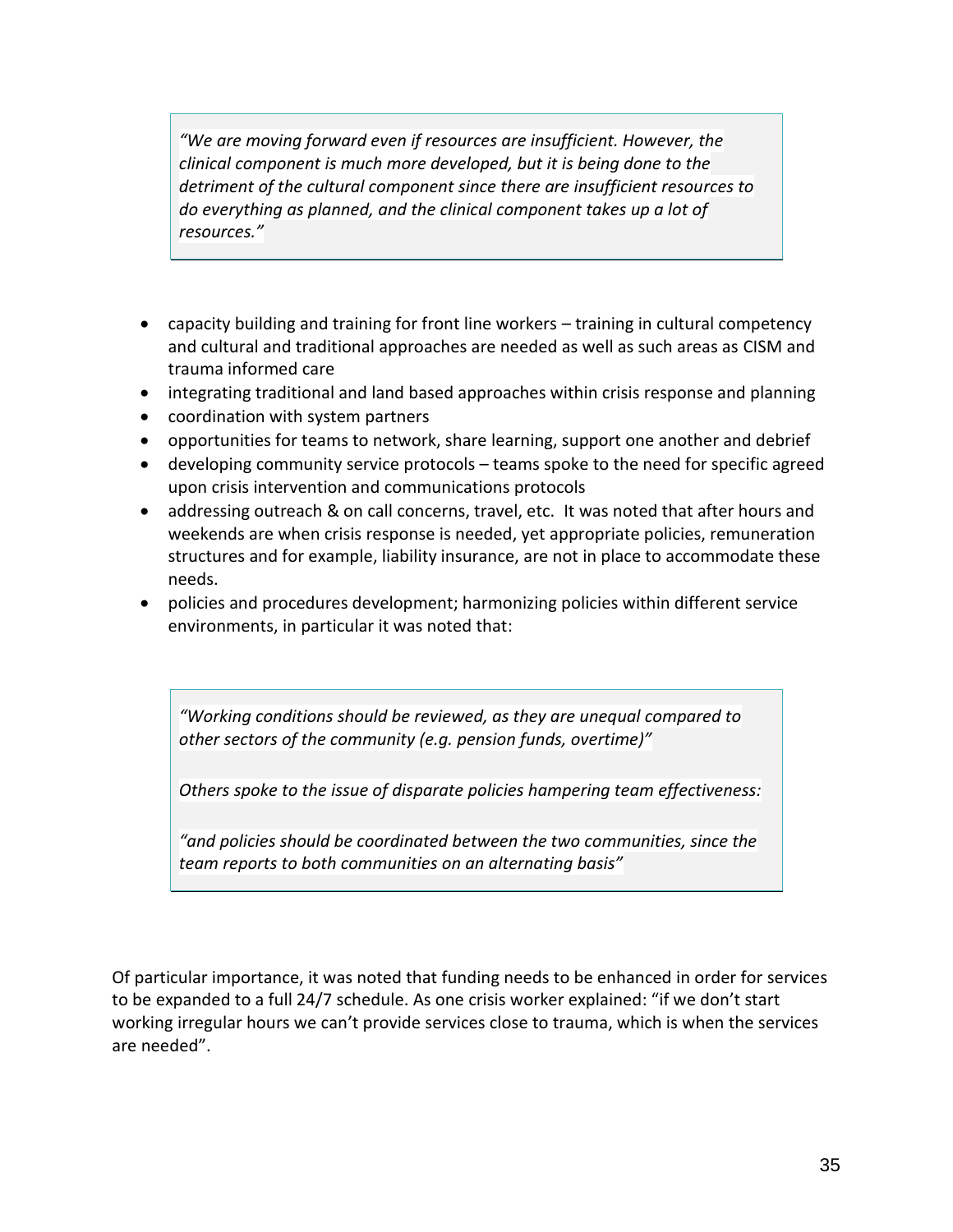Further it was noted that in addition to employment stability, competitive wages are a must for effective recruitment and retention:

*"it will be necessary to ensure future funding allows us to offer a salaries equivalent to those in the [region] health network."*

Clinical supervision and support was described as a need as was human resource capacity to undertake the level of services needed. In particular, recruitment challenges were highlighted by several teams. Lastly, it was noted that crisis response teams should be supported to undertake data collection in order to better understand the type of crises being encountered, appropriately respond and mobilize prevention efforts.

<span id="page-35-0"></span>**Gaps in continuum of essential services that affects the work of MWTs**

#### **9.1 Prevention and early identification and intervention for children affected by trauma**

Gaps in the continuum of essential services that were identified by some MWTs included prevention, early identification and intervention for those affected by trauma. Many identified an urgent need to focus on the next generation, children.

MWT members observe that many children are still experiencing many Adverse Childhood Experiences which have the potential to contribute to even bigger crises in the future.

Besides initiatives like Jordan's Principle, it was felt that there is not ample targeted funding to address the true need of children experiencing, witnessing or being impacted by trauma. There is a strong feeling that more needs to be done to interrupt the multi-generational nature of trauma.

One aim should be to develop service models that support inter-professional collaboration to allow the needs of children to be addressed more quickly. For example, the work of crisis teams can be supported by operating in collaboration with consulting paediatricians who can connect children with the right services when they are exposed to crisis.

The schools are also a logical setting for education, awareness building and teaching strategies to support children impacted by trauma. Several workers suggested that intergenerational trauma needs to be discussed at the school level to teach kids about trauma and how this might affect their behaviour. Additionally, training should be provided for teachers about the behaviours of traumatized children, many of whom cannot learn because their fight/flight response is engaged. Strategies to create a safe environment within the schools, would aim to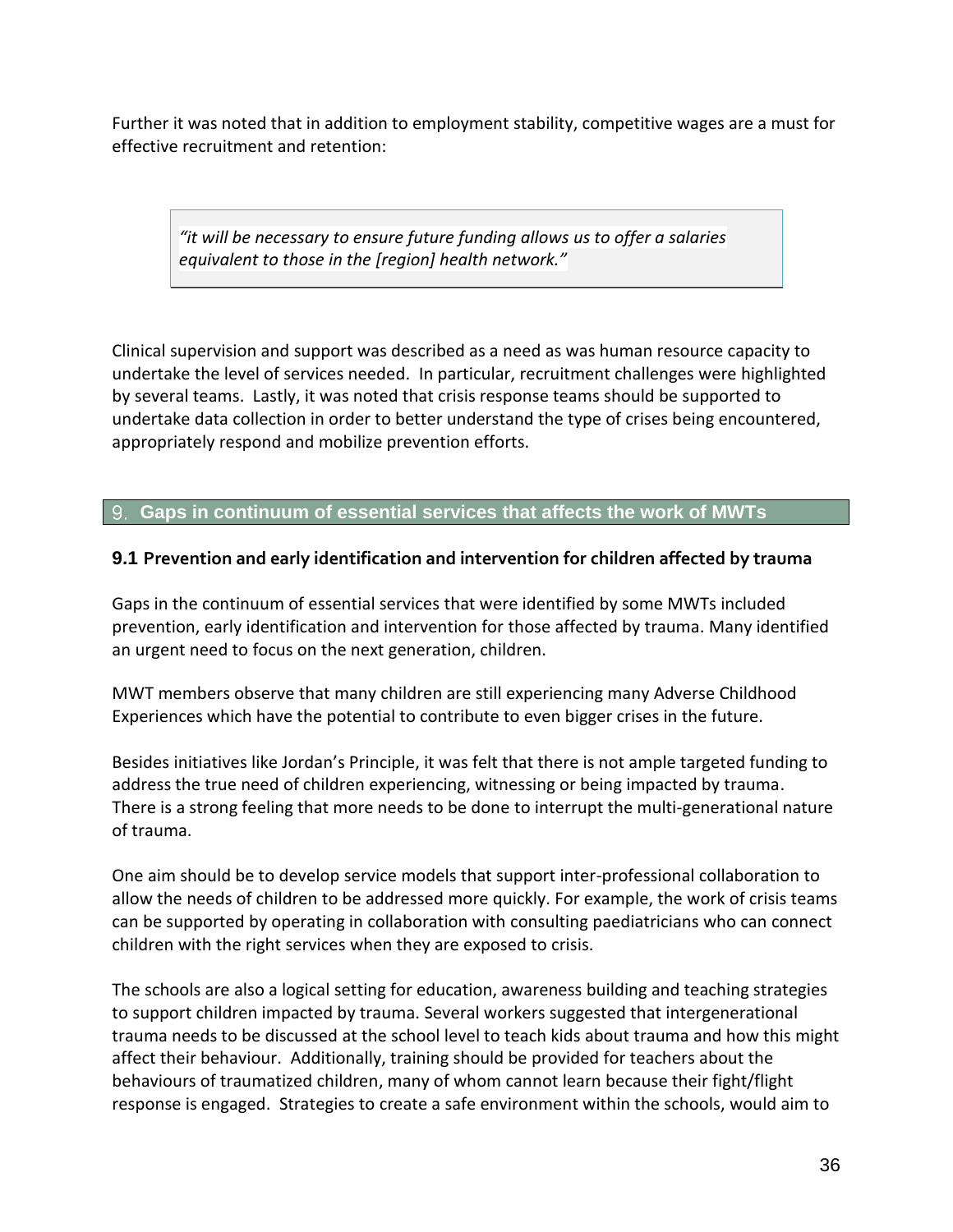keep children engaged in learning despite coming from unsafe home or community environments.

It is important to also recognize the approach could even be broader than education and include other sectors such as health, policing, social services and child welfare as the processes in working with children should be wholistic in nature.

Currently the system as it is currently structured is creating silos. Integrated service delivery could aid in creating a more collaborative and integrated approach to serving children because of their vulnerabilities in all areas.

MWTs have a role to play in prevention, early identification and intervention of children affected by trauma. Training, skills in coordination and collaboration and trauma informed approaches for pediatric populations are needed.

### **9.2. Addressing Gaps in Justice**

#### **To address gaps in justice, a Justice Advisor role in Quebec has been created.**

The First Nations of Quebec and Labrador Health and Social Services Commission (FNQLHSSC) service 55 communities across Quebec. Their goal is to network together and transfer knowledge between communities, fostering self-governance and self-determination. While focusing on balance in wellness through the medicine wheel and the determinants of mental health and wellness, the FNQLHSSC have extended their response to mental health and wellness within a broader context.

Through an assessment of their communities' needs, they have identified that issues such as poverty rates, need for youth shelters, need for increased funding for learning centers and daycares and concerns over the number of children being placed into care are all areas that require attention in order to improve balance and wellbeing.

One area of focus is the role of their Justice Advisor. The Justice Advisor role was identified by some community members in Quebec as a "crucial and essential" position to support their communities. The Justice Advisor is currently conducting research to better understand the overrepresentation of First Nation people in the judicial and correctional system, the historical and systemic factors that influence these rates and what recommendations can be offered to alleviate some of these challenges.

By identifying the context of how First Nation people in Quebec are impacted by the judicial system, the hope is for the Justice Advisor to work alongside communities to develop social and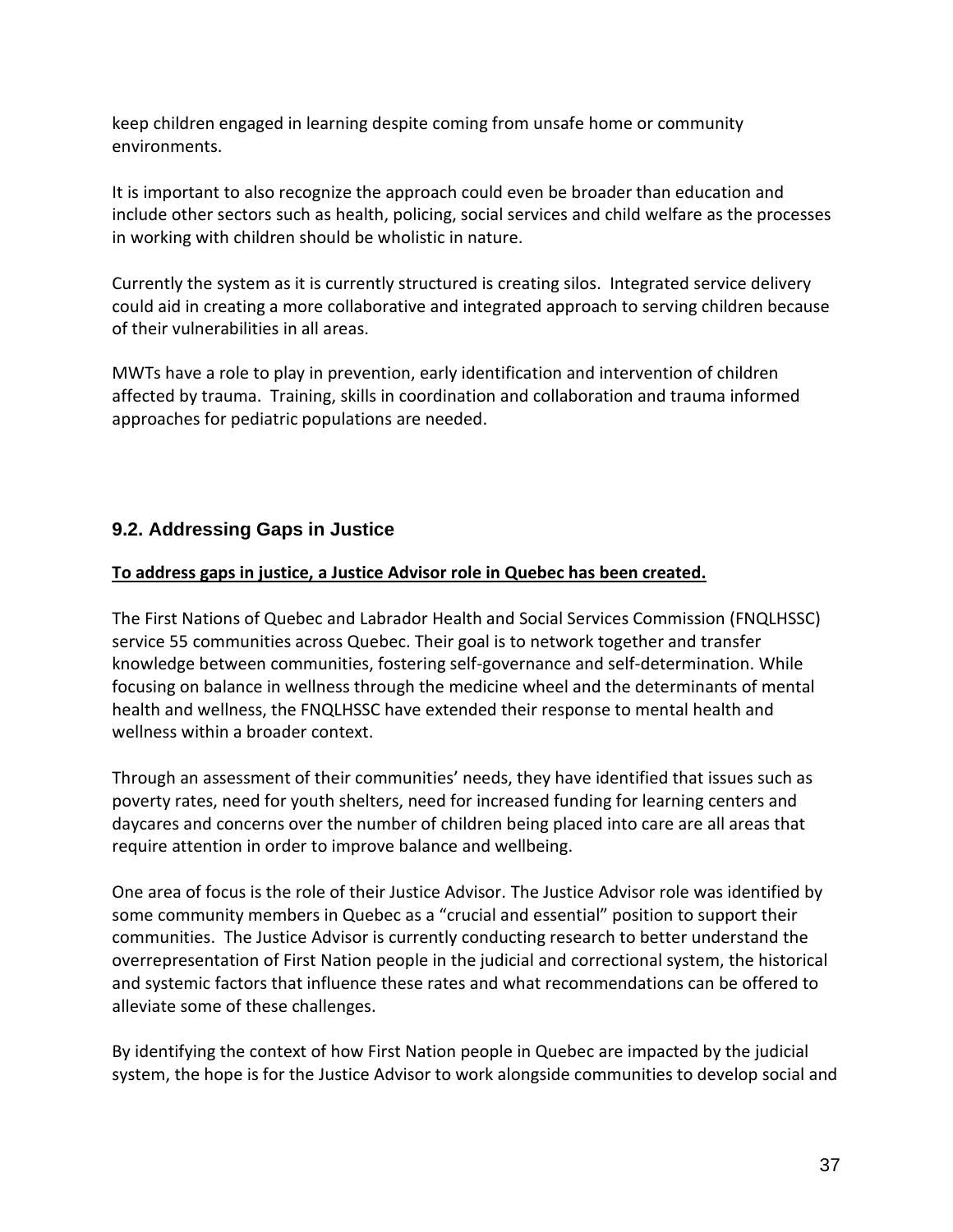preventive measures, advocate for the individuals impacted, including the accused (restorative justice model) and promote First Nations governance in justice overall.

Similar needs were identified in other provinces. For example, MWTs identified more support is needed to complete Gladue reports which provide further context and tell the stories of First Nations people who are in court for bail or sentencing hearings. The Gladue report is intended to educate judges about the adversity that the defendant might have experienced in their life. Communicating the impact of Indian Residential Schools is particularly important. MWT members may need to support these clients as they are re- traumatized by the information they are requested to provide.

By the same token, teams are also having to provide crisis support when individuals who use the Gladue process are afforded leniency and return to a community in which they may have harmed or victimized others. This impacts on the individuals, families and the community who are involved.

Teams in Nova Scotia have made it a priority to reach out to individuals in the area's prison populations with mental wellness supports, traditional counselling and linkages to services.

The links between mental health, addictions and over-representation in the justice system are well described. MWTs should be provided with ample resources, access to expertise, training and coordination/collaboration supports in order to work with those who are involved in the justice system.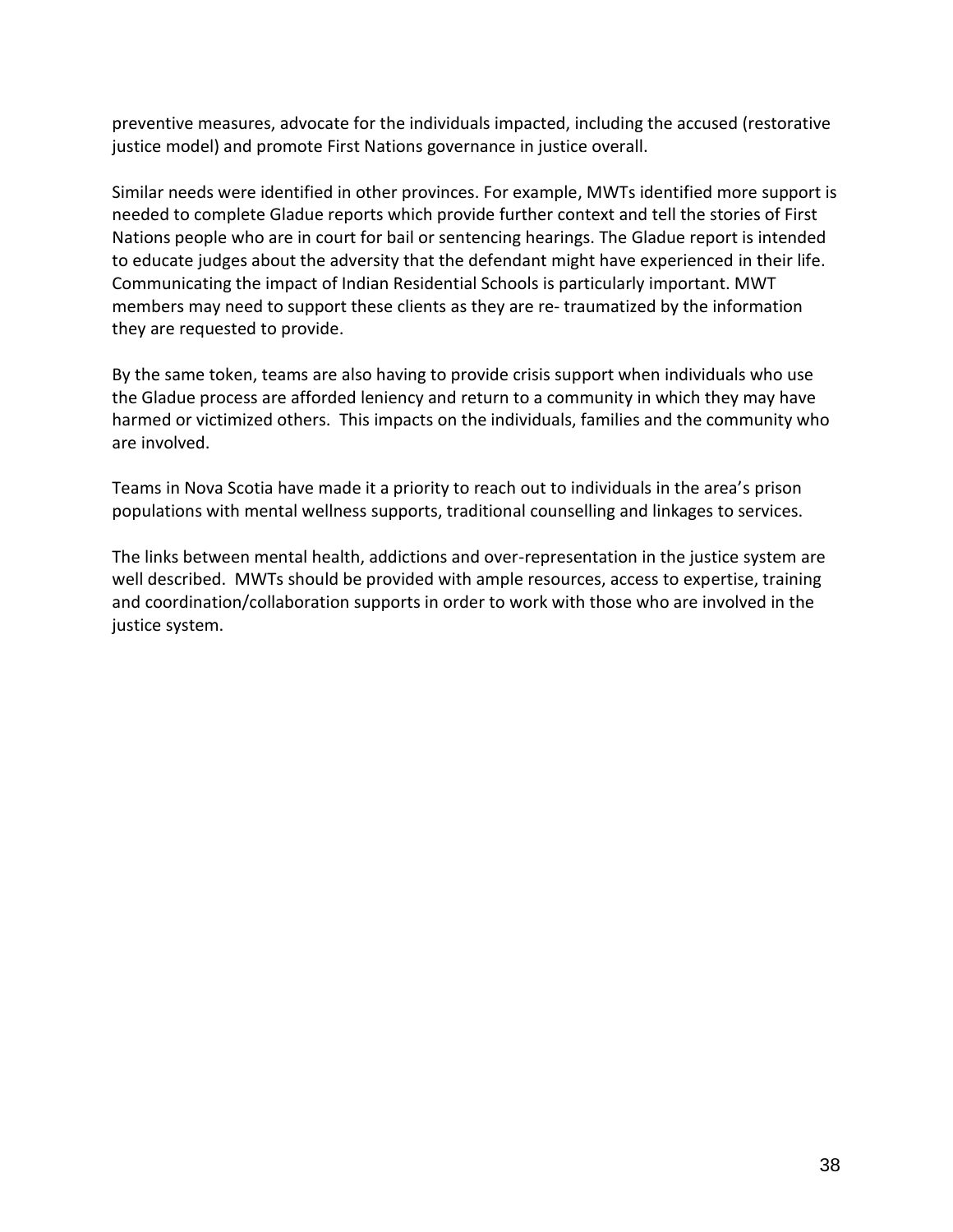#### <span id="page-38-0"></span>**1. Create a CNA Prioritizing and Implementation Group**

The CNA found many gaps and opportunities to enhance the work of MWTs, however there was also much regional variation. It would be prudent to create a group that is representative of the many regions to provide advice to support the prioritization of recommendations. The same group could then create a dialogue on the implementation plan. Many of the needs and gaps are in line with the FNMWCF. This document should be consulted in the activity of the group.

#### **2. Training, team capacity development and self-care**

#### **2.1. Create and Deliver Integrated Self-care and Capacity Building Mental Wellness Training**

There is a need to create trauma informed or healing centered Indigenous community mental health and addictions education curriculum. The curriculum should be designed as continuing education for workers to access potentially while on a campus for short periods of time. The curriculum should include experientially based learning for workers that blends opportunities to foster their personal growth and healing while advancing their knowledge and skills to support community based healing and capacity development. Experiences shared in the CNA indicated the following aspects should be incorporated:

- Must provide opportunities for workers to address their own healing and address their own trauma concurrently
- Focus on contemporary challenges from an Indigenous perspective
- Addresses personal growth, family restoration and community development
- Teaching traditional cultural approaches as well as counselling from experienced teachers
- Regional multi day or multi week in-person learning and healing in a residential setting. In this setting workers are able to focus on their own healing and wellness while understanding how to address contemporary, parallel issues in the community from an Indigenous perspective
- Two key informants to consult and explore tried and true models are Dr. Bill Mussell based on his experience with the Sal'i'shan Institute Society; and Katie Hughes Executive Director, Mental Health and Wellness to explore the curriculum currently under development at First Nations Health Authority

#### **2.2. Address Accredited Training Needs using regional models and in collaboration with Indigenous teaching institutions**

The need for specific topics of training varied across the country, therefore regions should be consulted to identify priorities. Collaborating with Indigenous training institutes in the development of new curriculum (and, when needed, post-secondary institutions) should begin with identifying existing certificate programs and moving forward with accreditation processes for topics not currently covered from an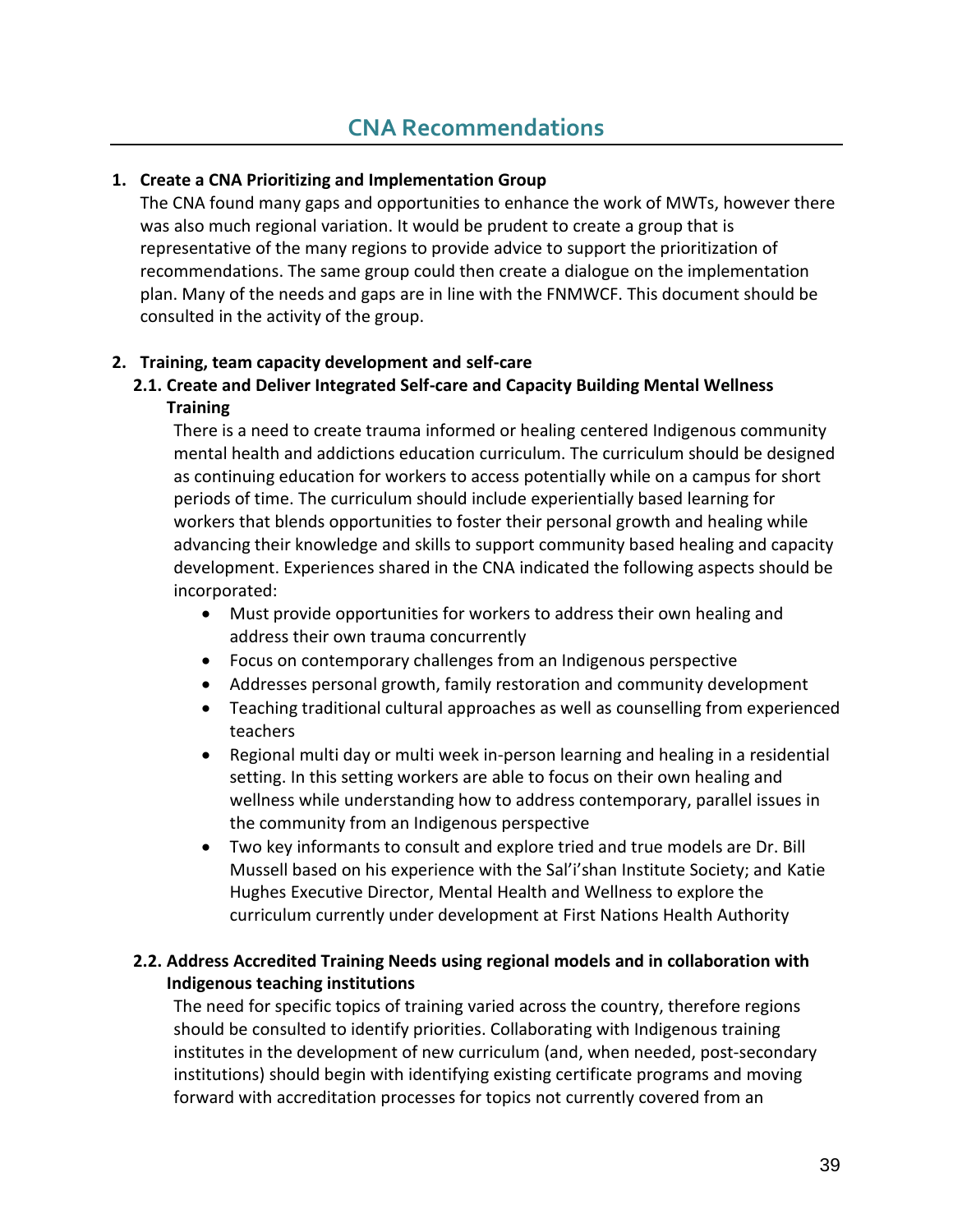Indigenous perspective. Ensure that training is of high quality. Crisis response training needs should also be considered, in particular related to topics such as the effective integration of traditional and cultural strengths-based approaches in crisis response.

- **2.3. Provide regional training to support and enhance team application of the FNMWCF** Those MWTs who had access to FNMWCF training found the training was instrumental in developing and delivering their services. There is a need for introductory and coaching opportunities as well as advanced workshops for experienced teams. Regional opportunities can be framed as small clusters of communities, those affiliated through historical treaty, tribal or other political groups or even at the provincial level.
- **2.4. Create awareness and/or a strategy to help MWTs to engage with natural helpers**  Policy development support will be needed to recruit and delineate a role for natural helpers, offer training to them alongside MWT team members if needed and develop appropriate remuneration for their time and support.
- **2.5. Increase capacity for data collection and analysis, information sharing and indicators development.**

Collaborative development of culturally-based evaluation frameworks, measures of success based on constructs of wellness and evaluation indicators is needed. It was also noted that crisis response teams wish to undertake data collection in order to better understand the type of crises being encountered, and thereby be better positioned to appropriately respond and mobilize prevention efforts.

#### **2.6. Indigenous health research on structure and approaches undertaken by MWTs**

The body of work undertaken by MWTs and new knowledge being created in terms of two-eyed seeing approaches to incorporating traditional, cultural and land-based healing paradigms should be explored and documented in Indigenous lead research. Additionally, the MWTs traditional and cultural strengths based design features, team composition, structure and processes, and their approach to governance models that have been particularly effective should be described and shared as these models can inform and strengthen the wider mental wellness system.

 **2.7. Clinical practice standards development and defining cultural competency and safety**

Develop a process to clarify what First Nation expectations are with respect to clinical practice standards to ensure providers working within First Nations are both culturally competent and culturally safe. It is recommended that FPWC lead a process in conjunction with First Nations community representatives, Health Canada - NIHB, and Mental Health Commission of Canada.

Moreover, there are varying definitions and understanding around the concepts of cultural competency and safety. A process should be in place to determine these definitions further and this process should allow for regional variations as well as the potential for national consensus.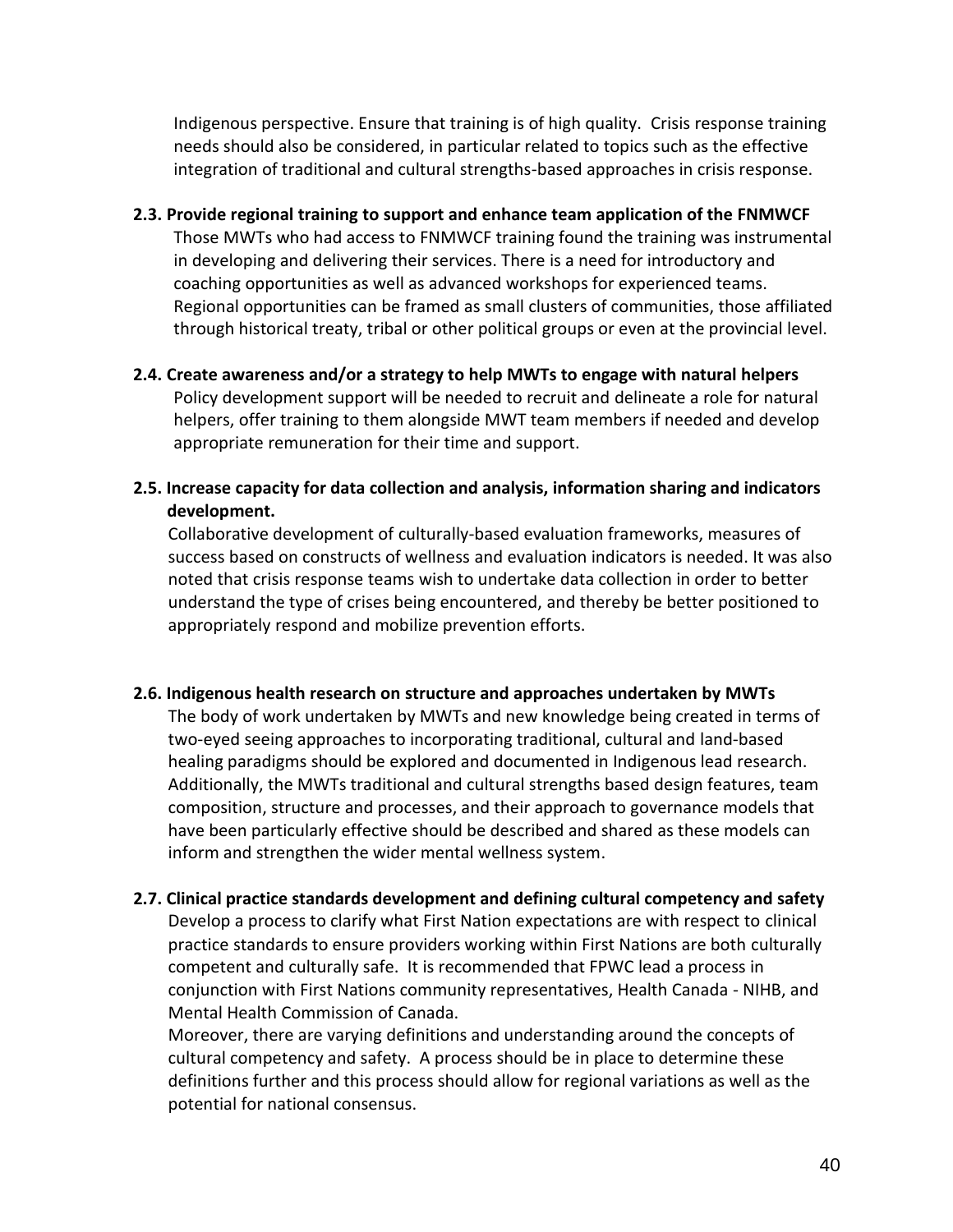#### **3. Community engagement, collaboration and coordination with communities and partners**

#### **3.1. Community engagement competencies**

The successful integration of MWTs rests on their integration and endorsement by communities they serve and partners with whom they interface. Navigating relationships across varying levels of engagement requires skills spanning many dimensions. Such skills development around the kind of topics that could support community and partner engagement are needed by many of the MWTs. These may include:

- communications
- social media campaigns and marketing
- consultative dialogue
- meeting facilitation techniques
- issues/barriers/strengths identification and prioritization
- information gathering and needs assessment
- community mapping
- collaborative planning
- consensus building, and
- evaluation

#### **4. Coordination and collaboration with non-Indigenous sector and government**

#### **4.1. Advocate for principles of effective partnership development**

Three guiding principles underpin the establishment of effective partnerships based on mutual respect. These are:

- First Nations entities, in this case MWTs must be recognized as a key partner.
- Partnerships must be complementary where partners have a shared responsibility.
- Partners must know the culture and the reality in which First Nations live, collaborating in ways that reinforce First Nations cultures, traditions, and languages.

It is recommended that FPWC take on the role of advocate and support the creation of a platform for such dialogue as well as build awareness of the roles and functions of MWTs at provincial and federal tables.

#### **4.2. Cultural safety of mainstream organizations to work with Indigenous people**

A role for FPWC could be to create this awareness, dialogue and advocacy through its channels in order to create a more culturally safe, receptive environment amongst non-Indigenous partners, funders, policy makers and institutions. FPWC could also lead the development of the cultural safety standards in collaboration with key regional and MWT partners.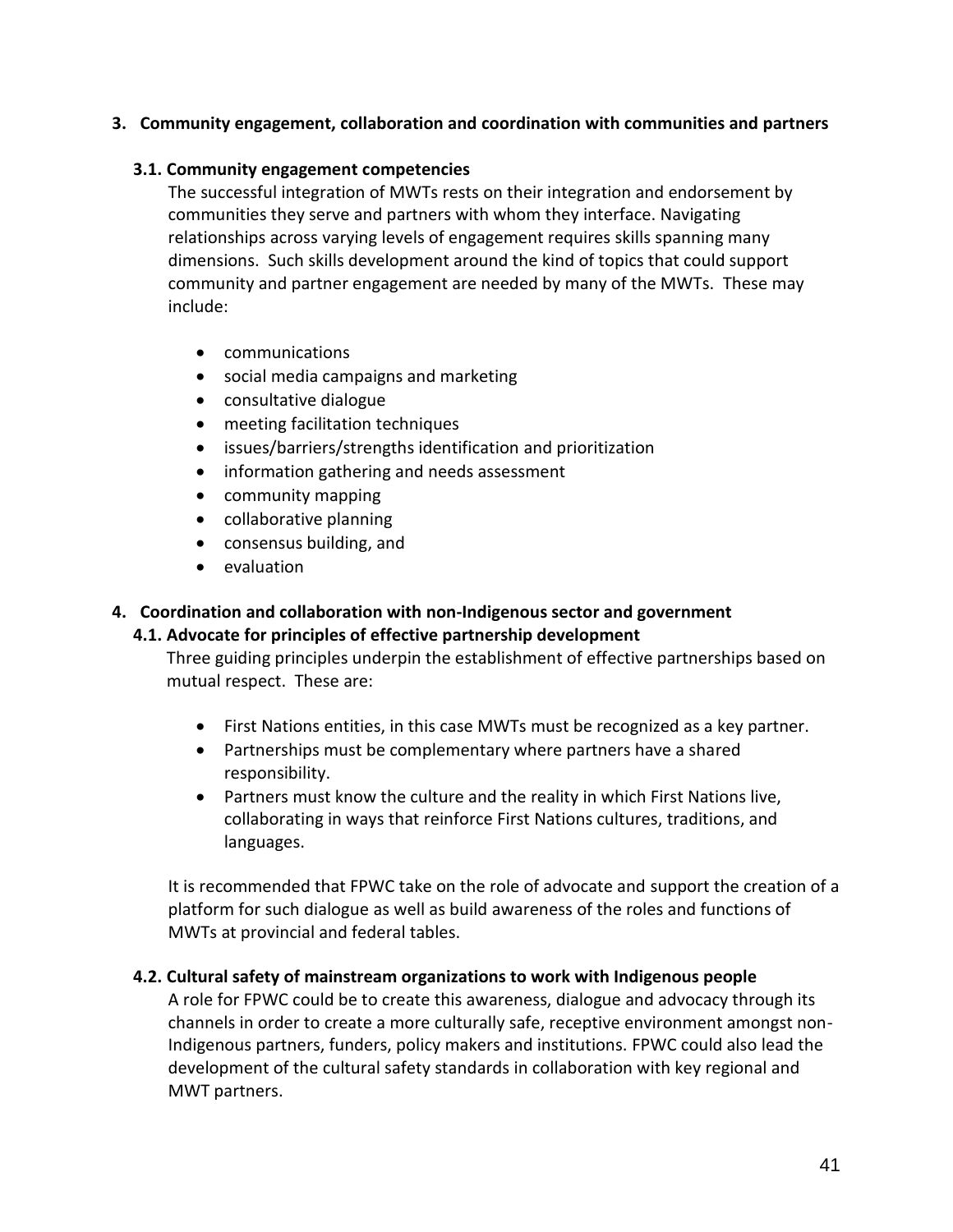#### **5. Interdisciplinary team needs for teams with varying staffing complements**

**5.1.** Training and support curriculum should be designed by FPWC within a two-eyed seeing approach as an overlay onto existing models of inter-professional practice training and education.

#### **6. Enhanced support for cultural approaches**

- **6.1.** Improve MWTs capacity for culturally-based healing programs, including land-based programs particularly by supporting access to resources such as Elders and knowledge keepers. Many teams spoke about the need to ensure authentic teaching and meaningful involvement of as many elders as possible are required to ensure programs are indeed therapeutic. Ongoing needs include supporting the meaningful inclusion of knowledge keepers and elders, and in sufficient numbers so they can collaborate and consult with each other on assessment, research and knowledge sharing opportunities as necessary.
- **6.2.** Furthermore, FPWC is in an excellent position to advocate for policy and reporting supportive of wholistic programs, where performance measures and key performance indicators are often inappropriate. In particular, culturally-based ways of tracking successes need to be developed. FPWC can also advocate for the use of the mental wellness assessment tool in tracking success.

#### **7. Support for networking and sharing**

#### **7.1. Support for networking meetings**

Regional meetings are seen as very important as teams can share information, network and share ideas with peers who operate in similar settings and context. In addition to regional meetings, FPWC should also support the creation of national annual or biannual meetings based on larger cross cutting themes and developments experienced across the national and international mental wellness services landscape.

#### **7.2. Create a web-based platform for information exchange for MWT teams**

A critical component to knowledge exchange and sharing is the development of an easily accessible, custom curated web-site where MWTs can share policies, resources, training opportunities, and information and research about wise practices.

#### **7.3. Work to identify and engage MWTs**

MWTs are often not aware that other mental wellness teams exist and indeed due to the complex funding structure it was difficult to identify MWTs in this needs assessment. FPWC is in an excellent position to work on identifying, engaging and collaborating with MWTs as a community of practice.

#### **8. Advocacy for stable/sustainable, flexible and adequate funding**

**8.1.** Despite the fact that a compelling need for the work of MWTs has been established, uncertain funding continues to jeopardize health, wellbeing and safety of Indigenous people. FPWC could provide a collective voice in collaboration with MWTs to advocate for the ongoing and long-term funding commitments for MWTs at federal and provincial policy making and decision-making tables.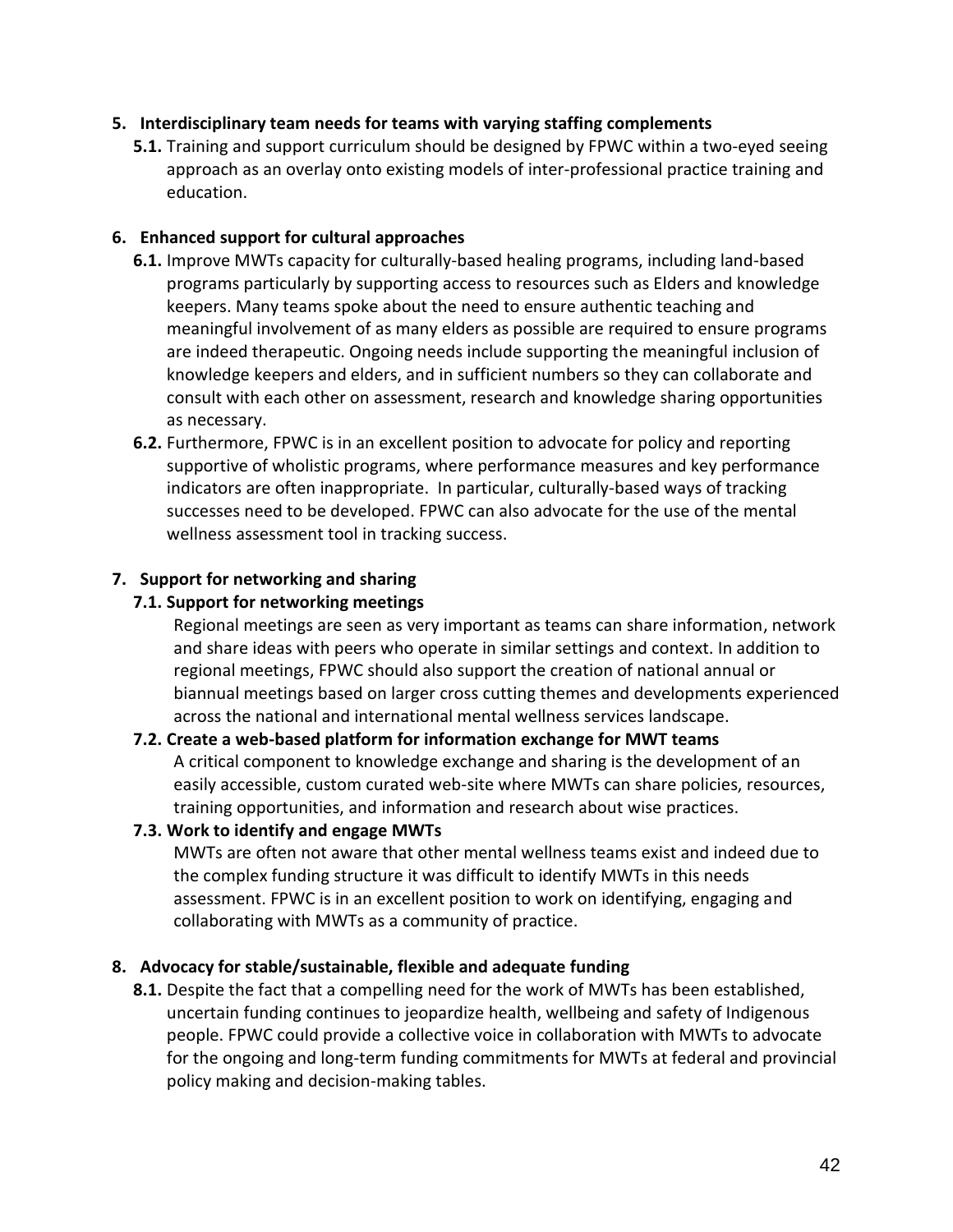#### **9. Community needs with respect to crisis response teams**

**9.1. Enhance funding and support processes to expand services to a full 24/7 schedule.**  Most crisis teams are currently under-resourced to be able to provide 24/7 coverage and those that do are reliant on a dedicated workforce who are themselves overworked. This scenario, over time, will create burnout, loss of services and in the end negative health consequences for Indigenous people. Resources are needed to ensure that crisis response is amply and appropriately funded and structured. Clinical supervision and support was also described as a need to augment and support the workforce. A process to align and harmonize work place policies and to recognize the unique nature of culturally informed trauma response was also described as a need. Above all, most urgently needed is ample human resource capacity to undertake the level of services needed.

#### **10. Gaps in continuum of essential services**

**10.1.Trauma informed care for children and a system approach at a community level** Training, skills in coordination and collaboration and trauma informed approaches for pediatric populations are needed. Such training in trauma informed approaches should span the continuum of services for children. This would include early childhood educators, teaching professionals and providers in schools to enable them to provide early intervention for children exposed to trauma at the community level. Skills training is also needed to support inter-professional collaboration across disciplines, for example, between crisis team members and consulting pediatricians.

As awareness and skills are increased though this training, MWTs have the potential to contribute to the creation of a trauma informed system of care within communities. Such a system of care is needed to attend to the complex needs of people created by historical and ongoing exposure to trauma connected to colonialism.

Ultimately a paradigm shift is needed to move towards meeting people's needs where they are at. This entails being responsive, caring and understanding while including family and community in the development of a supportive response by service providers.

#### **11. Wellness supports for individuals transitioning from the criminal justice system**

A gap exists for MWTs to better enable them to provide customized mental wellness support to individuals and communities involved in or transitioning out of the criminal justice system. There is a need to create increased knowledge and capacity on how to bridge service needs for those transitioning between being criminally involved and being in the community. Part of this capacity development would be examining current practices in this area, defining research needs, establishing community initiatives, fostering collaboration and partnerships within the justice system, and having access to consultative experts and tools.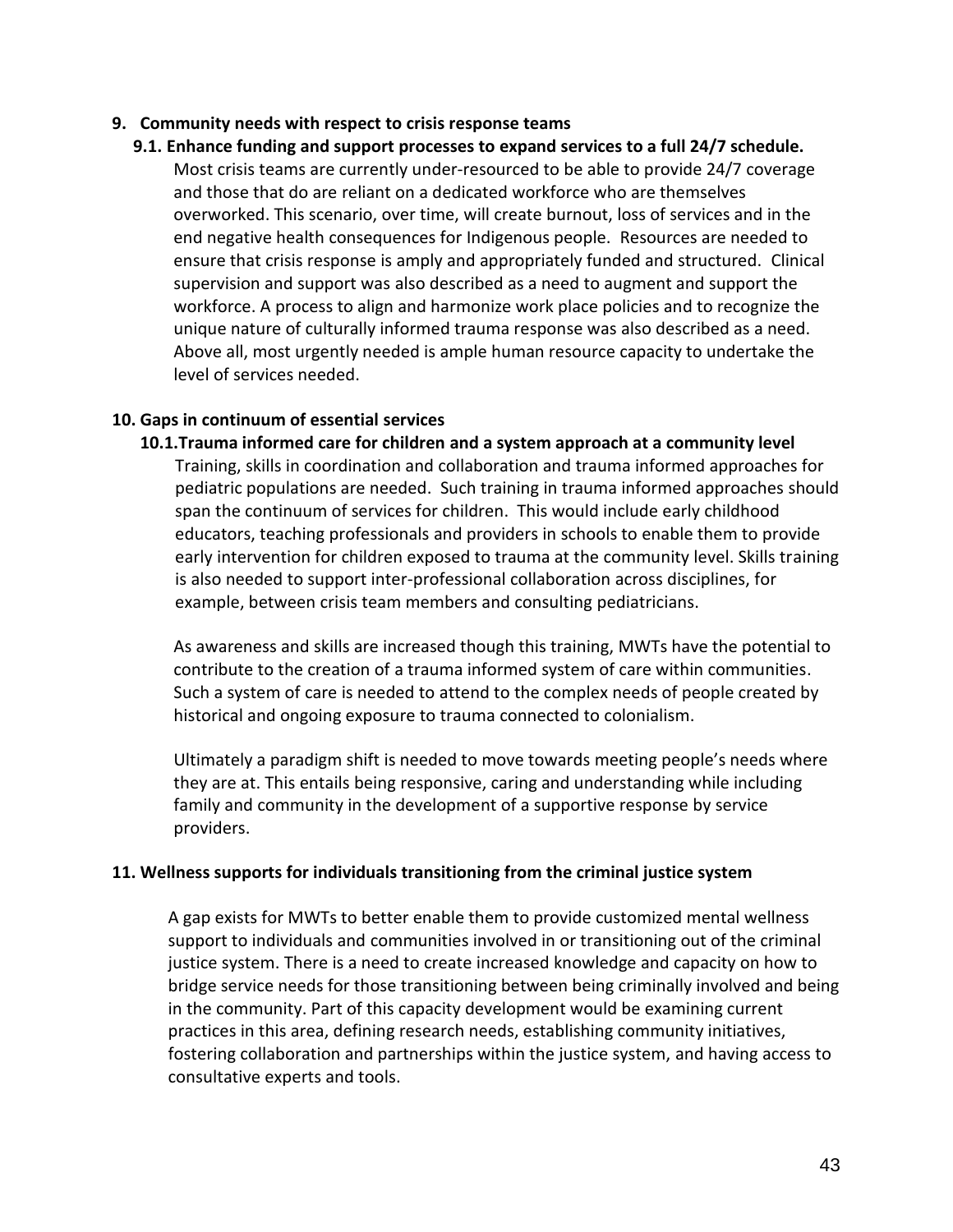# **Conclusions**

<span id="page-43-0"></span>The work of MWTs has been instrumental to advancing a vision of community mental wellness premised on the pillars of community engaged and directed wellness and cultural and traditional strengths contextualized by social determinants of health. Guided by their teachings of love, respect and humility as well as their dedication, MWTs have begun the creation of a wholistic model of care involving individuals, family and community.

While teams have diligently forged ahead within the constraints of available resources it has become clear that the task set before them is monumental. An iceberg of unmet needs has been identified as teams begin to uncover and address the roots of intergenerational trauma linked to processes of colonization and the IRS experience. Their scope of practice encompasses a multitude of deep and complex mental wellness issues which manifests in continuing and ever emergent crisis. Meanwhile, their work is carried out against the backdrop of a sparse system infrastructure and services landscape, chronic underfunding and a revolving doorway of changes amongst government policy and funding partners.

Nonetheless, they are forging ahead on the understanding that this work must be undertaken and led by those who understand best the challenges before their First Nations communities and amongst whom, many have lived the experience.

To support their efforts, a suite of supports and infrastructure has been outlined. However, none of this will serve a purpose if teams are not adequately sustained within a structure of committed and appropriate long term investment.

We learned a great deal through this comprehensive needs assessment about the valued and pivotal work being done by the MWTs and the concomitant supports needed. The MWT service model is growing and evolving and those within it owe a debt of gratitude to those that came before them who understood and envisioned the concept of a two-eyed seeing, multi-disciplinary, community based team. The central tenets of MWTs are premised within and continue to draw on the seminal work of the First Nations Mental Wellness Continuum Framework.

Findings from the comprehensive needs assessment give added impetus and rationale for enhanced supports for mental wellness teams. The findings also further echo and underscore those of the First Nations Mental Wellness Continuum Framework. There is an urgent need for efforts aimed at systemic improvements to the social determinants of health, sound investments in First Nations mental wellness infrastructure and ensuring the cultural safety of mainstream service systems to collaborate with First Nations. These efforts must be supported by sustainable funding required for implementation of the FNMWC Framework, MWTs and realization of an Indigenous led vision of community mental wellness.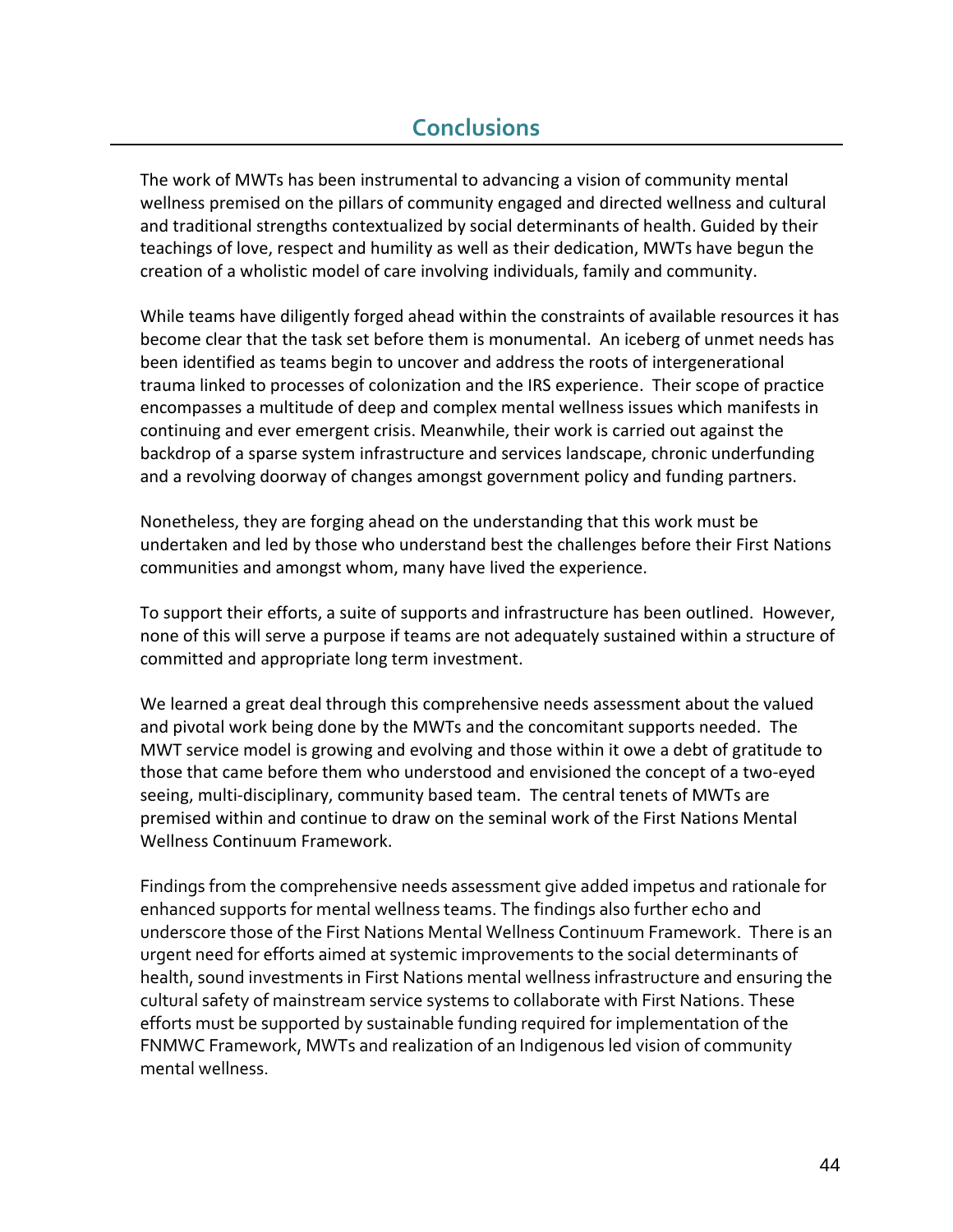# <span id="page-44-0"></span>**Appendix A: CNA– Focus Group/Interview Guide for MWTs**

## Introduction:

<span id="page-44-1"></span>First Peoples Wellness Circle is embarking on a comprehensive needs assessment (CNA) of all new and existing Mental Wellness Teams (MWTs) to determine their needs related to capacity, governance, infrastructure, training, networking/community of practice, defining practicebased evidence and evaluation.

The CNA will focus on identifying needs, strengths, challenges and barriers in providing clinical and cultural mental wellness and crisis support services to a group of First Nation communities.

The needs assessment will be used to develop a national strategy outlining a suite of comprehensive supports required across infrastructure, governance, knowledge exchange and evaluation to be able to support the effectiveness of MWTs and the First Nation Mental Wellness Continuum Framework.

The CNA will employ Indigenous principles of engagement and will develop strong relationships with MWTs, community partners and other stakeholders as part of this work. The work is guided by a Working Group composed of members from the First Peoples Wellness Circle; Thunderbird Partnership Foundation (ad hoc member), FNIHB (ad hoc member), Assembly of First Nations (ad hoc member) and regional representatives from Mental Wellness Teams across Canada.

<span id="page-44-2"></span>*(Personal introduction of facilitators and participants)*

#### About this focus group/ interview:

We are scheduling focus group discussions and interviews with mental wellness staff and administrators to gather their perspectives on service delivery and supports needed for MWTs in regions across the country. Along with electronic surveys, this is an important component in this needs assessment. We are asking you to share any details you are comfortable sharing based on your experience so we can better understand the needs of MWTs. We will use this information to identify and prioritize needs for the MWTs in the CNA report.

Participation in the discussion is completely voluntary and will not affect your relationship with funders or partners.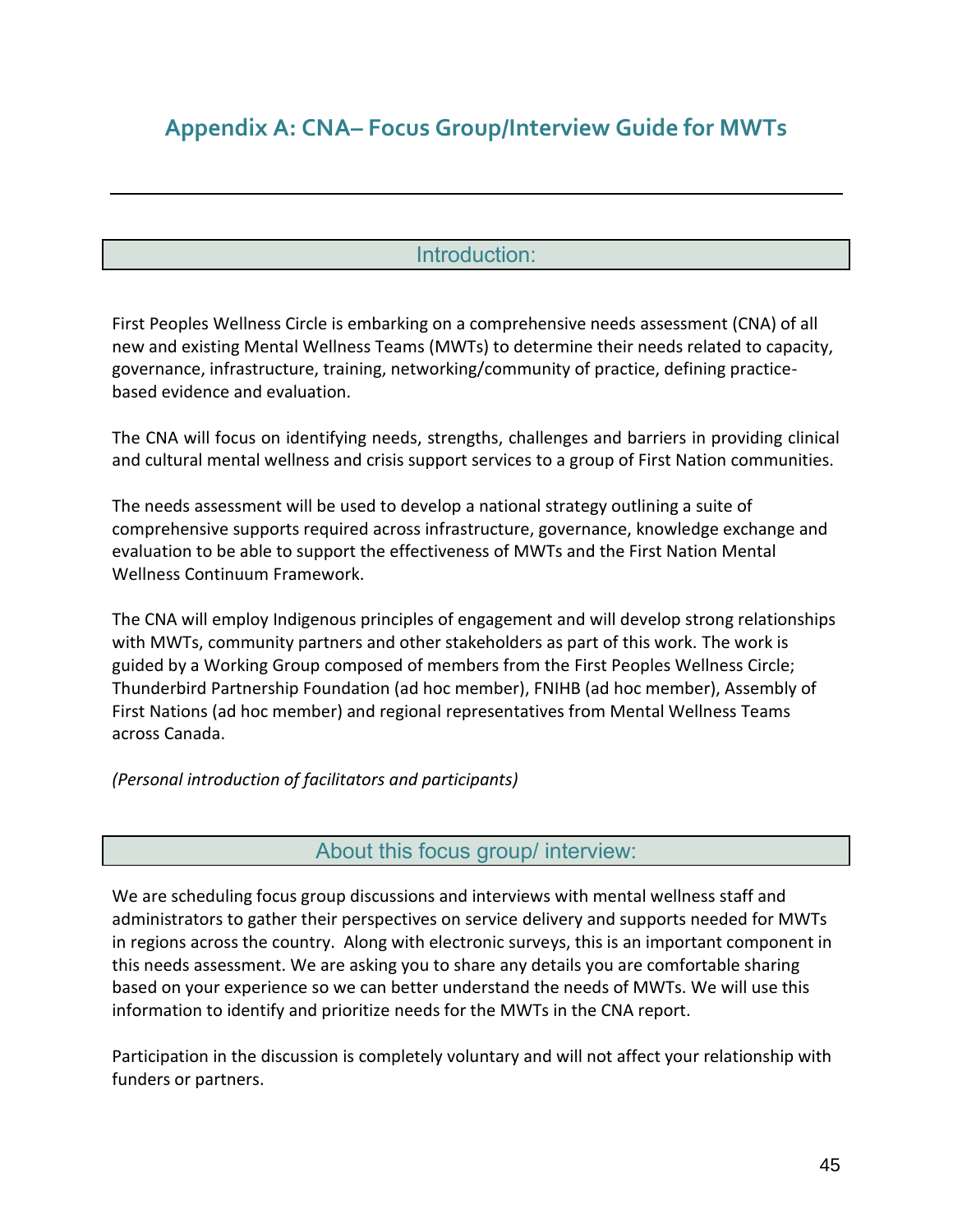We will not attribute anything you say to you personally, but we will take notes and report back on the general themes that were discussed in this and other sessions in the CNA report.

<span id="page-45-0"></span>We appreciate the time you are taking to share your experience! Thank you!

Key contacts for further information:

Mariette Sutherland, evaluation lead, email: [mariettesutherland@hotmail.ca](mailto:mariettesutherland@hotmail.ca), or

Anne Duquette, Project Coordinator, First Peoples Wellness Circle, email: [anne.duquette@fpwc.ca](mailto:anne.duquette@fpwc.ca)

<span id="page-45-1"></span>The CNA report will be available by **XXXX DATE**

# **Questions**

## <span id="page-45-2"></span>About your Mental Wellness Team (or mental health/addictions/crisis team):

- 1. *(Interview only)* Confirm & clarify information gained from survey or document review vis a vis: Year established; Staffing complement (list positions); Communities served (and population served). Key areas of focus? How much of your direct service time is focused on supporting/providing services to local staff versus directly working with clients and their families?
- 2. What would you say is the main focus of your team's work? Probes: Are there distinguishing characteristics of the population/people you serve? Eg. Particular age groups; main issues of concerns, trauma history, IRS history etc.

*Probes: (interviewer please check off any mention of the following)*

- *a. primary prevention, education & awareness*
- *b. community capacity building & development (collaborating with local community based service providers* and/or multi-disciplinary community wellness teams*)*
- *c. early identification and intervention programs*
- *d. secondary prevention campaigns for those identified as at risk*
- *e. outreach services*
- *f. family support services*
- *g. day treatment programs*
- *h. support groups*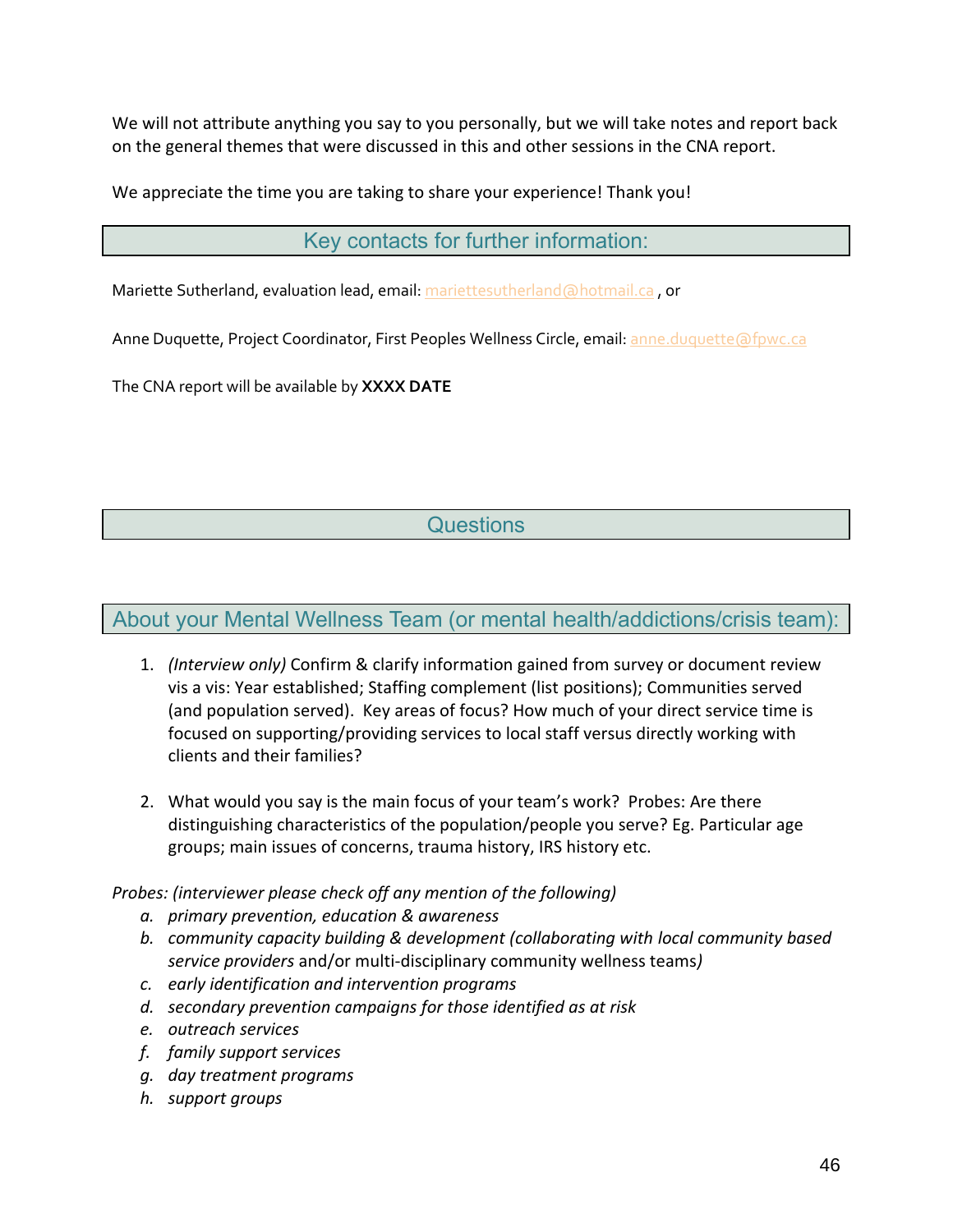- *i. detox, withdrawal management*
- *j. community based mental health counselling*
- *k. intensive case management, care & treatment*
- *l. crisis intervention and support*
- *m. mobile crisis response*
- *n. traditional counselling and wellness supports*
- *o. land based healing and aftercare*
- *p. aftercare services*
- *q. respite care services*
- 3. How much of your time and resources are focused on community development (e.g.: supporting engagement & MWT governance) versus providing services to local staff or directly working with clients and their families?

Community Strengths: (warm up question)

<span id="page-46-0"></span>Please tell us what your team is most proud of so far and what supports you would like to see so your accomplishments can flourish even more.

<span id="page-46-1"></span>*(Facilitator…."that's great to hear about your successes. Let's now discuss in more detail how these could be supported better")*

Human and Financial Resources for Mental Wellness Teams

4. Recruitment and retention of key staff for specialized mental wellness teams has been described as a challenge in the past. What has been your experience with challenges and opportunities as your team developed?

*Probes: (interviewer follow up and prompt to see if any of the following resonates) What would you say is most needed to support teams in recruiting and retaining key staff?*

- *a. Incorporating culturally based approaches and recruiting staff who have these gifts (or ensuring an organizational plan to build this)*
- *b. Human resources planning (e.g. succession planning, work force planning around staffing and competencies needed etc.)*
- *c. Access to training and professional development*
- *d. Creating policies such as health and safety, remuneration, professional development etc.*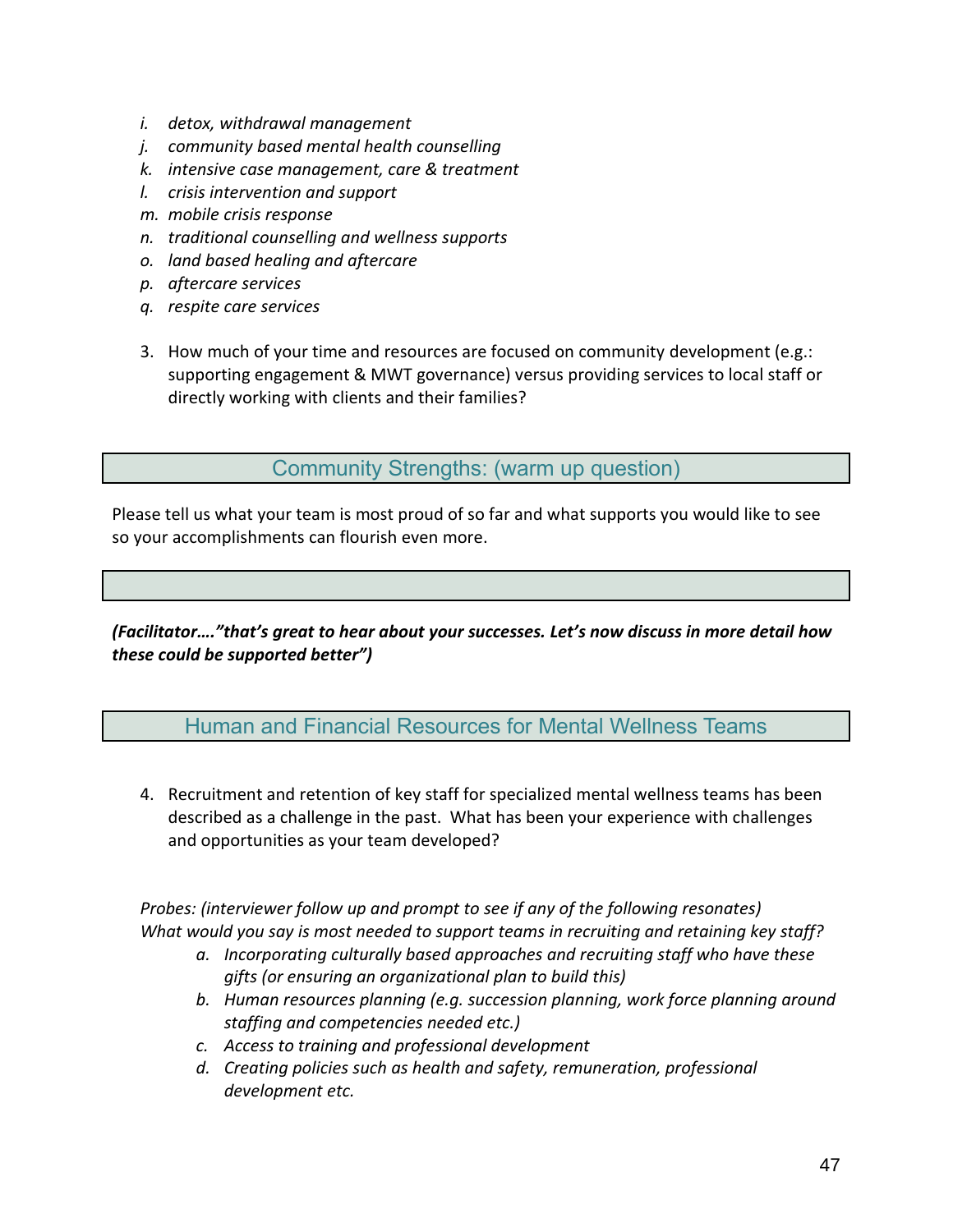- *e. More competitive wages*
- f. Increasing resources/capacity within the mental wellness/health system in general
- *g. Reducing travel time for staff/ hours on the road*
- *h. Reducing professional isolation*
- *i. Cultivating team dynamics and inter-professional collaboration*
- *j. Access to clinical and administrative supervision*
- *k. Self-care for staff*
- *l. Other?*
- 5. Is current funding adequate? *Please explain*

*If no explore:*

- *6.* What is the impact related to the lack of adequate financial resources issues? *(Probes may include:* 
	- o *Pressure to choose between levels of clinical and traditional resources when both are needed*
	- o *Threat to the MWT's ability to offer the appropriate spectrum of services needed in the community to address local priority issues*
	- o *Threat to the MWT's ability to foster a sustainable healing approach*
	- o *Threat to the MWT's ability to achieve timely positive outcomes*
	- o *Other?*
- 7. What have been the implications of the current funding model which is the funding of clusters of communities for MWTs.
- <span id="page-47-0"></span>8. With additional funding, what would you explore in your region as a priority?

Community Engagement, Accountability and Integration

9. What ongoing mechanisms are in place to allow your team to receive and act on community needs?

*Probes if needed:*

- *a. Council of elders or other knowledge keepers*
- b. Committee of community representatives (e.g.: local community wellness teams)
- c. Regional community networks or committees
- *d. Meetings with staff at other agencies*
- *e. A board which has community representation*
- *f. Annual community or client feedback survey*
- *g. Regular community visits by team leaders*
- *h. Presentations at chief and council meetings*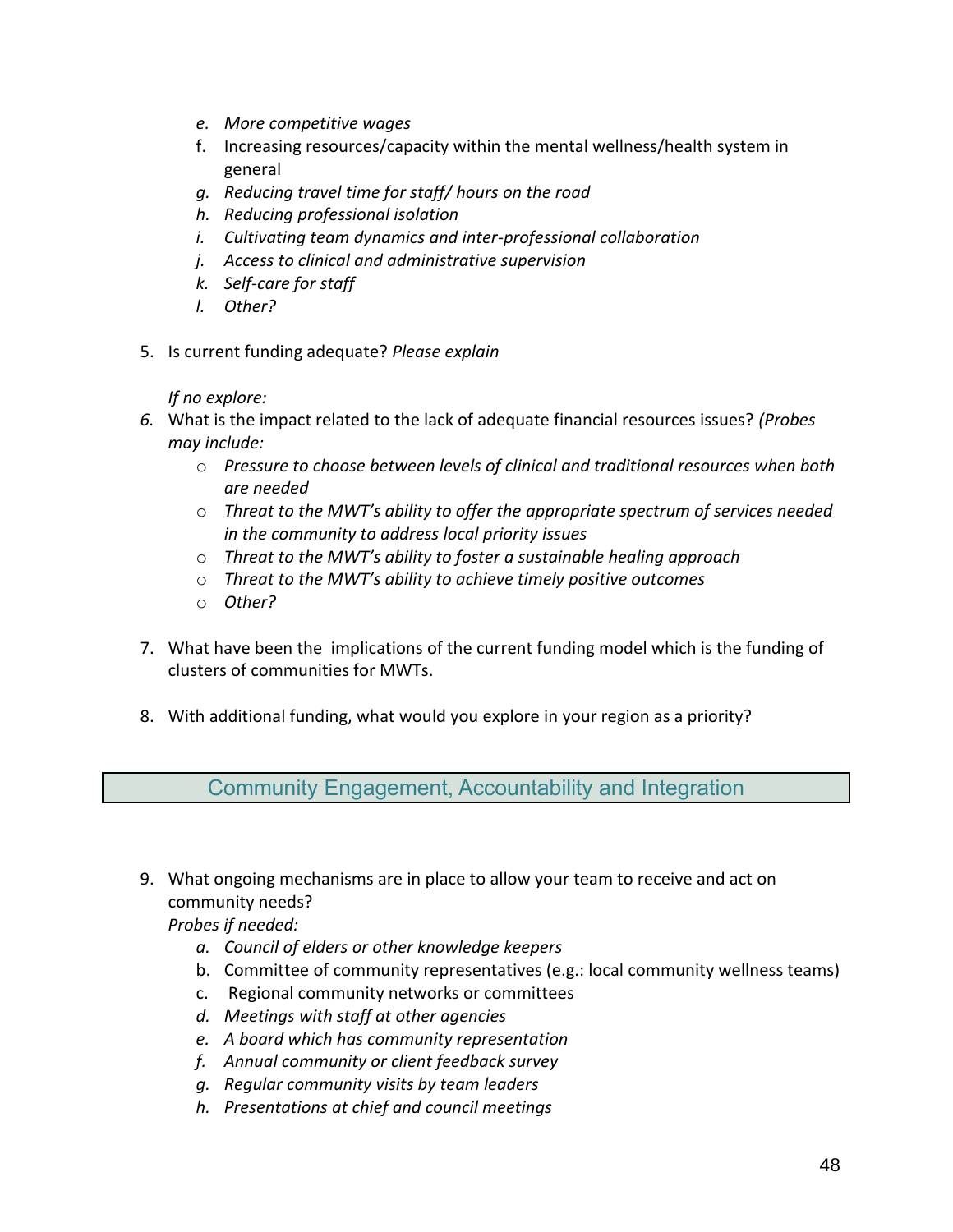- *i. Communications tools like social media and newsletters*
- *j. Written, formal updates and /or reports*
- *k. An annual general meeting*
- *l. An annual evaluation*
- *m. Other:\_\_\_\_\_\_\_\_\_\_\_\_\_\_\_\_\_\_\_\_\_\_\_\_\_\_\_\_*
- 10. What has been your main/ most trusted resource or approach in learning and responding to community needs?
- 11. Over the past 2 years, what opportunities has your team had to integrate and collaborate with existing services, partners and referral networks?
- 12. What more is needed in your view to support the sharing of MWT wise practices and key learnings, to cultivate a collaborative network of peers and to build the mental wellness system into what it could be? *Probes:*

*In your service region?* 

<span id="page-48-0"></span>*On a provincial or national level?* 

# Cultural Safety and Culturally Grounded Approaches

13. How does your team build a culturally grounded approach to mental wellness presently?

*Probes: What are some of the key steps you have taken to develop in this area? What has been your approach to building cultural safety?*

- *14.* What is needed to further improve cultural safety? *Probes: What is a priority focus for improving cultural safety? E.g.:*
	- *a. Cultural safety for clinical providers*
	- *b. Increasing culturally-based approaches*
	- *c. other*
- *15.* Are you interested in sharing with others what has been learned in the area of cultural safety? *Probes of potential areas of interest:*
	- *a. Learning how to evaluate culturally based approaches*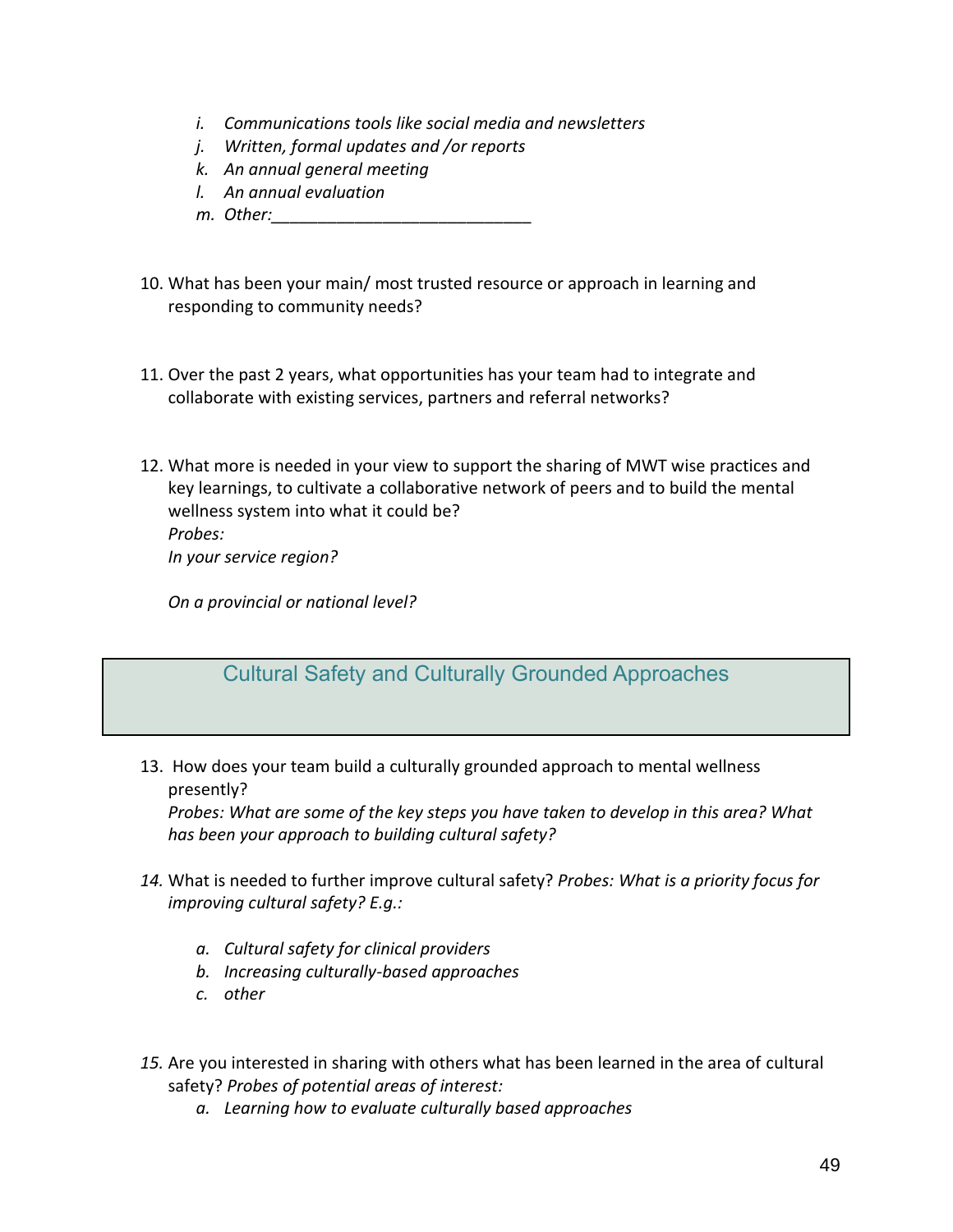- *b. Improving culturally safe approaches*
- *c. Structuring a research/evaluation project to ensure the protection of sacred knowledge*
- *d. Developing materials to share and communicate key learnings with respect to integrating cultural and traditional knowledge*

## Training Needs

- <span id="page-49-0"></span>*16.* Has your team been able to use and incorporate frameworks and guidelines like the Honouring our Strengths: A Renewed Framework and the First Nations Mental Wellness Continuum Framework? *Probes: Are you interested in learning more about this framework? How about other frameworks?*
- 17. What are some of other skills, knowledge or competencies your team wishes to build? Probes:
- *Culturally grounded approaches*
- *Inter-professional care and collaboration*
- *First Nations Mental Wellness Continuum Framework*
- *Clinical Guidelines*
- Traditional services guidelines or protocols
- Community-driven standards of practice for culturally safe services
- *Land based approaches to wellness*
- *Community development in mental wellness*
- *Motivational interviewing*
- *Cognitive behavior therapy*
- *Life promotion*
- *Understanding mood disorders*
- *Concurrent disorders*
- *Basic pharmacology in substance abuse*
- *Opioid Addictions*
- *Cannabis*
- *Critical incident stress management*
- *Crisis response*
- *Trauma informed care*
- *Social media/Cyber bullying*
- *PTSD*
- *Lateral violence*
- *Intergenerational trauma*
- *Understanding and addressing stigma*
- *Other?*